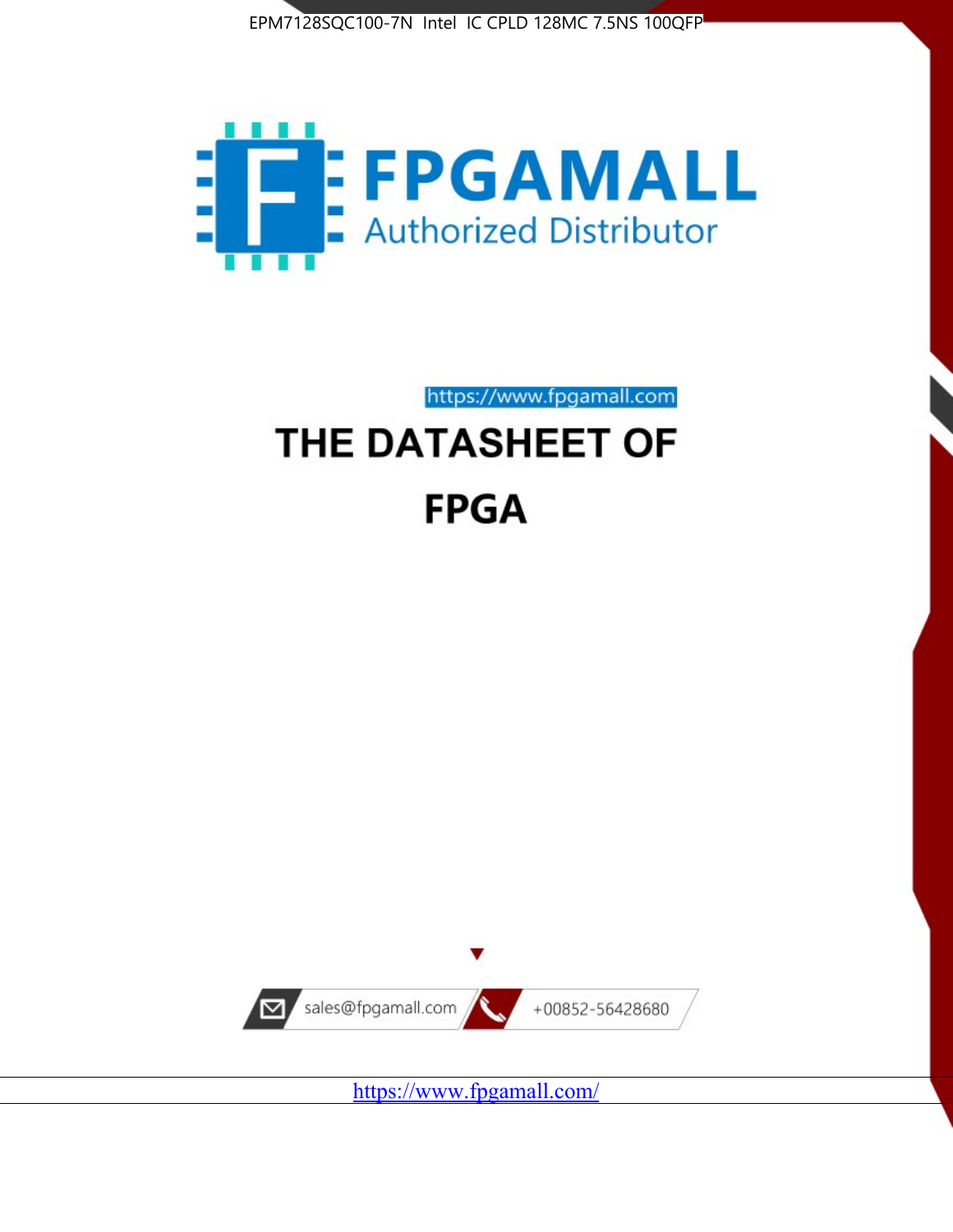

MAX 7000B devices, see the *MAX 7000A Programmable Logic Device Family Data Sheet* or the *MAX 7000B Programmable Logic Device Family Data Sheet*.

| <b>Table 1. MAX 7000 Device Features</b> |                |                |                |                 |                 |                 |                 |
|------------------------------------------|----------------|----------------|----------------|-----------------|-----------------|-----------------|-----------------|
| <b>Feature</b>                           | <b>EPM7032</b> | <b>EPM7064</b> | <b>EPM7096</b> | <b>EPM7128E</b> | <b>EPM7160E</b> | <b>EPM7192E</b> | <b>EPM7256E</b> |
| Usable<br>gates                          | 600            | 1,250          | 1,800          | 2,500           | 3,200           | 3,750           | 5,000           |
| Macrocells                               | 32             | 64             | 96             | 128             | 160             | 192             | 256             |
| Logic array<br>blocks                    | 2              | 4              | 6              | 8               | 10              | 12              | 16              |
| Maximum<br>user I/O pins                 | 36             | 68             | 76             | 100             | 104             | 124             | 164             |
| $t_{PD}$ (ns)                            | 6              | 6              | 7.5            | 7.5             | 10              | 12              | 12              |
| $t_{\text{SU}}$ (ns)                     | 5              | 5              | 6              | 6               | 7               | 7               | 7               |
| $t_{\text{FSU}}$ (ns)                    | 2.5            | 2.5            | 3              | 3               | 3               | 3               | 3               |
| $t_{CO1}$ (ns)                           | 4              | 4              | 4.5            | 4.5             | 5               | 6               | 6               |
| $f_{CNT}$ (MHz)                          | 151.5          | 151.5          | 125.0          | 125.0           | 100.0           | 90.9            | 90.9            |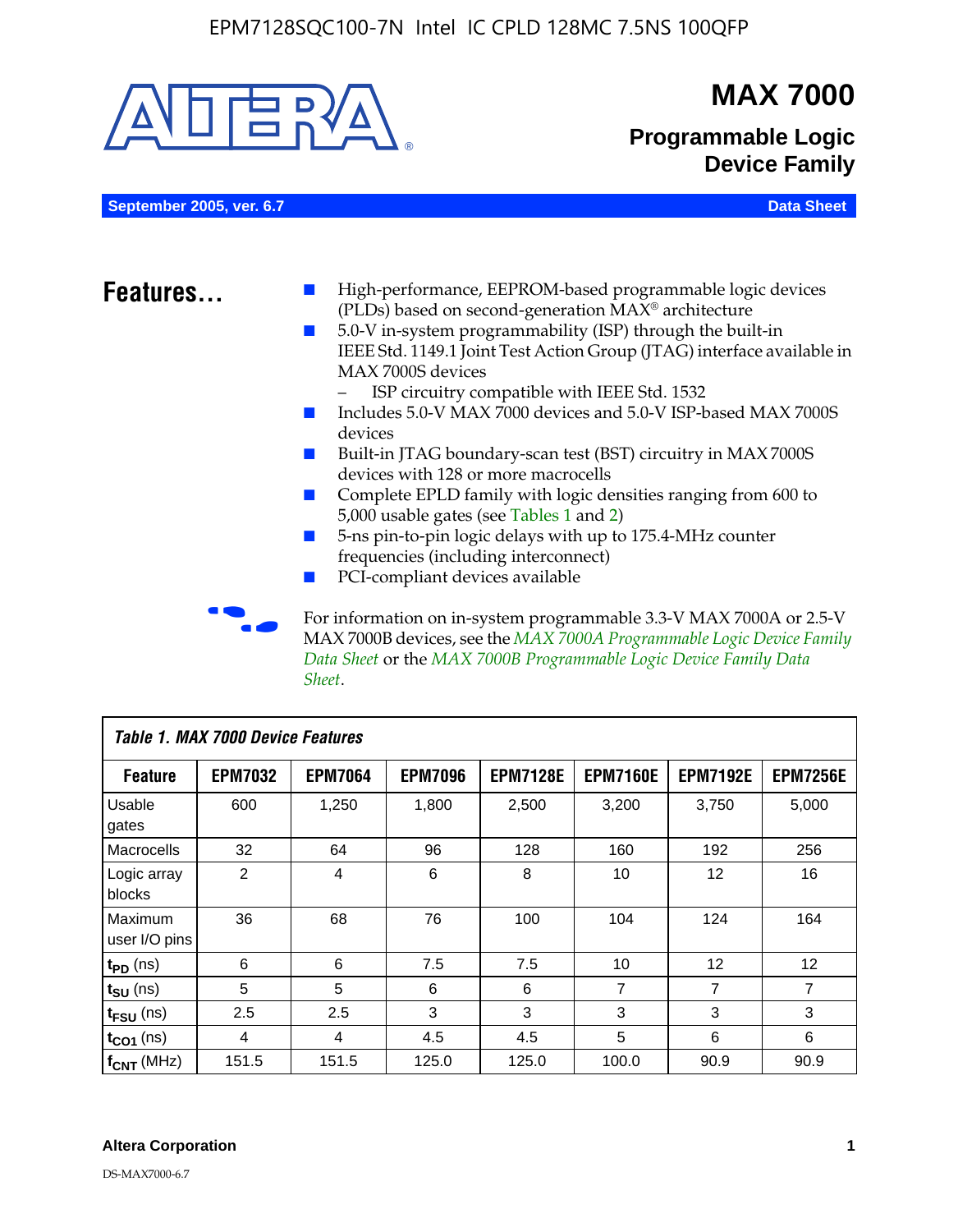| MAX 7000 Programmable Logic Device Family Data Sheet |  |
|------------------------------------------------------|--|
|------------------------------------------------------|--|

| Table 2. MAX 7000S Device Features |                 |                 |                 |                 |                   |                 |
|------------------------------------|-----------------|-----------------|-----------------|-----------------|-------------------|-----------------|
| <b>Feature</b>                     | <b>EPM7032S</b> | <b>EPM7064S</b> | <b>EPM7128S</b> | <b>EPM7160S</b> | <b>EPM7192S</b>   | <b>EPM7256S</b> |
| Usable gates                       | 600             | 1,250           | 2,500           | 3,200           | 3,750             | 5,000           |
| Macrocells                         | 32              | 64              | 128             | 160             | 192               | 256             |
| Logic array<br>blocks              | $\overline{2}$  | 4               | 8               | 10              | $12 \overline{ }$ | 16              |
| Maximum<br>user I/O pins           | 36              | 68              | 100             | 104             | 124               | 164             |
| $t_{PD}$ (ns)                      | 5               | 5               | 6               | 6               | 7.5               | 7.5             |
| $t_{SU}$ (ns)                      | 2.9             | 2.9             | 3.4             | 3.4             | 4.1               | 3.9             |
| $t_{\text{FSU}}$ (ns)              | 2.5             | 2.5             | 2.5             | 2.5             | 3                 | 3               |
| $t_{CO1}$ (ns)                     | 3.2             | 3.2             | 4               | 3.9             | 4.7               | 4.7             |
| $f_{CNT}$ (MHz)                    | 175.4           | 175.4           | 147.1           | 149.3           | 125.0             | 128.2           |

### **...and More Features**

- Open-drain output option in MAX 7000S devices
- Programmable macrocell flipflops with individual clear, preset, clock, and clock enable controls
- Programmable power-saving mode for a reduction of over 50% in each macrocell
- Configurable expander product-term distribution, allowing up to 32 product terms per macrocell
- 44 to 208 pins available in plastic J-lead chip carrier (PLCC), ceramic pin-grid array (PGA), plastic quad flat pack (PQFP), power quad flat pack (RQFP), and 1.0-mm thin quad flat pack (TQFP) packages
- Programmable security bit for protection of proprietary designs
- 3.3-V or 5.0-V operation
	- MultiVolt<sup>TM</sup> I/O interface operation, allowing devices to interface with 3.3-V or 5.0-V devices (MultiVolt I/O operation is not available in 44-pin packages)
	- Pin compatible with low-voltage MAX 7000A and MAX 7000B devices
- Enhanced features available in MAX 7000E and MAX 7000S devices
	- Six pin- or logic-driven output enable signals
	- Two global clock signals with optional inversion
	- Enhanced interconnect resources for improved routability
	- Fast input setup times provided by a dedicated path from I/O pin to macrocell registers
	- Programmable output slew-rate control
- Software design support and automatic place-and-route provided by Altera's development system for Windows-based PCs and Sun SPARCstation, and HP 9000 Series 700/800 workstations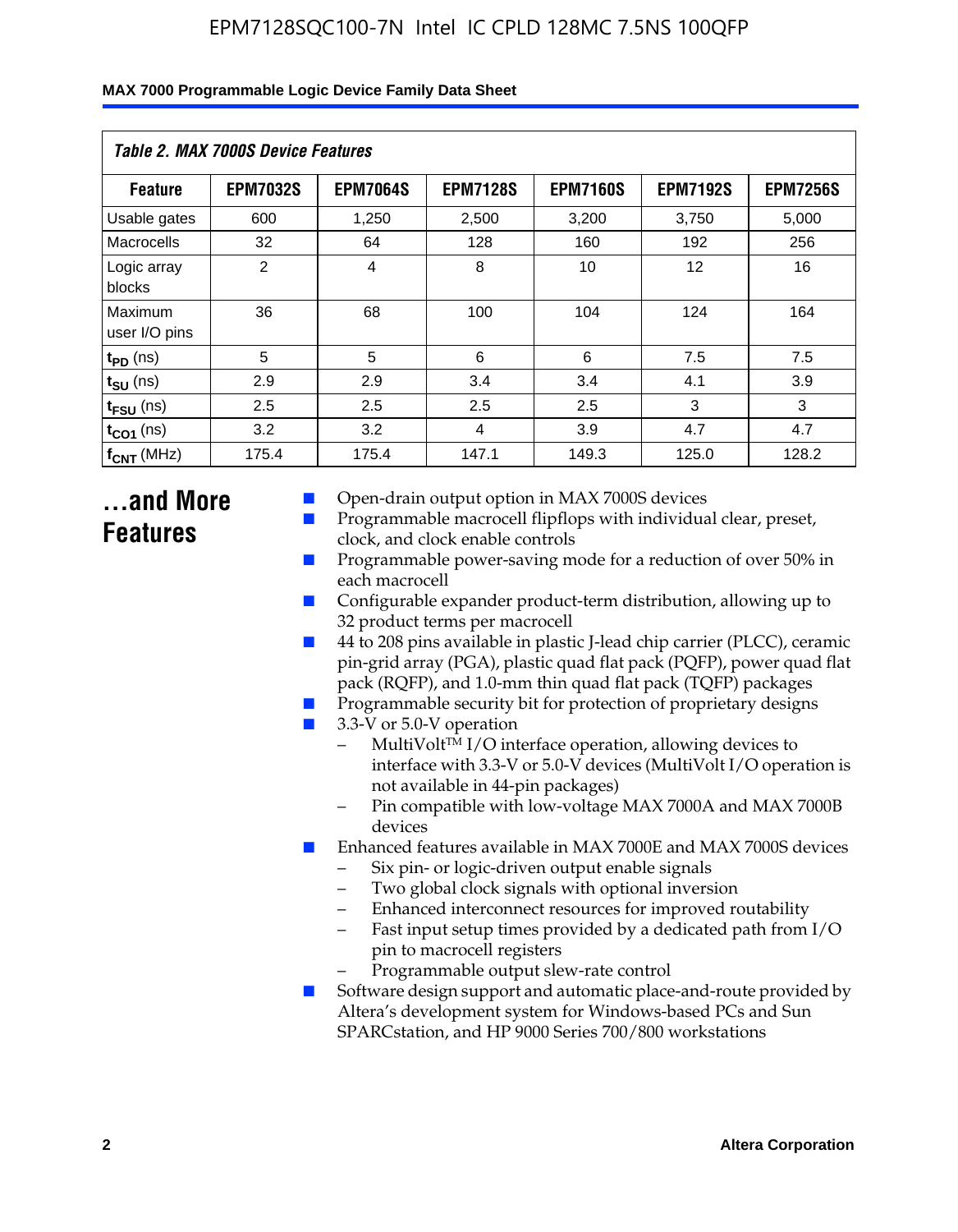|                               | MAX 7000 Programmable Logic Device Family Data Sheet                                                                                                                                                                                                                                                                                                                                                                                                                                                                                                                                                                                                                                          |
|-------------------------------|-----------------------------------------------------------------------------------------------------------------------------------------------------------------------------------------------------------------------------------------------------------------------------------------------------------------------------------------------------------------------------------------------------------------------------------------------------------------------------------------------------------------------------------------------------------------------------------------------------------------------------------------------------------------------------------------------|
|                               | Additional design entry and simulation support provided by EDIF<br>200 and 300 netlist files, library of parameterized modules (LPM),<br>Verilog HDL, VHDL, and other interfaces to popular EDA tools from<br>manufacturers such as Cadence, Exemplar Logic, Mentor Graphics,<br>OrCAD, Synopsys, and VeriBest<br>Programming support<br>Altera's Master Programming Unit (MPU) and programming<br>hardware from third-party manufacturers program all<br>MAX 7000 devices<br>The BitBlaster™ serial download cable, ByteBlasterMV™<br>$\qquad \qquad -$<br>parallel port download cable, and MasterBlaster™<br>serial/universal serial bus (USB) download cable program MAX<br>7000S devices |
| General<br><b>Description</b> | The MAX 7000 family of high-density, high-performance PLDs is based<br>on Altera's second-generation MAX architecture. Fabricated with<br>advanced CMOS technology, the EEPROM-based MAX 7000 family<br>provides 600 to 5,000 usable gates, ISP, pin-to-pin delays as fast as 5 ns,<br>and counter speeds of up to 175.4 MHz. MAX 7000S devices in the -5, -6,<br>-7, and -10 speed grades as well as MAX 7000 and MAX 7000E devices in<br>-5, -6, -7, -10P, and -12P speed grades comply with the PCI Special Interest<br>Group (PCI SIG) PCI Local Bus Specification, Revision 2.2. See Table 3                                                                                             |

| Table 3. MAX 7000 Speed Grades |              |                    |              |              |              |              |              |              |              |              |
|--------------------------------|--------------|--------------------|--------------|--------------|--------------|--------------|--------------|--------------|--------------|--------------|
| <b>Device</b>                  |              | <b>Speed Grade</b> |              |              |              |              |              |              |              |              |
|                                | -5           | -6                 | $-7$         | $-10P$       | $-10$        | $-12P$       | $-12$        | $-15$        | $-15T$       | $-20$        |
| EPM7032                        |              | $\checkmark$       | $\checkmark$ |              | $\checkmark$ |              | $\checkmark$ | $\checkmark$ | $\checkmark$ |              |
| EPM7032S                       | $\checkmark$ | $\checkmark$       | $\checkmark$ |              | $\checkmark$ |              |              |              |              |              |
| <b>EPM7064</b>                 |              | $\checkmark$       | $\checkmark$ |              | $\checkmark$ |              | $\checkmark$ | $\checkmark$ |              |              |
| <b>EPM7064S</b>                | $\checkmark$ | $\checkmark$       | $\checkmark$ |              | $\checkmark$ |              |              |              |              |              |
| <b>EPM7096</b>                 |              |                    | $\checkmark$ |              | $\checkmark$ |              | $\checkmark$ | $\checkmark$ |              |              |
| <b>EPM7128E</b>                |              |                    | $\checkmark$ | $\checkmark$ | $\checkmark$ |              | $\checkmark$ | $\checkmark$ |              | $\checkmark$ |
| <b>EPM7128S</b>                |              | $\checkmark$       | $\checkmark$ |              | $\checkmark$ |              |              | $\checkmark$ |              |              |
| <b>EPM7160E</b>                |              |                    |              | $\checkmark$ | $\checkmark$ |              | $\checkmark$ | $\checkmark$ |              | $\checkmark$ |
| <b>EPM7160S</b>                |              | $\checkmark$       | $\checkmark$ |              | $\checkmark$ |              |              | $\checkmark$ |              |              |
| <b>EPM7192E</b>                |              |                    |              |              |              | $\checkmark$ | $\checkmark$ | $\checkmark$ |              |              |
| <b>EPM7192S</b>                |              |                    | $\checkmark$ |              | $\checkmark$ |              |              | $\checkmark$ |              |              |
| <b>EPM7256E</b>                |              |                    |              |              |              | $\checkmark$ | $\checkmark$ | $\checkmark$ |              | $\checkmark$ |
| <b>EPM7256S</b>                |              |                    | $\checkmark$ |              | $\checkmark$ |              |              | $\checkmark$ |              |              |

for available speed grades.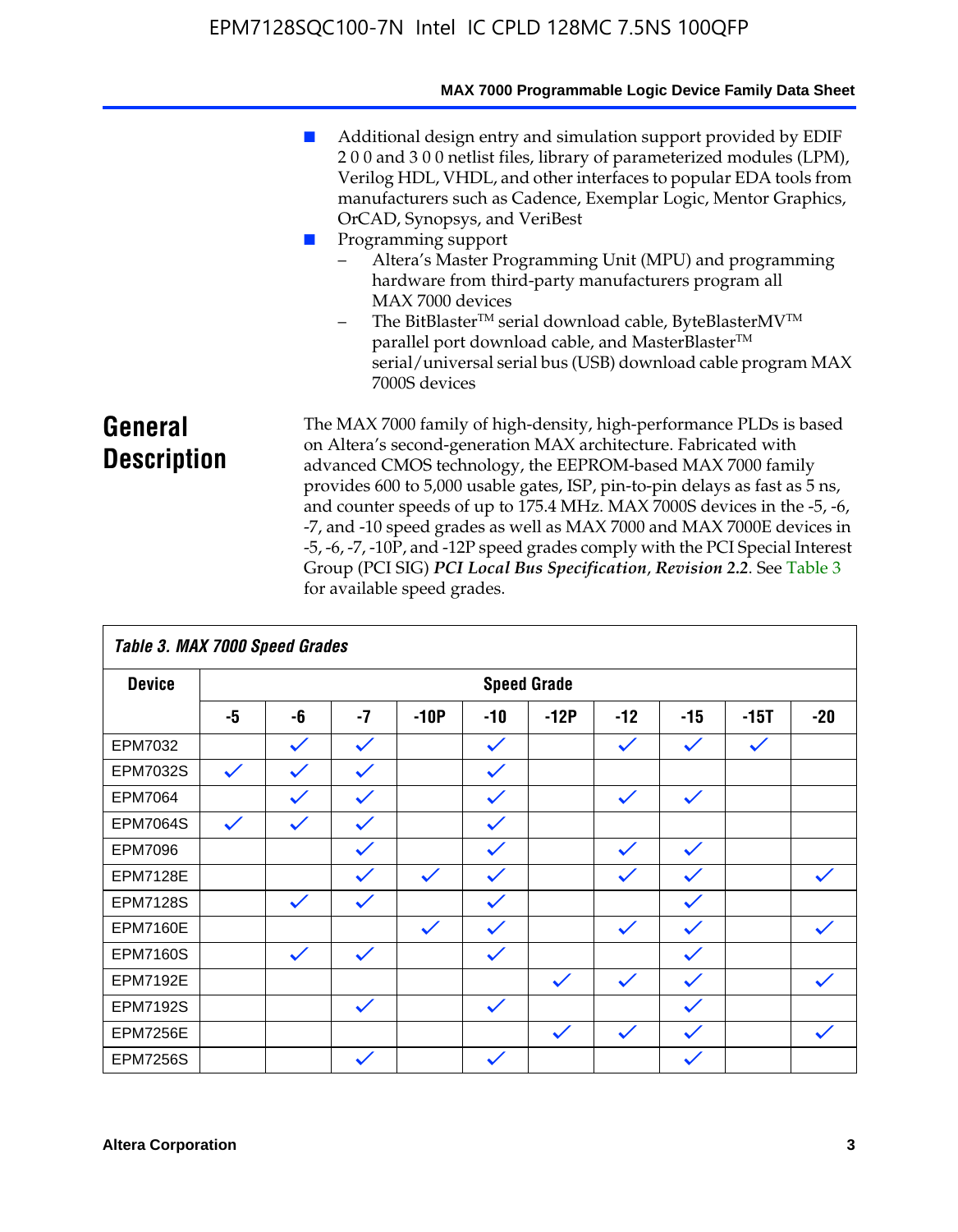### **MAX 7000 Programmable Logic Device Family Data Sheet**

The MAX 7000E devices—including the EPM7128E, EPM7160E, EPM7192E, and EPM7256E devices—have several enhanced features: additional global clocking, additional output enable controls, enhanced interconnect resources, fast input registers, and a programmable slew rate.

In-system programmable MAX 7000 devices—called MAX 7000S devices—include the EPM7032S, EPM7064S, EPM7128S, EPM7160S, EPM7192S, and EPM7256S devices. MAX 7000S devices have the enhanced features of MAX 7000E devices as well as JTAG BST circuitry in devices with 128 or more macrocells, ISP, and an open-drain output option. See Table 4.

| Table 4. MAX 7000 Device Features |                                                    |                                           |                                           |  |  |  |  |
|-----------------------------------|----------------------------------------------------|-------------------------------------------|-------------------------------------------|--|--|--|--|
| <b>Feature</b>                    | <b>EPM7032</b><br><b>EPM7064</b><br><b>EPM7096</b> | All<br><b>MAX 7000E</b><br><b>Devices</b> | All<br><b>MAX 7000S</b><br><b>Devices</b> |  |  |  |  |
| ISP via JTAG interface            |                                                    |                                           |                                           |  |  |  |  |
| JTAG BST circuitry                |                                                    |                                           | $\checkmark$ (1)                          |  |  |  |  |
| Open-drain output option          |                                                    |                                           |                                           |  |  |  |  |
| Fast input registers              |                                                    |                                           |                                           |  |  |  |  |
| Six global output enables         |                                                    |                                           |                                           |  |  |  |  |
| Two global clocks                 |                                                    |                                           |                                           |  |  |  |  |
| Slew-rate control                 |                                                    |                                           |                                           |  |  |  |  |
| MultiVolt interface (2)           |                                                    |                                           |                                           |  |  |  |  |
| Programmable register             |                                                    |                                           |                                           |  |  |  |  |
| Parallel expanders                |                                                    |                                           |                                           |  |  |  |  |
| Shared expanders                  |                                                    |                                           |                                           |  |  |  |  |
| Power-saving mode                 |                                                    |                                           |                                           |  |  |  |  |
| Security bit                      |                                                    |                                           |                                           |  |  |  |  |
| PCI-compliant devices available   |                                                    |                                           |                                           |  |  |  |  |

*Notes:*

(1) Available only in EPM7128S, EPM7160S, EPM7192S, and EPM7256S devices only.

(2) The MultiVolt I/O interface is not available in 44-pin packages.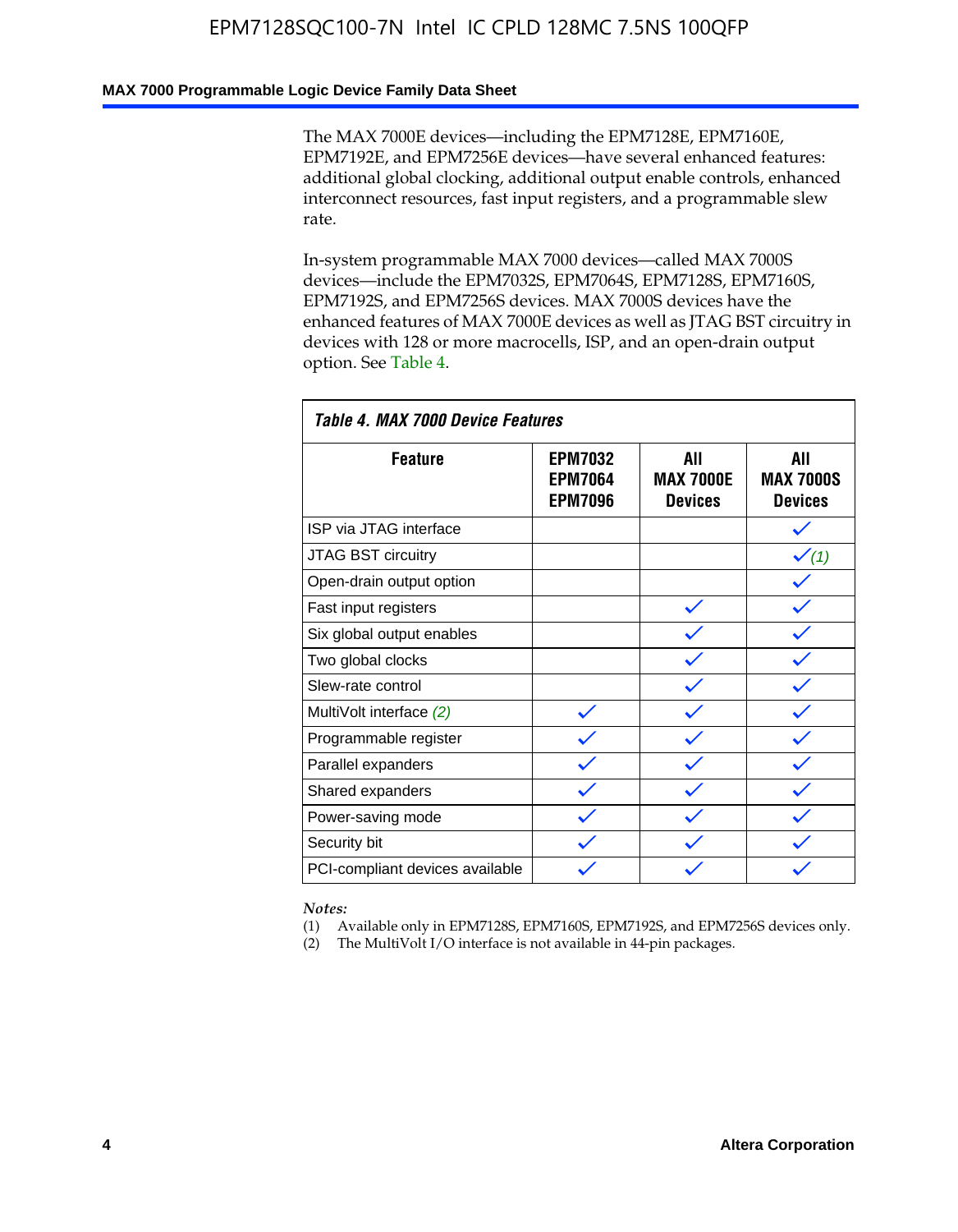#### **MAX 7000 Programmable Logic Device Family Data Sheet**

The MAX 7000 architecture supports 100% TTL emulation and high-density integration of SSI, MSI, and LSI logic functions. The MAX 7000 architecture easily integrates multiple devices ranging from PALs, GALs, and 22V10s to MACH and pLSI devices. MAX 7000 devices are available in a wide range of packages, including PLCC, PGA, PQFP, RQFP, and TQFP packages. See Table 5.

| Table 5. MAX 7000 Maximum User I/O Pins<br><i>Note</i> $(1)$ |                           |                           |                           |                           |                           |                               |                        |                            |                       |                              |                               |                               |
|--------------------------------------------------------------|---------------------------|---------------------------|---------------------------|---------------------------|---------------------------|-------------------------------|------------------------|----------------------------|-----------------------|------------------------------|-------------------------------|-------------------------------|
| <b>Device</b>                                                | 44-<br>Pin<br><b>PLCC</b> | 44-<br>Pin<br><b>PQFP</b> | 44-<br>Pin<br><b>TQFP</b> | 68-<br>Pin<br><b>PLCC</b> | 84-<br>Pin<br><b>PLCC</b> | $100 -$<br>Pin<br><b>PQFP</b> | $100 -$<br>Pin<br>TQFP | 160-<br>Pin<br><b>PQFP</b> | $160 -$<br>Pin<br>PGA | $192 -$<br>Pin<br><b>PGA</b> | $208 -$<br>Pin<br><b>PQFP</b> | $208 -$<br>Pin<br><b>RQFP</b> |
| EPM7032                                                      | 36                        | 36                        | 36                        |                           |                           |                               |                        |                            |                       |                              |                               |                               |
| <b>EPM7032S</b>                                              | 36                        |                           | 36                        |                           |                           |                               |                        |                            |                       |                              |                               |                               |
| <b>EPM7064</b>                                               | 36                        |                           | 36                        | 52                        | 68                        | 68                            |                        |                            |                       |                              |                               |                               |
| <b>EPM7064S</b>                                              | 36                        |                           | 36                        |                           | 68                        |                               | 68                     |                            |                       |                              |                               |                               |
| <b>EPM7096</b>                                               |                           |                           |                           | 52                        | 64                        | 76                            |                        |                            |                       |                              |                               |                               |
| <b>EPM7128E</b>                                              |                           |                           |                           |                           | 68                        | 84                            |                        | 100                        |                       |                              |                               |                               |
| <b>EPM7128S</b>                                              |                           |                           |                           |                           | 68                        | 84                            | 84(2)                  | 100                        |                       |                              |                               |                               |
| <b>EPM7160E</b>                                              |                           |                           |                           |                           | 64                        | 84                            |                        | 104                        |                       |                              |                               |                               |
| EPM7160S                                                     |                           |                           |                           |                           | 64                        |                               | 84(2)                  | 104                        |                       |                              |                               |                               |
| <b>EPM7192E</b>                                              |                           |                           |                           |                           |                           |                               |                        | 124                        | 124                   |                              |                               |                               |
| <b>EPM7192S</b>                                              |                           |                           |                           |                           |                           |                               |                        | 124                        |                       |                              |                               |                               |
| <b>EPM7256E</b>                                              |                           |                           |                           |                           |                           |                               |                        | 132(2)                     |                       | 164                          |                               | 164                           |
| <b>EPM7256S</b>                                              |                           |                           |                           |                           |                           |                               |                        |                            |                       |                              | 164 $(2)$                     | 164                           |

#### *Notes:*

(1) When the JTAG interface in MAX 7000S devices is used for either boundary-scan testing or for ISP, four I/O pins become JTAG pins.

(2) Perform a complete thermal analysis before committing a design to this device package. For more information, see the *Operating Requirements for Altera Devices Data Sheet*.

> MAX 7000 devices use CMOS EEPROM cells to implement logic functions. The user-configurable MAX 7000 architecture accommodates a variety of independent combinatorial and sequential logic functions. The devices can be reprogrammed for quick and efficient iterations during design development and debug cycles, and can be programmed and erased up to 100 times.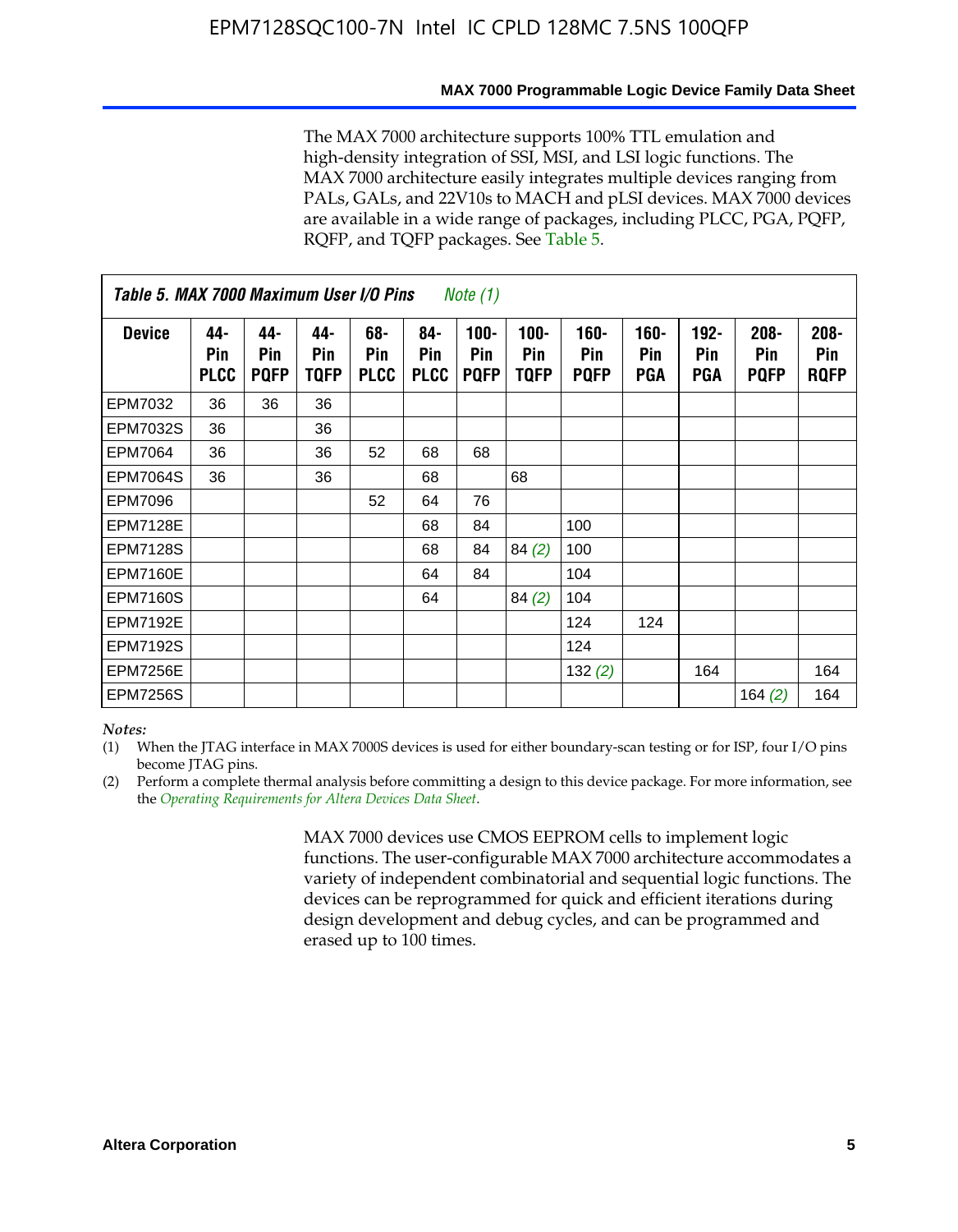#### **MAX 7000 Programmable Logic Device Family Data Sheet**

MAX 7000 devices contain from 32 to 256 macrocells that are combined into groups of 16 macrocells, called logic array blocks (LABs). Each macrocell has a programmable-AND/fixed-OR array and a configurable register with independently programmable clock, clock enable, clear, and preset functions. To build complex logic functions, each macrocell can be supplemented with both shareable expander product terms and highspeed parallel expander product terms to provide up to 32 product terms per macrocell.

The MAX 7000 family provides programmable speed/power optimization. Speed-critical portions of a design can run at high speed/full power, while the remaining portions run at reduced speed/low power. This speed/power optimization feature enables the designer to configure one or more macrocells to operate at 50% or lower power while adding only a nominal timing delay. MAX 7000E and MAX 7000S devices also provide an option that reduces the slew rate of the output buffers, minimizing noise transients when non-speed-critical signals are switching. The output drivers of all MAX 7000 devices (except 44-pin devices) can be set for either 3.3-V or 5.0-V operation, allowing MAX 7000 devices to be used in mixed-voltage systems.

The MAX 7000 family is supported byAltera development systems, which are integrated packages that offer schematic, text—including VHDL, Verilog HDL, and the Altera Hardware Description Language (AHDL) and waveform design entry, compilation and logic synthesis, simulation and timing analysis, and device programming. The [software provides](http://www.altera.com/literature/ds/dsmii.pdf)  [EDIF 2 0 0 and 3 0 0, LPM, VHDL, Verilog HDL, and other in](http://www.altera.com/literature/ds/dsmii.pdf)terfaces for [additional design entry and simulation support from other industry](http://www.altera.com/literature/ds/quartus.pdf)standard PC- and UNIX-workstation-based EDA tools. The software runs on Windows-based PCs, as well as Sun SPARCstation, and HP 9000 Series 700/800 workstations.

For more information on development tools, see the **MAX+PLUS II** *Programmable Logic Development System & Software Data Sheet* and the *Quartus Programmable Logic Development System & Software Data Sheet*.

The MAX 7000 architecture includes the following elements:

### **Functional Description**

- Logic array blocks
- **Macrocells**
- Expander product terms (shareable and parallel)
- Programmable interconnect array
- I/O control blocks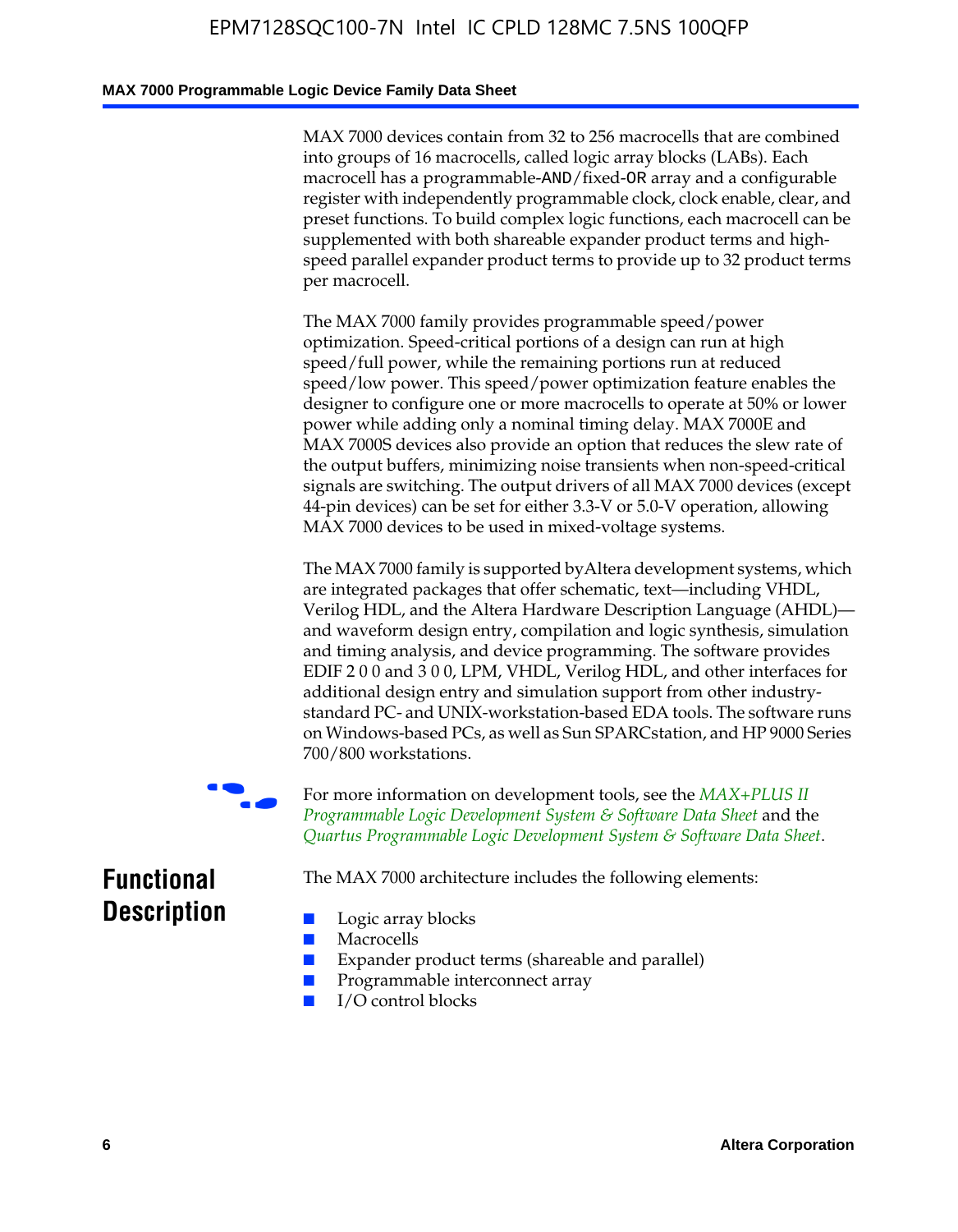#### **MAX 7000 Programmable Logic Device Family Data Sheet**

The MAX 7000 architecture includes four dedicated inputs that can be used as general-purpose inputs or as high-speed, global control signals (clock, clear, and two output enable signals) for each macrocell and I/O pin. Figure 1 shows the architecture of EPM7032, EPM7064, and EPM7096 devices.



*Figure 1. EPM7032, EPM7064 & EPM7096 Device Block Diagram*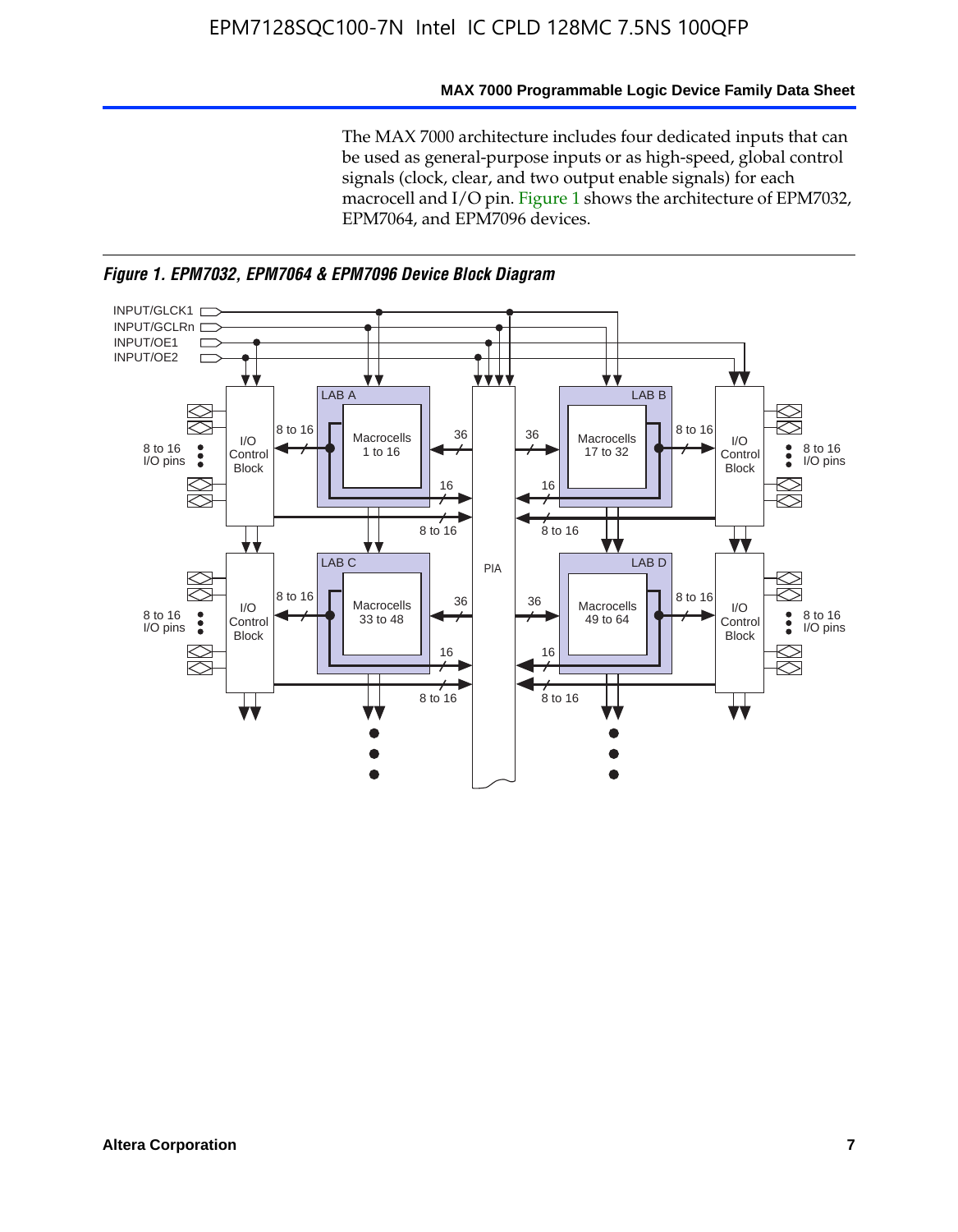Figure 2 shows the architecture of MAX 7000E and MAX 7000S devices.

#### **MAX 7000 Programmable Logic Device Family Data Sheet**



### **Logic Array Blocks**

The MAX 7000 device architecture is based on the linking of highperformance, flexible, logic array modules called logic array blocks (LABs). LABs consist of 16-macrocell arrays, as shown in Figures 1 and 2. Multiple LABs are linked together via the programmable interconnect array (PIA), a global bus that is fed by all dedicated inputs, I/O pins, and macrocells.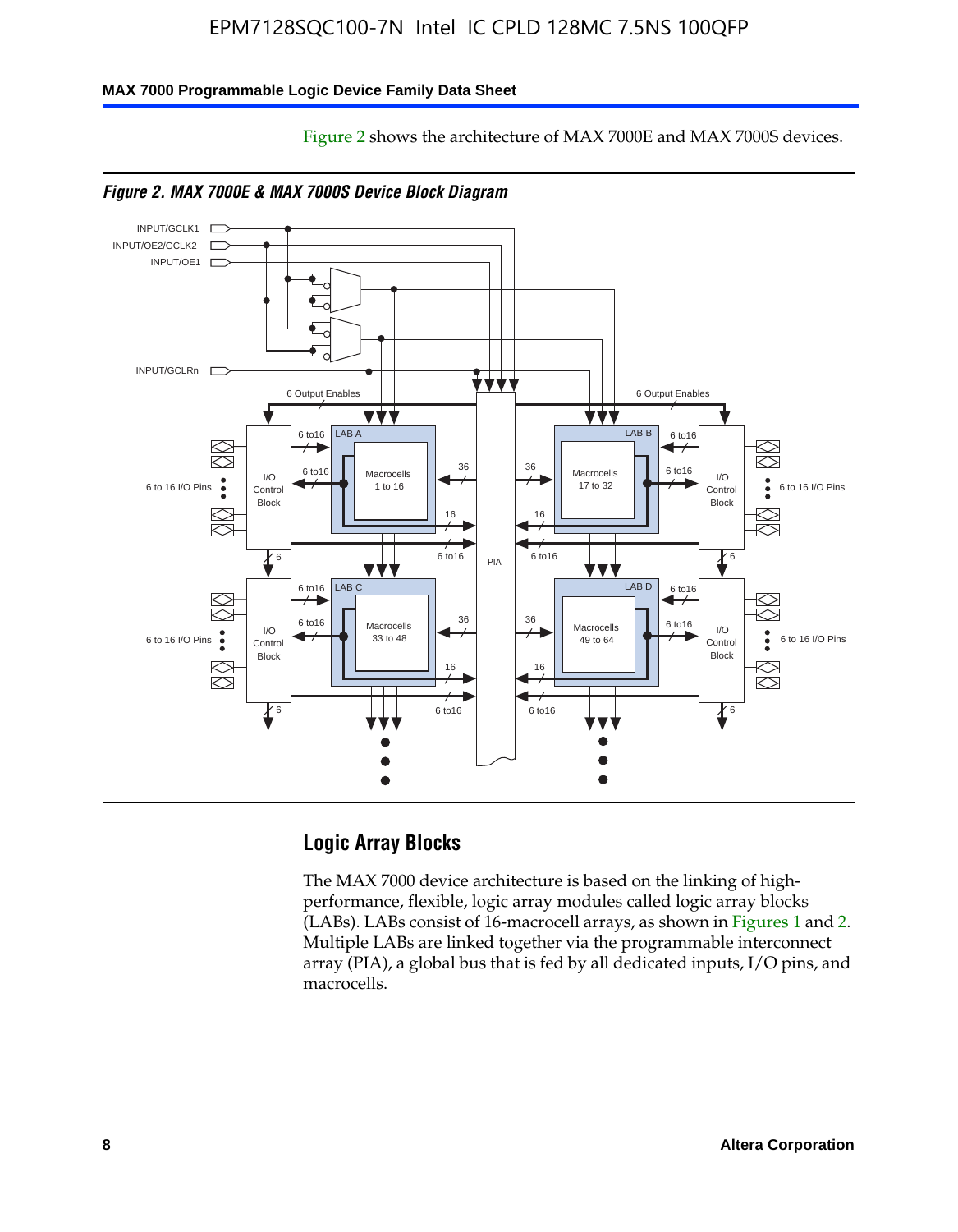#### **MAX 7000 Programmable Logic Device Family Data Sheet**

Each LAB is fed by the following signals:

- 36 signals from the PIA that are used for general logic inputs
- Global controls that are used for secondary register functions
- Direct input paths from I/O pins to the registers that are used for fast setup times for MAX 7000E and MAX 7000S devices

### **Macrocells**

The MAX 7000 macrocell can be individually configured for either sequential or combinatorial logic operation. The macrocell consists of three functional blocks: the logic array, the product-term select matrix, and the programmable register. The macrocell of EPM7032, EPM7064, and EPM7096 devices is shown in Figure 3.

*Figure 3. EPM7032, EPM7064 & EPM7096 Device Macrocell*

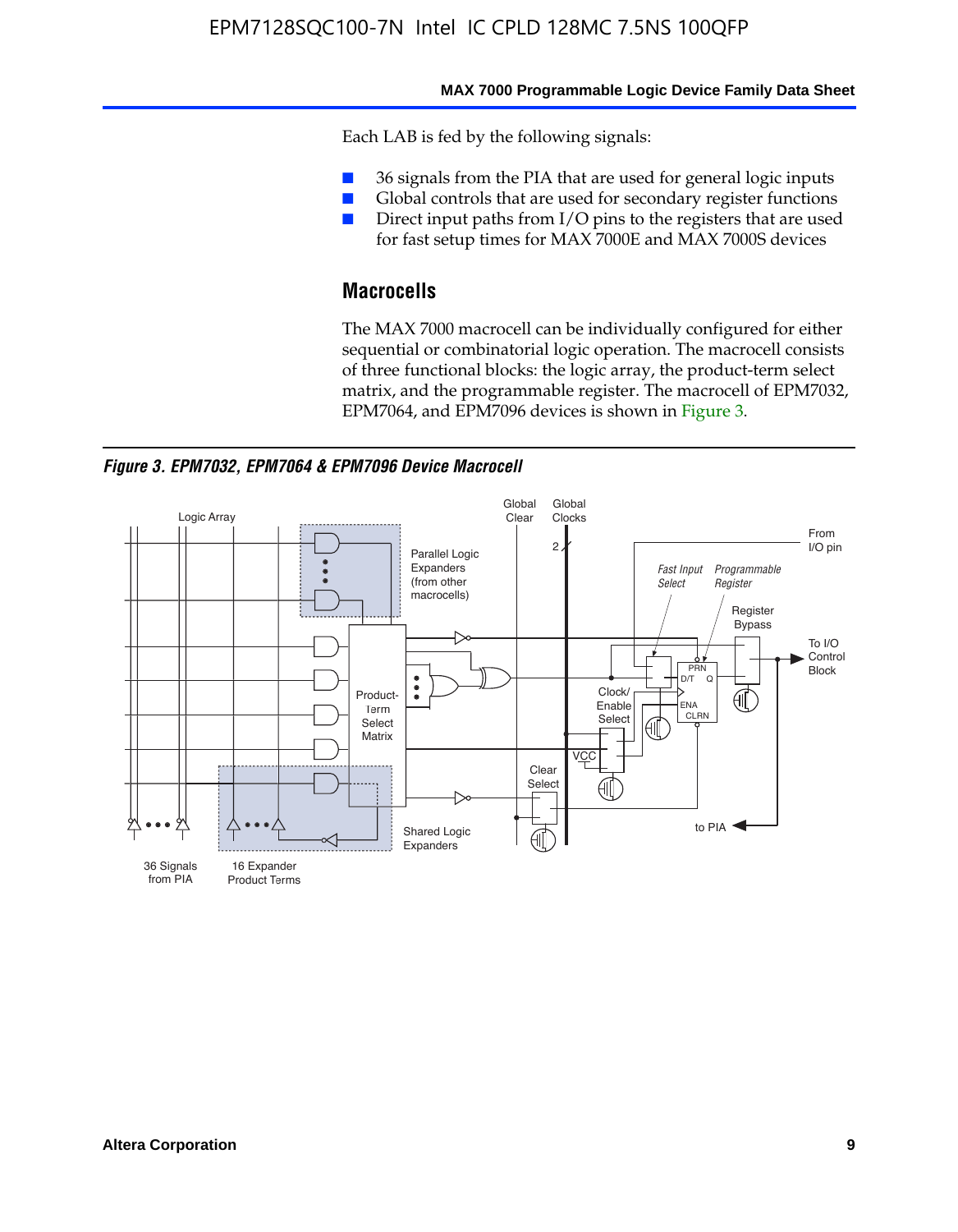#### **MAX 7000 Programmable Logic Device Family Data Sheet**



Figure 4 shows a MAX 7000E and MAX 7000S device macrocell.

Combinatorial logic is implemented in the logic array, which provides five product terms per macrocell. The product-term select matrix allocates these product terms for use as either primary logic inputs (to the OR and XOR gates) to implement combinatorial functions, or as secondary inputs to the macrocell's register clear, preset, clock, and clock enable control functions. Two kinds of expander product terms ("expanders") are available to supplement macrocell logic resources:

- Shareable expanders, which are inverted product terms that are fed back into the logic array
- Parallel expanders, which are product terms borrowed from adjacent macrocells

The Altera development system automatically optimizes product-term allocation according to the logic requirements of the design.

For registered functions, each macrocell flipflop can be individually programmed to implement D, T, JK, or SR operation with programmable clock control. The flipflop can be bypassed for combinatorial operation. During design entry, the designer specifies the desired flipflop type; the Altera development software then selects the most efficient flipflop operation for each registered function to optimize resource utilization.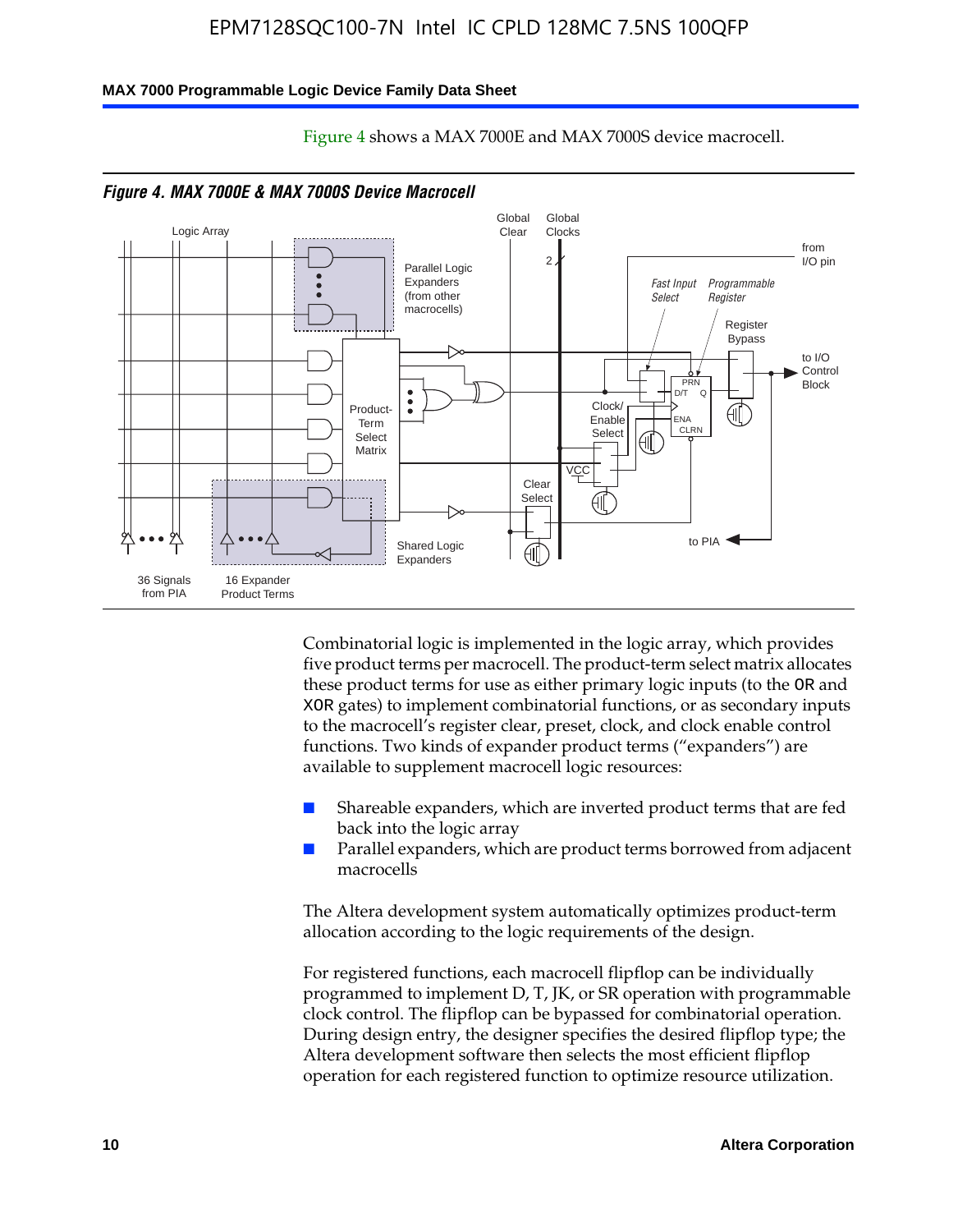#### **MAX 7000 Programmable Logic Device Family Data Sheet**

Each programmable register can be clocked in three different modes:

- By a global clock signal. This mode achieves the fastest clock-tooutput performance.
- By a global clock signal and enabled by an active-high clock enable. This mode provides an enable on each flipflop while still achieving the fast clock-to-output performance of the global clock.
- By an array clock implemented with a product term. In this mode, the flipflop can be clocked by signals from buried macrocells or I/O pins.

In EPM7032, EPM7064, and EPM7096 devices, the global clock signal is available from a dedicated clock pin, GCLK1, as shown in Figure 1. In MAX 7000E and MAX 7000S devices, two global clock signals are available. As shown in Figure 2, these global clock signals can be the true or the complement of either of the global clock pins, GCLK1 or GCLK2.

Each register also supports asynchronous preset and clear functions. As shown in Figures 3 and 4, the product-term select matrix allocates product terms to control these operations. Although the product-term-driven preset and clear of the register are active high, active-low control can be obtained by inverting the signal within the logic array. In addition, each register clear function can be individually driven by the active-low dedicated global clear pin (GCLRn). Upon power-up, each register in the device will be set to a low state.

All MAX 7000E and MAX 7000S I/O pins have a fast input path to a macrocell register. This dedicated path allows a signal to bypass the PIA and combinatorial logic and be driven to an input D flipflop with an extremely fast (2.5 ns) input setup time.

### **Expander Product Terms**

Although most logic functions can be implemented with the five product terms available in each macrocell, the more complex logic functions require additional product terms. Another macrocell can be used to supply the required logic resources; however, the MAX 7000 architecture also allows both shareable and parallel expander product terms ("expanders") that provide additional product terms directly to any macrocell in the same LAB. These expanders help ensure that logic is synthesized with the fewest possible logic resources to obtain the fastest possible speed.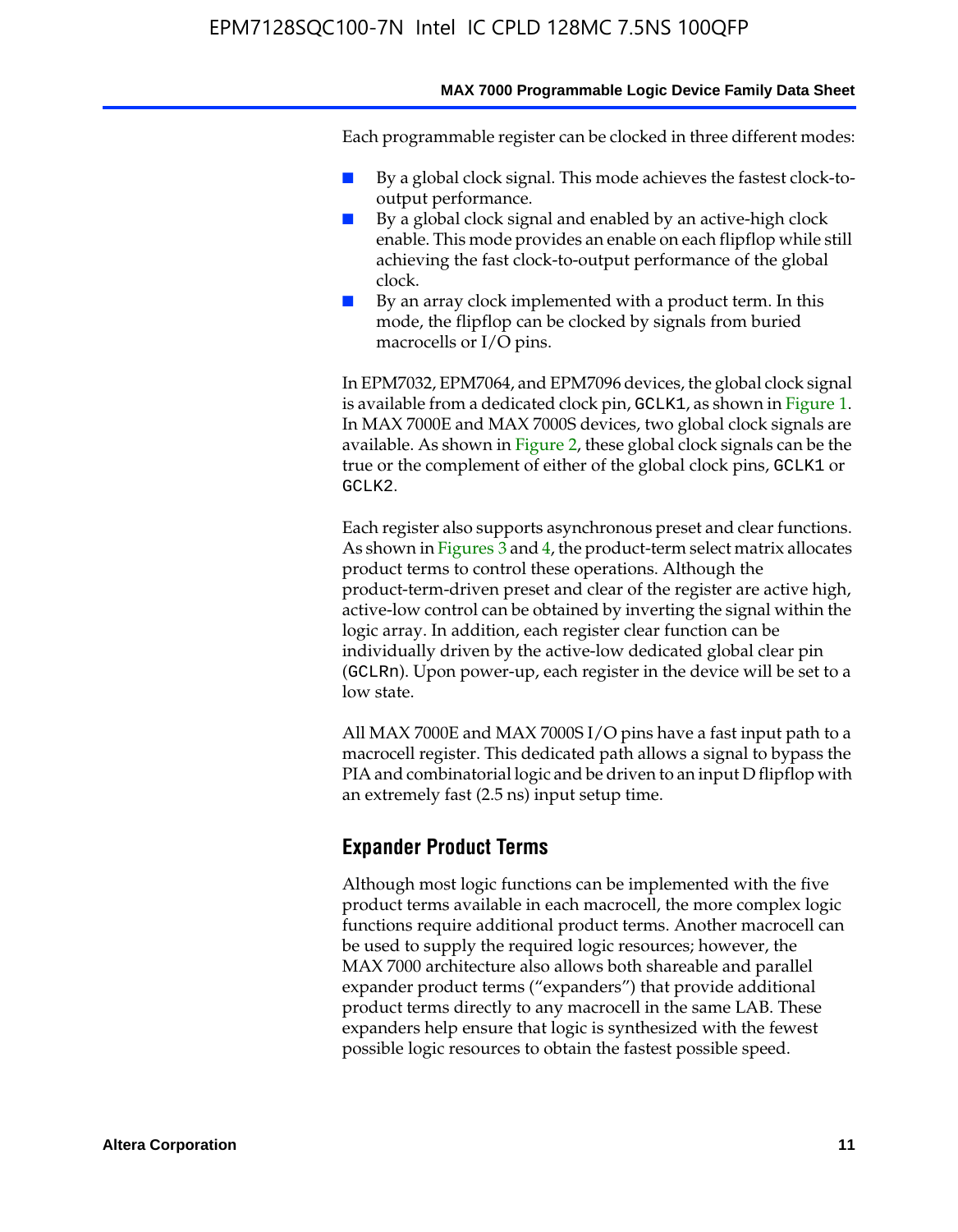### **MAX 7000 Programmable Logic Device Family Data Sheet**

#### *Shareable Expanders*

Each LAB has 16 shareable expanders that can be viewed as a pool of uncommitted single product terms (one from each macrocell) with inverted outputs that feed back into the logic array. Each shareable expander can be used and shared by any or all macrocells in the LAB to build complex logic functions. A small delay ( $t_{SEXP}$ ) is incurred when shareable expanders are used. Figure 5 shows how shareable expanders can feed multiple macrocells.

#### *Figure 5. Shareable Expanders*



*Shareable expanders can be shared by any or all macrocells in an LAB.*

### *Parallel Expanders*

Parallel expanders are unused product terms that can be allocated to a neighboring macrocell to implement fast, complex logic functions. Parallel expanders allow up to 20 product terms to directly feed the macrocell OR logic, with five product terms provided by the macrocell and 15 parallel expanders provided by neighboring macrocells in the LAB.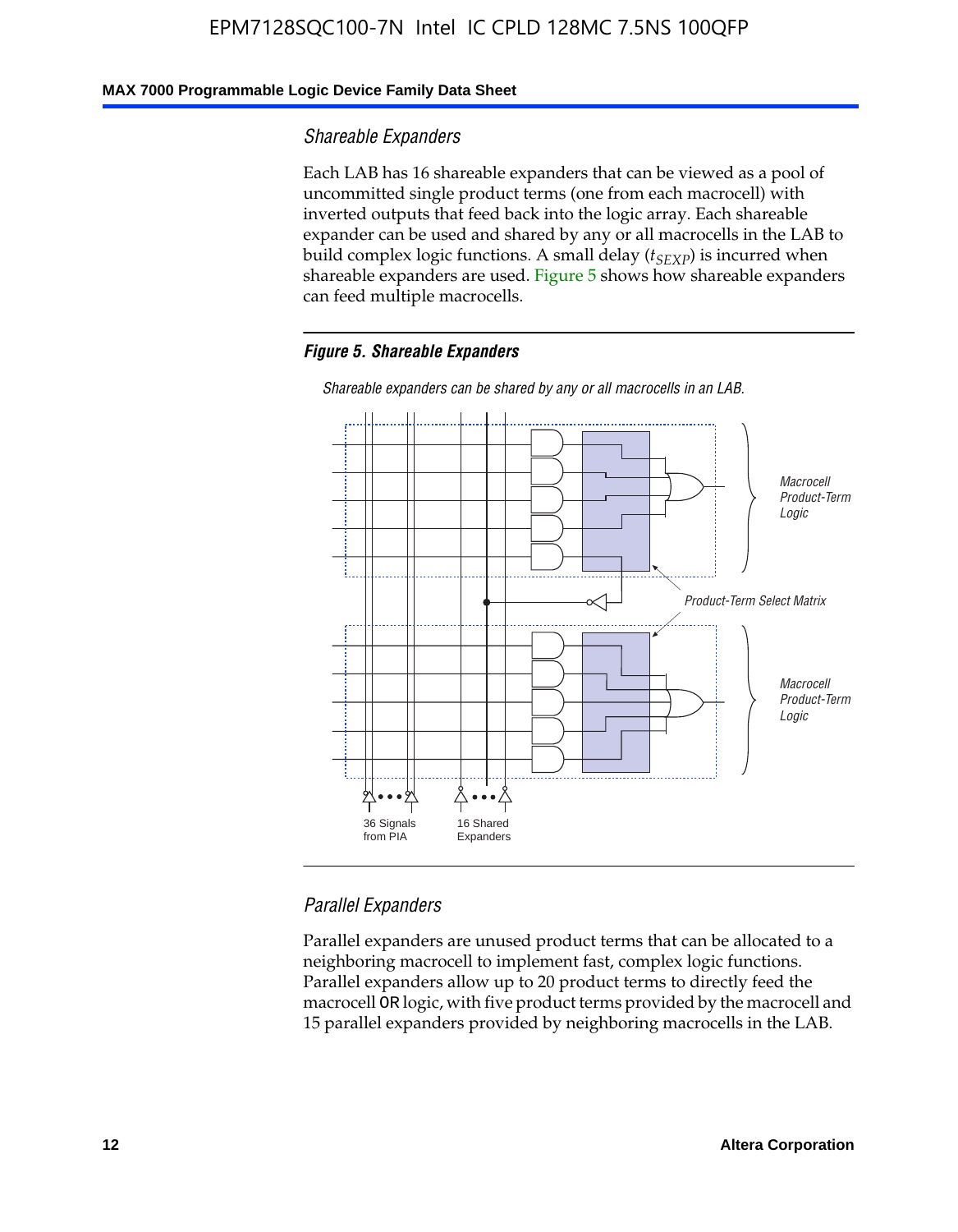#### **MAX 7000 Programmable Logic Device Family Data Sheet**

The compiler can allocate up to three sets of up to five parallel expanders automatically to the macrocells that require additional product terms. Each set of five parallel expanders incurs a small, incremental timing delay (*t<sub>PEXP</sub>*). For example, if a macrocell requires 14 product terms, the Compiler uses the five dedicated product terms within the macrocell and allocates two sets of parallel expanders; the first set includes five product terms and the second set includes four product terms, increasing the total delay by  $2 \times t_{PFXP}$ .

Two groups of 8 macrocells within each LAB (e.g., macrocells 1 through 8 and 9 through 16) form two chains to lend or borrow parallel expanders. A macrocell borrows parallel expanders from lowernumbered macrocells. For example, macrocell 8 can borrow parallel expanders from macrocell 7, from macrocells 7 and 6, or from macrocells 7, 6, and 5. Within each group of 8, the lowest-numbered macrocell can only lend parallel expanders and the highest-numbered macrocell can only borrow them. Figure 6 shows how parallel expanders can be borrowed from a neighboring macrocell.

#### *Figure 6. Parallel Expanders*

*Unused product terms in a macrocell can be allocated to a neighboring macrocell.*

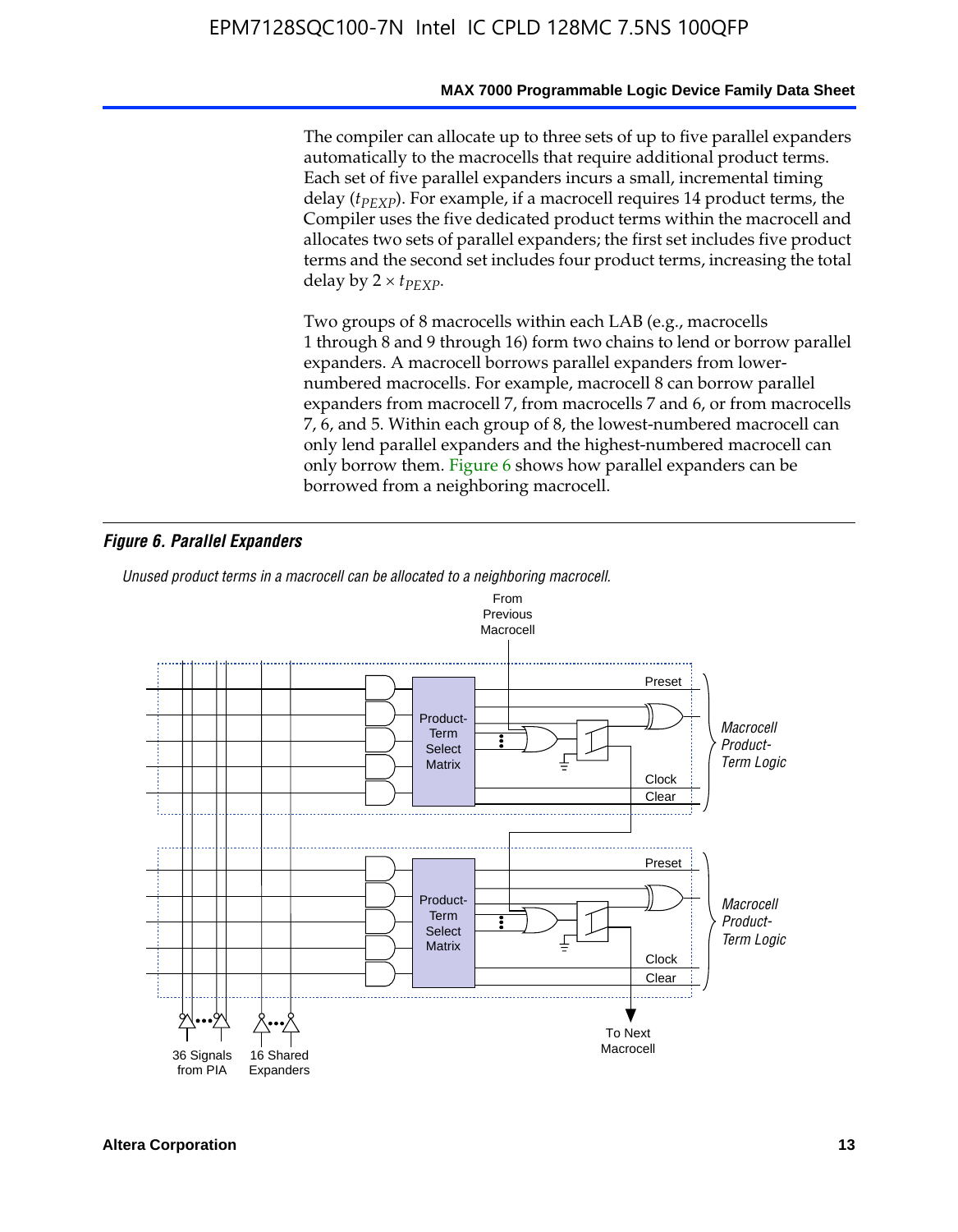#### **MAX 7000 Programmable Logic Device Family Data Sheet**

### **Programmable Interconnect Array**

Logic is routed between LABs via the programmable interconnect array (PIA). This global bus is a programmable path that connects any signal source to any destination on the device. All MAX 7000 dedicated inputs, I/O pins, and macrocell outputs feed the PIA, which makes the signals available throughout the entire device. Only the signals required by each LAB are actually routed from the PIA into the LAB. Figure 7 shows how the PIA signals are routed into the LAB. An EEPROM cell controls one input to a 2-input AND gate, which selects a PIA signal to drive into the LAB.





While the routing delays of channel-based routing schemes in masked or FPGAs are cumulative, variable, and path-dependent, the MAX 7000 PIA has a fixed delay. The PIA thus eliminates skew between signals and makes timing performance easy to predict.

### **I/O Control Blocks**

The I/O control block allows each I/O pin to be individually configured for input, output, or bidirectional operation. All I/O pins have a tri-state buffer that is individually controlled by one of the global output enable signals or directly connected to ground or  $V_{CC}$ . Figure 8 shows the I/O control block for the MAX 7000 family. The I/O control block of EPM7032, EPM7064, and EPM7096 devices has two global output enable signals that are driven by two dedicated active-low output enable pins (OE1 and OE2). The I/O control block of MAX 7000E and MAX 7000S devices has six global output enable signals that are driven by the true or complement of two output enable signals, a subset of the I/O pins, or a subset of the I/O macrocells.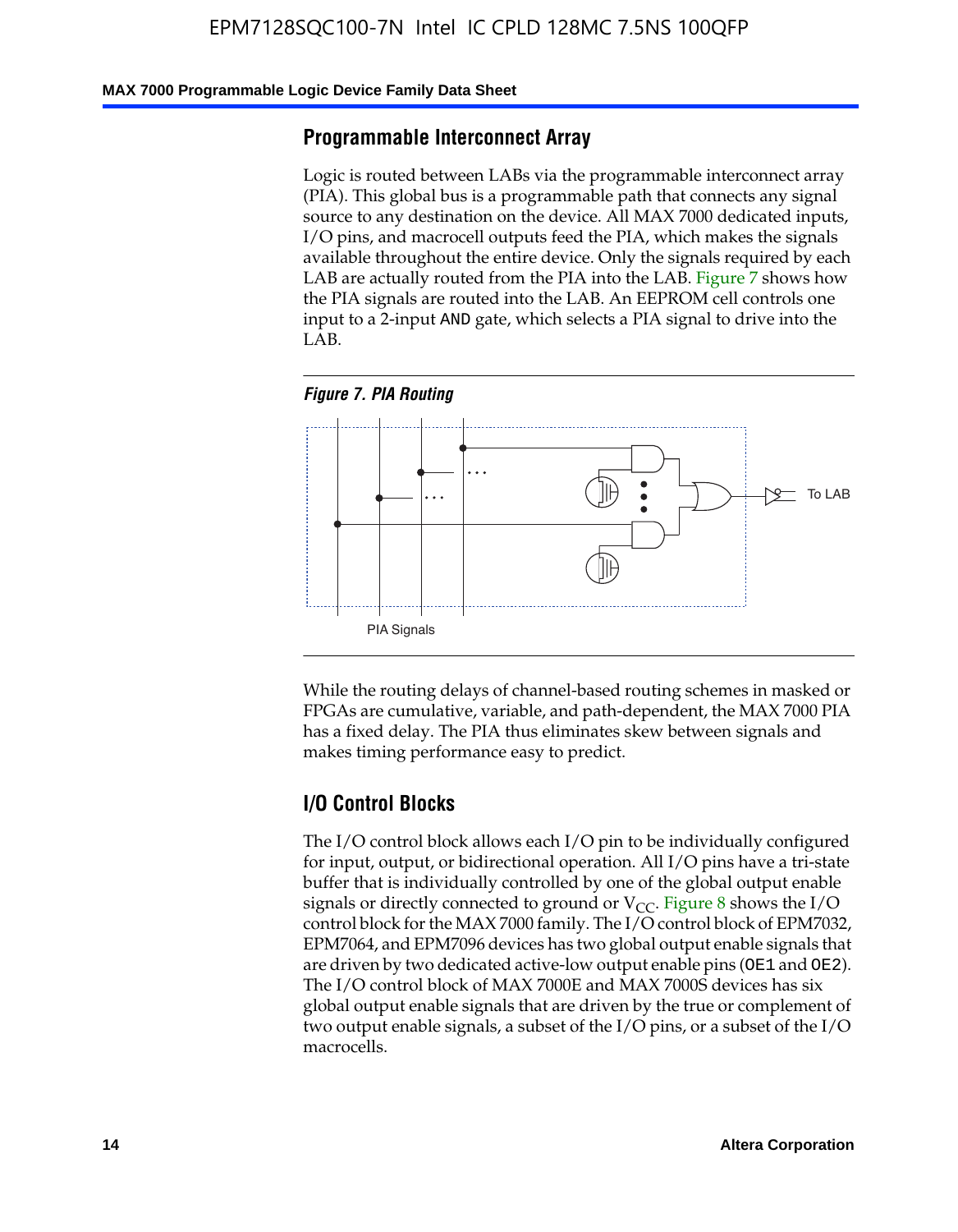*Figure 8. I/O Control Block of MAX 7000 Devices*

#### **EPM7032, EPM7064 & EPM7096 Devices**







#### *Note:*

(1) The open-drain output option is available only in MAX 7000S devices.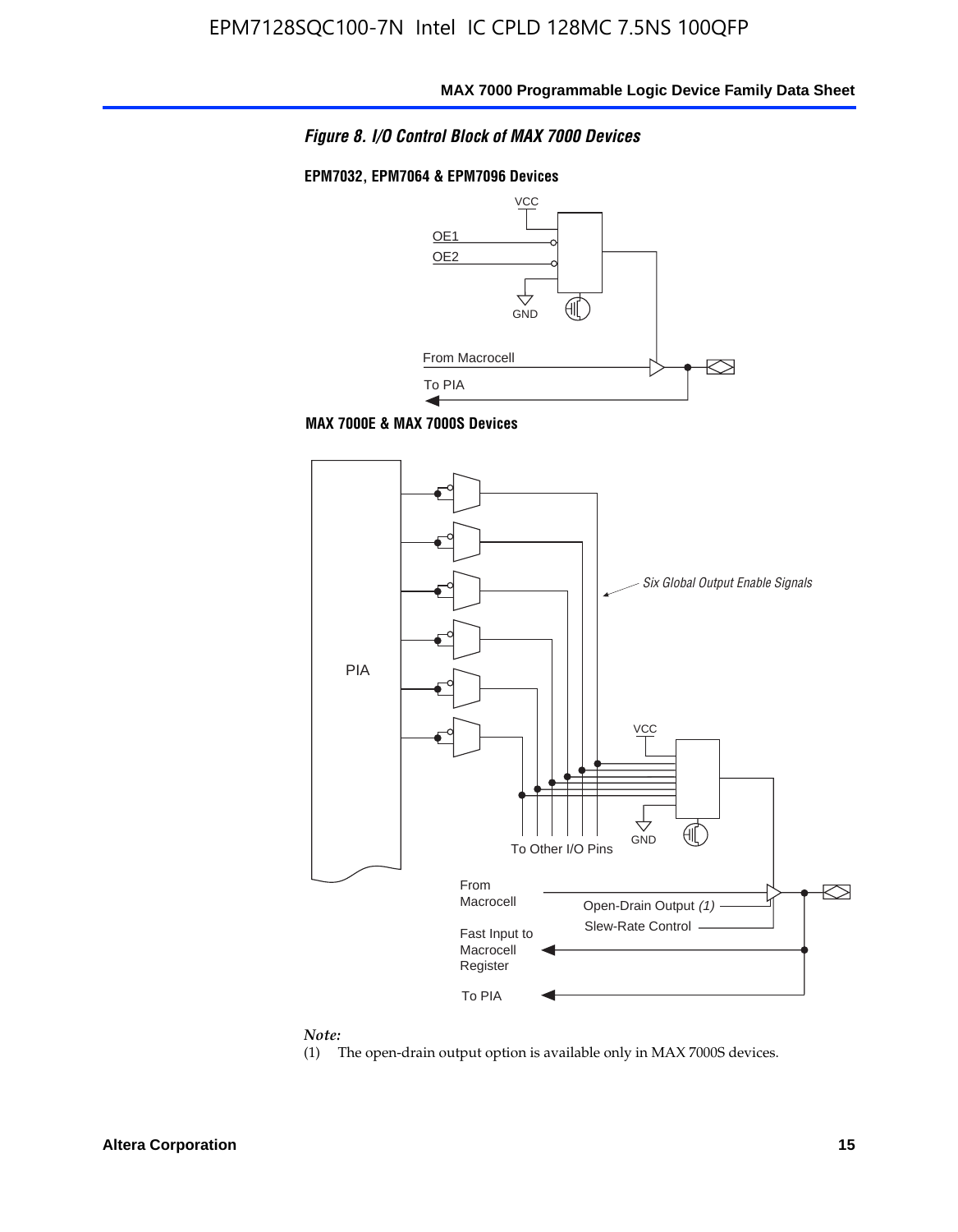When the tri-state buffer control is connected to ground, the output is tri-stated (high impedance) and the I/O pin can be used as a dedicated input. When the tri-state buffer control is connected to  $V_{CC}$ , the output is enabled.

The MAX 7000 architecture provides dual I/O feedback, in which macrocell and pin feedbacks are independent. When an I/O pin is configured as an input, the associated macrocell can be used for buried logic.

### **In-System Programmability (ISP)**

MAX 7000S devices are in-system programmable via an industry-standard 4-pin Joint Test Action Group (JTAG) interface (IEEE Std. 1149.1-1990). ISP allows quick, efficient iterations during design development and debugging cycles. The MAX 7000S architecture internally generates the high programming voltage required to program EEPROM cells, allowing in-system programming with only a single 5.0 V power supply. During in-system programming, the I/O pins are tri-stated and pulled-up to eliminate board conflicts. The pull-up value is nominally 50 k¾.

ISP simplifies the manufacturing flow by allowing devices to be mounted on a printed circuit board with standard in-circuit test equipment before they are programmed. MAX 7000S devices can be programmed by downloading the information via in-circuit testers (ICT), embedded processors, or the Altera MasterBlaster, ByteBlasterMV, ByteBlaster, BitBlaster download cables. (The ByteBlaster cable is obsolete and is replaced by the ByteBlasterMV cable, which can program and configure 2.5-V, 3.3-V, and 5.0-V devices.) Programming the devices after they are placed on the board eliminates lead damage on high-pin-count packages (e.g., QFP packages) due to device handling and allows devices to be reprogrammed after a system has already shipped to the field. For example, product upgrades can be performed in the field via software or modem.

In-system programming can be accomplished with either an adaptive or constant algorithm. An adaptive algorithm reads information from the unit and adapts subsequent programming steps to achieve the fastest possible programming time for that unit. Because some in-circuit testers cannot support an adaptive algorithm, Altera offers devices tested with a constant algorithm. Devices tested to the constant algorithm have an "F" suffix in the ordering code.

The Jam™ Standard Test and Programming Language (STAPL) can be used to program MAX 7000S devices with in-circuit testers, PCs, or embedded processor.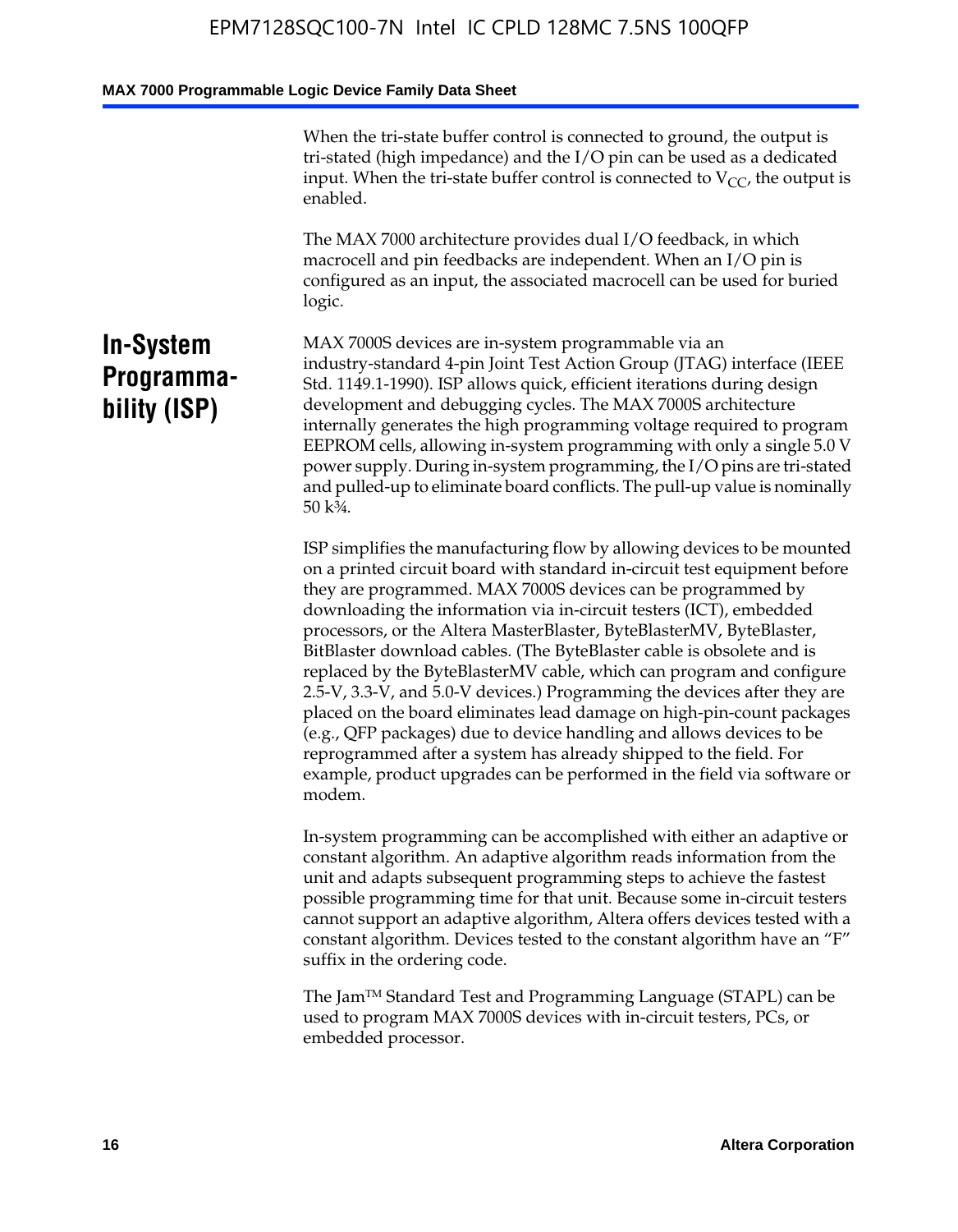For more information on using the Jam language, refer to *AN* 122: Using *Jam STAPL for ISP & ICR via an Embedded Processor*.

The ISP circuitry in MAX 7000S devices is compatible with IEEE Std. 1532 specification. The IEEE Std. 1532 is a standard developed to allow concurrent ISP between multiple PLD vendors.

### **Programming Sequence**

During in-system programming, instructions, addresses, and data are shifted into the MAX 7000S device through the TDI input pin. Data is shifted out through the TDO output pin and compared against the expected data.

Programming a pattern into the device requires the following six ISP stages. A stand-alone verification of a programmed pattern involves only stages 1, 2, 5, and 6.

- 1. *Enter ISP*. The enter ISP stage ensures that the I/O pins transition smoothly from user mode to ISP mode. The enter ISP stage requires 1 ms.
- 2. *Check ID*. Before any program or verify process, the silicon ID is checked. The time required to read this silicon ID is relatively small compared to the overall programming time.
- 3. *Bulk Erase*. Erasing the device in-system involves shifting in the instructions to erase the device and applying one erase pulse of 100 ms.
- 4. *Program*. Programming the device in-system involves shifting in the address and data and then applying the programming pulse to program the EEPROM cells. This process is repeated for each EEPROM address.
- 5. *Verify*. Verifying an Altera device in-system involves shifting in addresses, applying the read pulse to verify the EEPROM cells, and shifting out the data for comparison. This process is repeated for each EEPROM address.
- 6. *Exit ISP*. An exit ISP stage ensures that the I/O pins transition smoothly from ISP mode to user mode. The exit ISP stage requires 1 ms.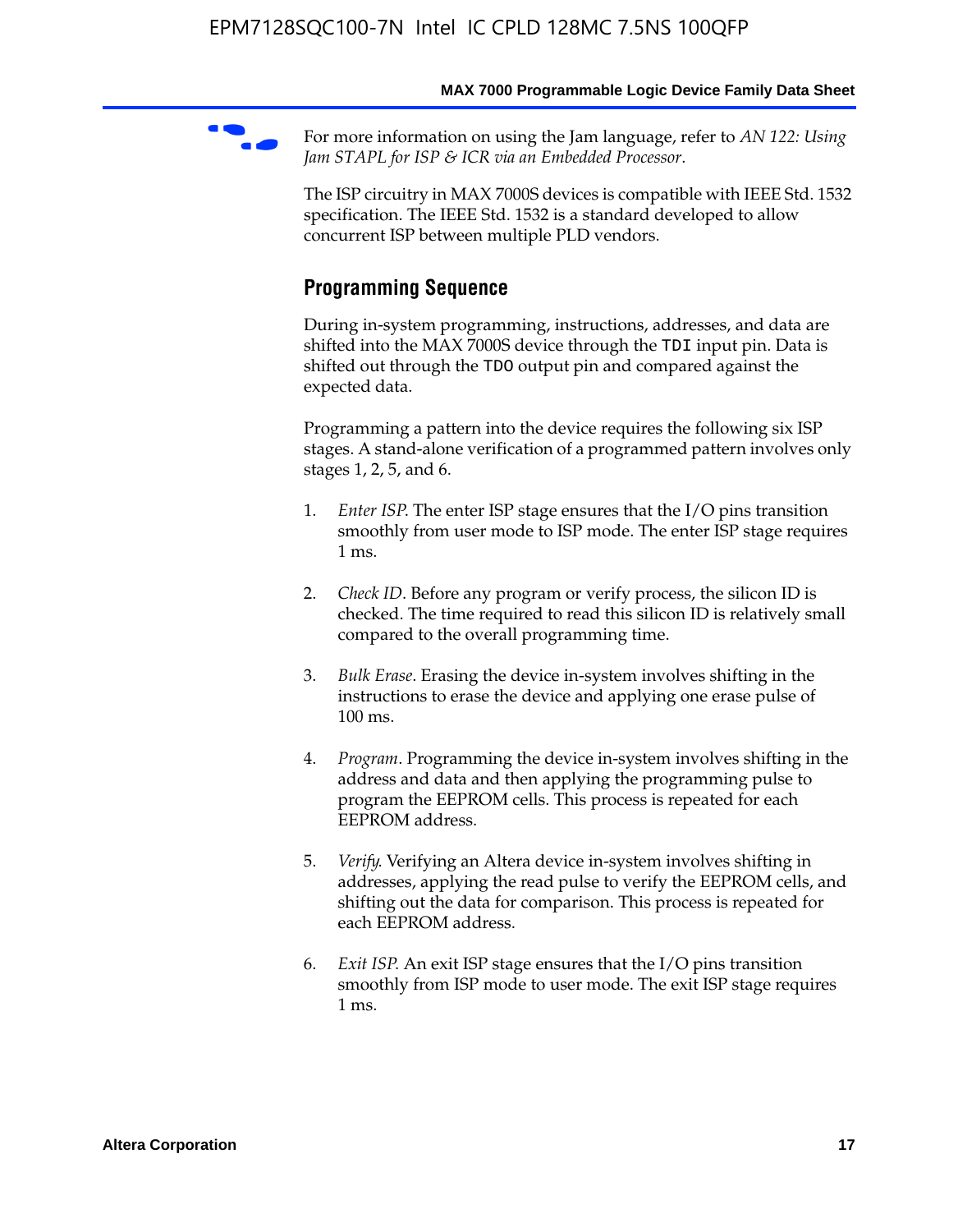### **Programming Times**

The time required to implement each of the six programming stages can be broken into the following two elements:

- A pulse time to erase, program, or read the EEPROM cells.
- A shifting time based on the test clock (TCK) frequency and the number of TCK cycles to shift instructions, address, and data into the device.

By combining the pulse and shift times for each of the programming stages, the program or verify time can be derived as a function of the TCK frequency, the number of devices, and specific target device(s). Because different ISP-capable devices have a different number of EEPROM cells, both the total fixed and total variable times are unique for a single device.

### *Programming a Single MAX 7000S Device*

The time required to program a single MAX 7000S device in-system can be calculated from the following formula:

$$
t_{PROG} = t_{PPULSE} + \frac{C_{ycle_{PTCK}}}{f_{TCK}}
$$
  
where:  $t_{PROG}$  = Programming time  
 $t_{PPULSE}$  = Sum of the fixed times to erase, program, and  
verify the EEPROM cells  
 $C_{ycle_{PTCK}}$  = Number of TCK cycles to program a device  
 $f_{TCK}$  = TCK frequency

The ISP times for a stand-alone verification of a single MAX 7000S device can be calculated from the following formula:

|                  | $t_{VER} = t_{VPULSE} + \frac{Cycle_{VTCK}}{f_{TCK}}$ |                                                                                                                                 |
|------------------|-------------------------------------------------------|---------------------------------------------------------------------------------------------------------------------------------|
| where: $t_{VFR}$ | $t_{VPULSE}$                                          | = Verify time<br>$=$ Sum of the fixed times to verify the EEPROM cells<br>$CycleVTCK$ = Number of TCK cycles to verify a device |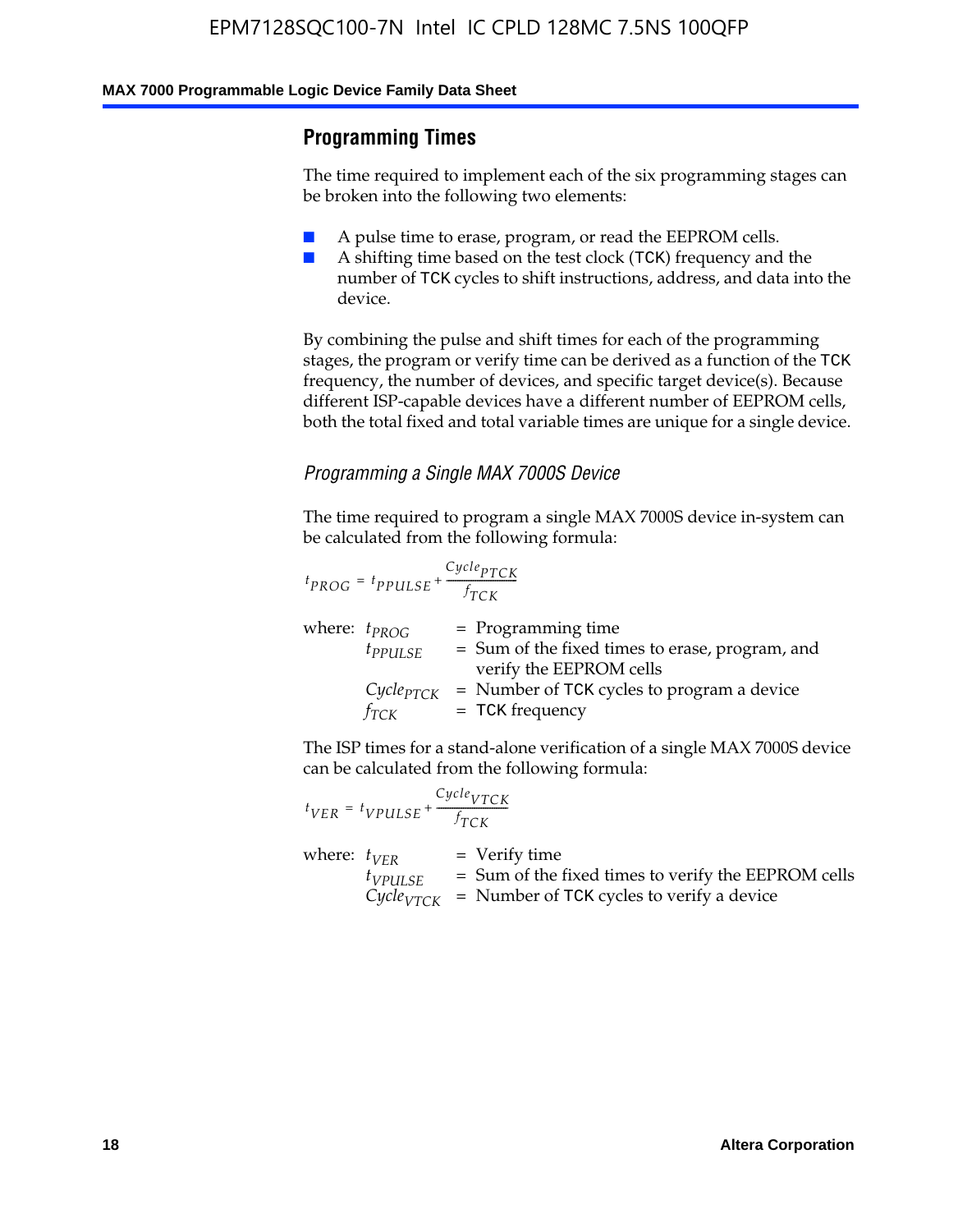### **MAX 7000 Programmable Logic Device Family Data Sheet**

The programming times described in Tables 6 through 8 are associated with the worst-case method using the enhanced ISP algorithm.

| Table 6. MAX 7000S t <sub>PULSE</sub> & Cycle <sub>TCK</sub> Values |                               |                       |                                 |                       |  |  |  |
|---------------------------------------------------------------------|-------------------------------|-----------------------|---------------------------------|-----------------------|--|--|--|
| <b>Device</b>                                                       | <b>Programming</b>            |                       | <b>Stand-Alone Verification</b> |                       |  |  |  |
|                                                                     | <i>t<sub>PPULSE</sub></i> (S) | Cycle <sub>PTCK</sub> | $t_{VPULSE}(s)$                 | Cycle <sub>VTCK</sub> |  |  |  |
| EPM7032S                                                            | 4.02                          | 342,000               | 0.03                            | 200,000               |  |  |  |
| <b>EPM7064S</b>                                                     | 4.50                          | 504.000               | 0.03                            | 308,000               |  |  |  |
| <b>EPM7128S</b>                                                     | 5.11                          | 832,000               | 0.03                            | 528,000               |  |  |  |
| <b>EPM7160S</b>                                                     | 5.35                          | 1,001,000             | 0.03                            | 640,000               |  |  |  |
| <b>EPM7192S</b>                                                     | 5.71                          | 1,192,000             | 0.03                            | 764,000               |  |  |  |
| <b>EPM7256S</b>                                                     | 6.43                          | 1,603,000             | 0.03                            | 1,024,000             |  |  |  |

Tables 7 and 8 show the in-system programming and stand alone verification times for several common test clock frequencies.

| Table 7. MAX 7000S In-System Programming Times for Different Test Clock Frequencies |                    |       |       |       |                |                |                |               |              |
|-------------------------------------------------------------------------------------|--------------------|-------|-------|-------|----------------|----------------|----------------|---------------|--------------|
| <b>Device</b>                                                                       | $t_{\textit{TCK}}$ |       |       |       |                |                |                |               | <b>Units</b> |
|                                                                                     | <b>10 MHz</b>      | 5 MHz | 2 MHz | 1 MHz | <b>500 kHz</b> | <b>200 kHz</b> | <b>100 kHz</b> | <b>50 kHz</b> |              |
| <b>EPM7032S</b>                                                                     | 4.06               | 4.09  | 4.19  | 4.36  | 4.71           | 5.73           | 7.44           | 10.86         | s            |
| <b>EPM7064S</b>                                                                     | 4.55               | 4.60  | 4.76  | 5.01  | 5.51           | 7.02           | 9.54           | 14.58         | s            |
| <b>EPM7128S</b>                                                                     | 5.19               | 5.27  | 5.52  | 5.94  | 6.77           | 9.27           | 13.43          | 21.75         | s            |
| <b>EPM7160S</b>                                                                     | 5.45               | 5.55  | 5.85  | 6.35  | 7.35           | 10.35          | 15.36          | 25.37         | s            |
| <b>EPM7192S</b>                                                                     | 5.83               | 5.95  | 6.30  | 6.90  | 8.09           | 11.67          | 17.63          | 29.55         | s            |
| <b>EPM7256S</b>                                                                     | 6.59               | 6.75  | 7.23  | 8.03  | 9.64           | 14.45          | 22.46          | 38.49         | s            |

| Table 8. MAX 7000S Stand-Alone Verification Times for Different Test Clock Frequencies |               |                  |       |       |                |                |                |               |   |
|----------------------------------------------------------------------------------------|---------------|------------------|-------|-------|----------------|----------------|----------------|---------------|---|
| <b>Device</b>                                                                          |               | f <sub>тск</sub> |       |       |                |                |                |               |   |
|                                                                                        | <b>10 MHz</b> | 5 MHz            | 2 MHz | 1 MHz | <b>500 kHz</b> | <b>200 kHz</b> | <b>100 kHz</b> | <b>50 kHz</b> |   |
| EPM7032S                                                                               | 0.05          | 0.07             | 0.13  | 0.23  | 0.43           | 1.03           | 2.03           | 4.03          | s |
| <b>EPM7064S</b>                                                                        | 0.06          | 0.09             | 0.18  | 0.34  | 0.64           | 1.57           | 3.11           | 6.19          | s |
| <b>EPM7128S</b>                                                                        | 0.08          | 0.14             | 0.29  | 0.56  | 1.09           | 2.67           | 5.31           | 10.59         | s |
| <b>EPM7160S</b>                                                                        | 0.09          | 0.16             | 0.35  | 0.67  | 1.31           | 3.23           | 6.43           | 12.83         | s |
| <b>EPM7192S</b>                                                                        | 0.11          | 0.18             | 0.41  | 0.79  | 1.56           | 3.85           | 7.67           | 15.31         | s |
| <b>EPM7256S</b>                                                                        | 0.13          | 0.24             | 0.54  | 1.06  | 2.08           | 5.15           | 10.27          | 20.51         | s |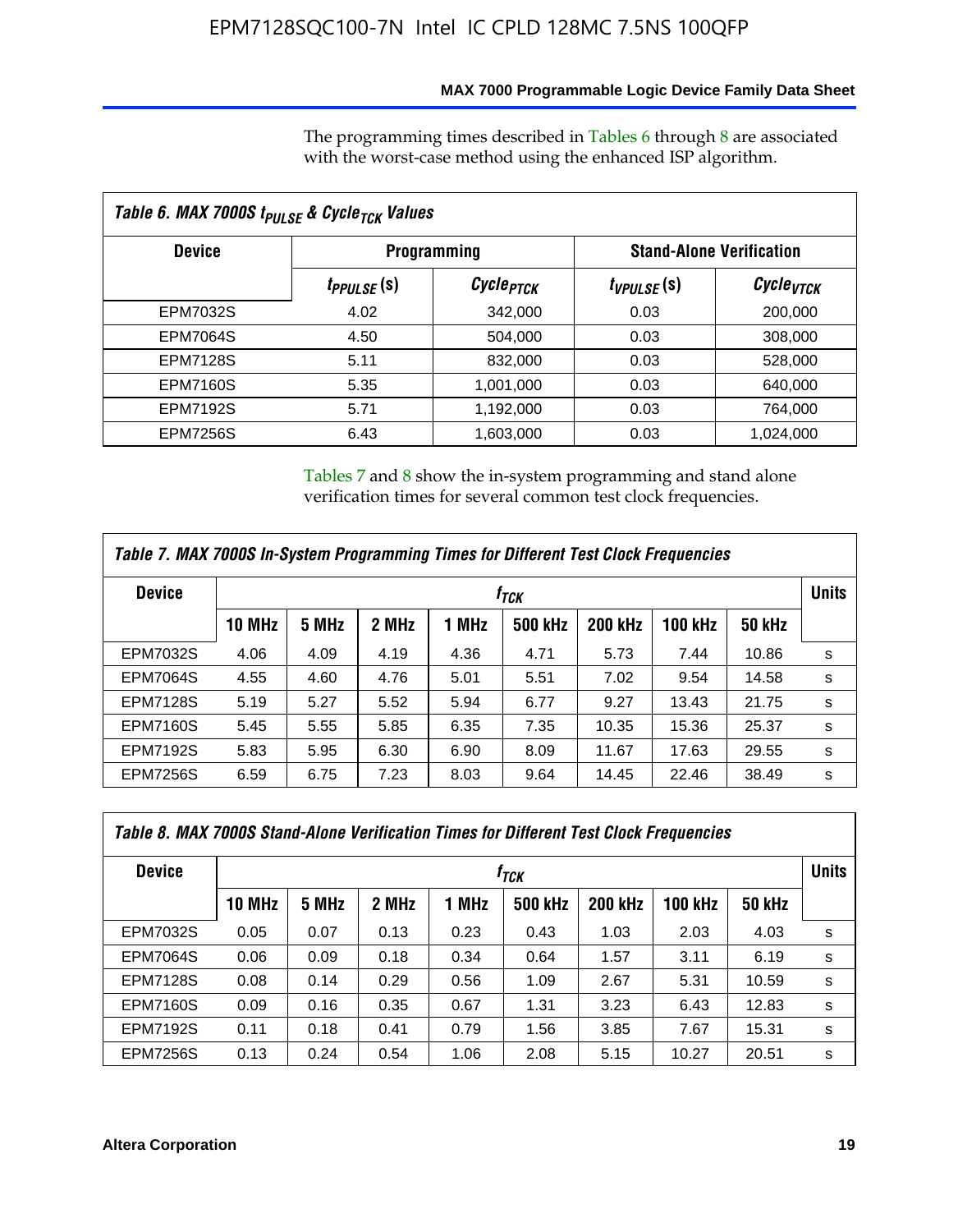### **Programmable Speed/Power Control**

MAX 7000 devices offer a power-saving mode that supports low-power operation across user-defined signal paths or the entire device. This feature allows total power dissipation to be reduced by 50% or more, because most logic applications require only a small fraction of all gates to operate at maximum frequency.

The designer can program each individual macrocell in a MAX 7000 device for either high-speed (i.e., with the Turbo  $Bit^{TM}$  option turned on) or low-power (i.e., with the Turbo Bit option turned off) operation. As a result, speed-critical paths in the design can run at high speed, while the remaining paths can operate at reduced power. Macrocells that run at low power incur a nominal timing delay adder  $(t_{LPA})$  for the  $t_{LAD}$ ,  $t_{LAC}$ ,  $t_{IC}$ ,  $t_{EN}$ , and  $t_{SEXP}$ ,  $t_{ACL}$ , and  $t_{CPPW}$  parameters.

### **Output Configuration**

MAX 7000 device outputs can be programmed to meet a variety of system-level requirements.

### **MultiVolt I/O Interface**

MAX 7000 devices—except 44-pin devices—support the MultiVolt I/O interface feature, which allows MAX 7000 devices to interface with systems that have differing supply voltages. The 5.0-V devices in all packages can be set for 3.3-V or 5.0-V I/O pin operation. These devices have one set of VCC pins for internal operation and input buffers (VCCINT), and another set for I/O output drivers (VCCIO).

The VCCINT pins must always be connected to a 5.0-V power supply. With a 5.0-V  $V_{\text{CCINT}}$  level, input voltage thresholds are at TTL levels, and are therefore compatible with both 3.3-V and 5.0-V inputs.

The VCCIO pins can be connected to either a 3.3-V or a 5.0-V power supply, depending on the output requirements. When the VCCIO pins are connected to a 5.0-V supply, the output levels are compatible with 5.0-V systems. When  $V_{\text{CGO}}$  is connected to a 3.3-V supply, the output high is 3.3 V and is therefore compatible with 3.3-V or 5.0-V systems. Devices operating with  $V_{\text{CCIO}}$  levels lower than 4.75 V incur a nominally greater timing delay of  $t_{OD2}$  instead of  $t_{OD1}$ .

### **Open-Drain Output Option (MAX 7000S Devices Only)**

MAX 7000S devices provide an optional open-drain (functionally equivalent to open-collector) output for each I/O pin. This open-drain output enables the device to provide system-level control signals (e.g., interrupt and write enable signals) that can be asserted by any of several devices. It can also provide an additional wired-OR plane.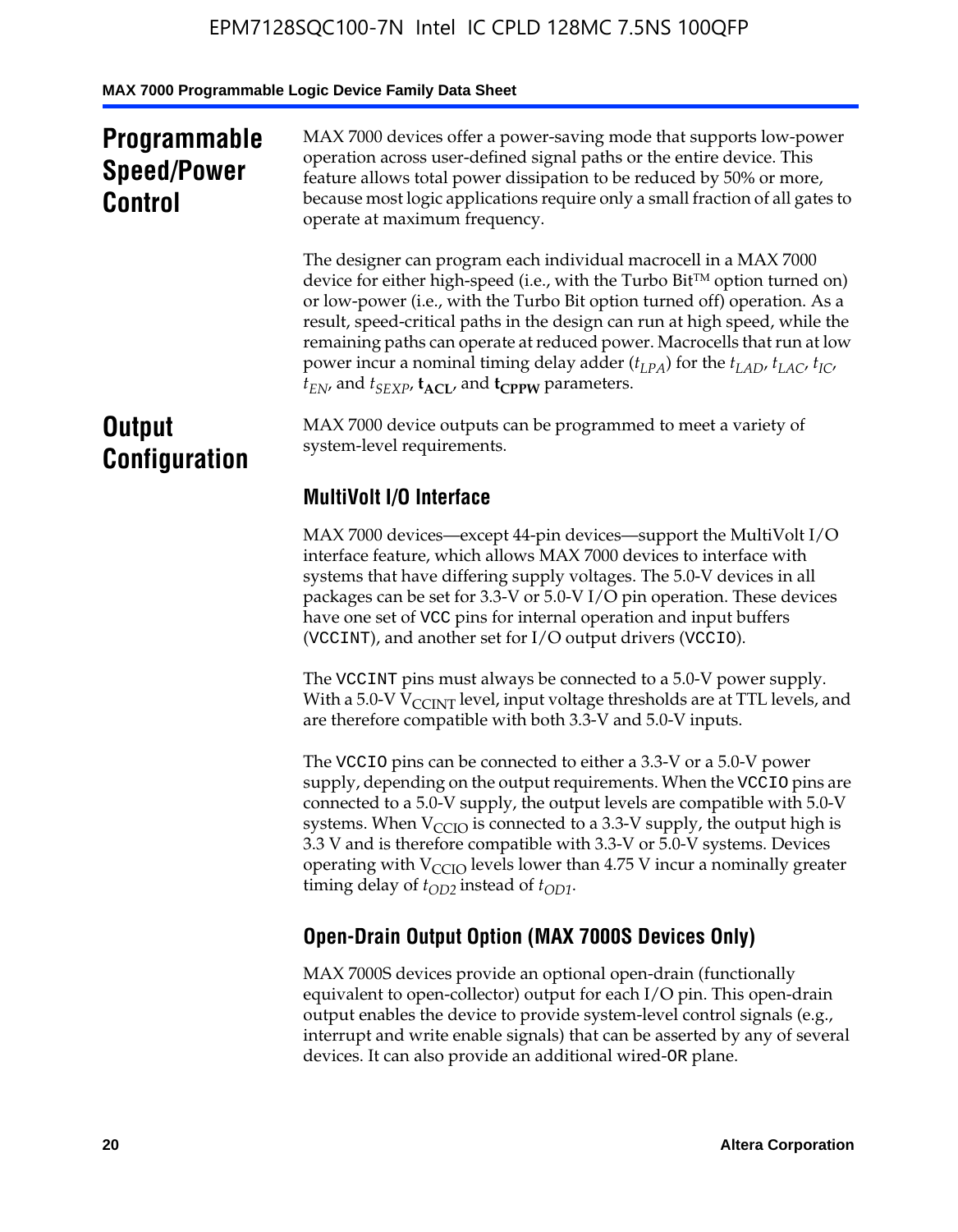By using an external 5.0-V pull-up resistor, output pins on MAX 7000S devices can be set to meet 5.0-V CMOS input voltages. When  $V<sub>CCIO</sub>$  is 3.3 V, setting the open drain option will turn off the output pull-up transistor, allowing the external pull-up resistor to pull the output high enough to meet 5.0-V CMOS input voltages. When  $V_{\text{CCIO}}$  is 5.0 V, setting the output drain option is not necessary because the pull-up transistor will already turn off when the pin exceeds approximately 3.8 V, allowing the external pull-up resistor to pull the output high enough to meet 5.0-V CMOS input voltages.

### **Slew-Rate Control**

The output buffer for each MAX 7000E and MAX 7000S I/O pin has an adjustable output slew rate that can be configured for low-noise or high-speed performance. A faster slew rate provides high-speed transitions for high-performance systems. However, these fast transitions may introduce noise transients into the system. A slow slew rate reduces system noise, but adds a nominal delay of 4 to 5 ns. In MAX 7000E devices, when the Turbo Bit is turned off, the slew rate is set for low noise performance. For MAX 7000S devices, each I/O pin has an individual EEPROM bit that controls the slew rate, allowing designers to specify the slew rate on a pin-by-pin basis.

### **Programming with External Hardware**

[MAX](http://www.altera.com/literature/ds/dspghd.pdf) 7000 devices can be prog[rammed on Windows-based PCs with](http://www.altera.com/literature/ds/dspghd.pdf)  the Altera Logic Programmer card, the Master Programming Unit (MPU), and the appropriate device adapter. The MPU performs a continuity check to ensure adequate electrical contact between the adapter and the device.



For more information, see the *Altera Programming Hardware Data Sheet*.

The Altera development system can use text- or waveform-format test vectors created with the Text Editor or Waveform Editor to test the programmed device. For added design verification, designers can perform functional testing to compare the functional behavior of a MAX 7000 device with the results of simulation. Moreover, Data I/O, BP Microsystems, and other programming hardware manufacturers also provide programming support for Altera devices.



For more information, see the *Programming Hardware Manufacturers*.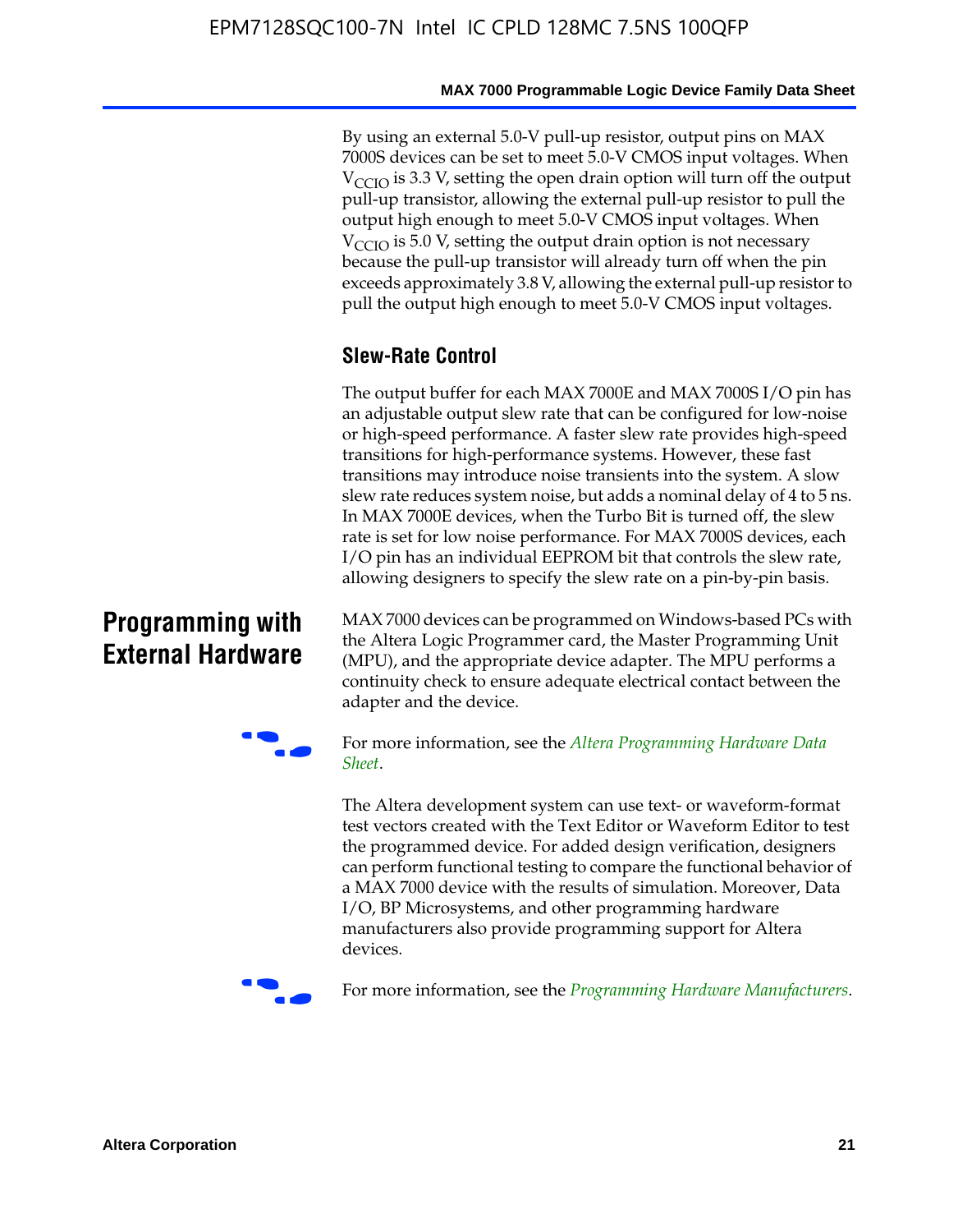### **MAX 7000 Programmable Logic Device Family Data Sheet**

## **IEEE Std. 1149.1 (JTAG) Boundary-Scan Support**

 $\mathsf{r}$ 

MAX 7000 devices support JTAG BST circuitry as specified by IEEE Std. 1149.1-1990. Table 9 describes the JTAG instructions supported by the MAX 7000 family. The pin-out tables (see the Altera web site (**http://www.altera.com**) or the *Altera Digital Library* for pin-out information) show the location of the JTAG control pins for each device. If the JTAG interface is not required, the JTAG pins are available as user I/O pins.

| Table 9. MAX 7000 JTAG Instructions |                                                                                                         |                                                                                                                                                                                                                                                                                                         |
|-------------------------------------|---------------------------------------------------------------------------------------------------------|---------------------------------------------------------------------------------------------------------------------------------------------------------------------------------------------------------------------------------------------------------------------------------------------------------|
| <b>JTAG Instruction</b>             | <b>Devices</b>                                                                                          | <b>Description</b>                                                                                                                                                                                                                                                                                      |
| SAMPLE/PRELOAD                      | <b>EPM7128S</b><br><b>EPM7160S</b><br><b>EPM7192S</b><br><b>EPM7256S</b>                                | Allows a snapshot of signals at the device pins to be captured and<br>examined during normal device operation, and permits an initial data<br>pattern output at the device pins.                                                                                                                        |
| <b>EXTEST</b>                       | <b>EPM7128S</b><br><b>EPM7160S</b><br><b>EPM7192S</b><br><b>EPM7256S</b>                                | Allows the external circuitry and board-level interconnections to be<br>tested by forcing a test pattern at the output pins and capturing test<br>results at the input pins.                                                                                                                            |
| <b>BYPASS</b>                       | EPM7032S<br><b>EPM7064S</b><br><b>EPM7128S</b><br><b>EPM7160S</b><br><b>EPM7192S</b><br><b>EPM7256S</b> | Places the 1-bit bypass register between the TDI and TDO pins, which<br>allows the BST data to pass synchronously through a selected device<br>to adjacent devices during normal device operation.                                                                                                      |
| <b>IDCODE</b>                       | EPM7032S<br><b>EPM7064S</b><br><b>EPM7128S</b><br><b>EPM7160S</b><br><b>EPM7192S</b><br><b>EPM7256S</b> | Selects the IDCODE register and places it between TDI and TDO,<br>allowing the IDCODE to be serially shifted out of TDO.                                                                                                                                                                                |
| <b>ISP</b> Instructions             | EPM7032S<br><b>EPM7064S</b><br><b>EPM7128S</b><br><b>EPM7160S</b><br><b>EPM7192S</b><br><b>EPM7256S</b> | These instructions are used when programming MAX 7000S devices<br>via the JTAG ports with the MasterBlaster, ByteBlasterMV, BitBlaster<br>download cable, or using a Jam File (.jam), Jam Byte-Code file (.jbc),<br>or Serial Vector Format file (.svf) via an embedded processor or test<br>equipment. |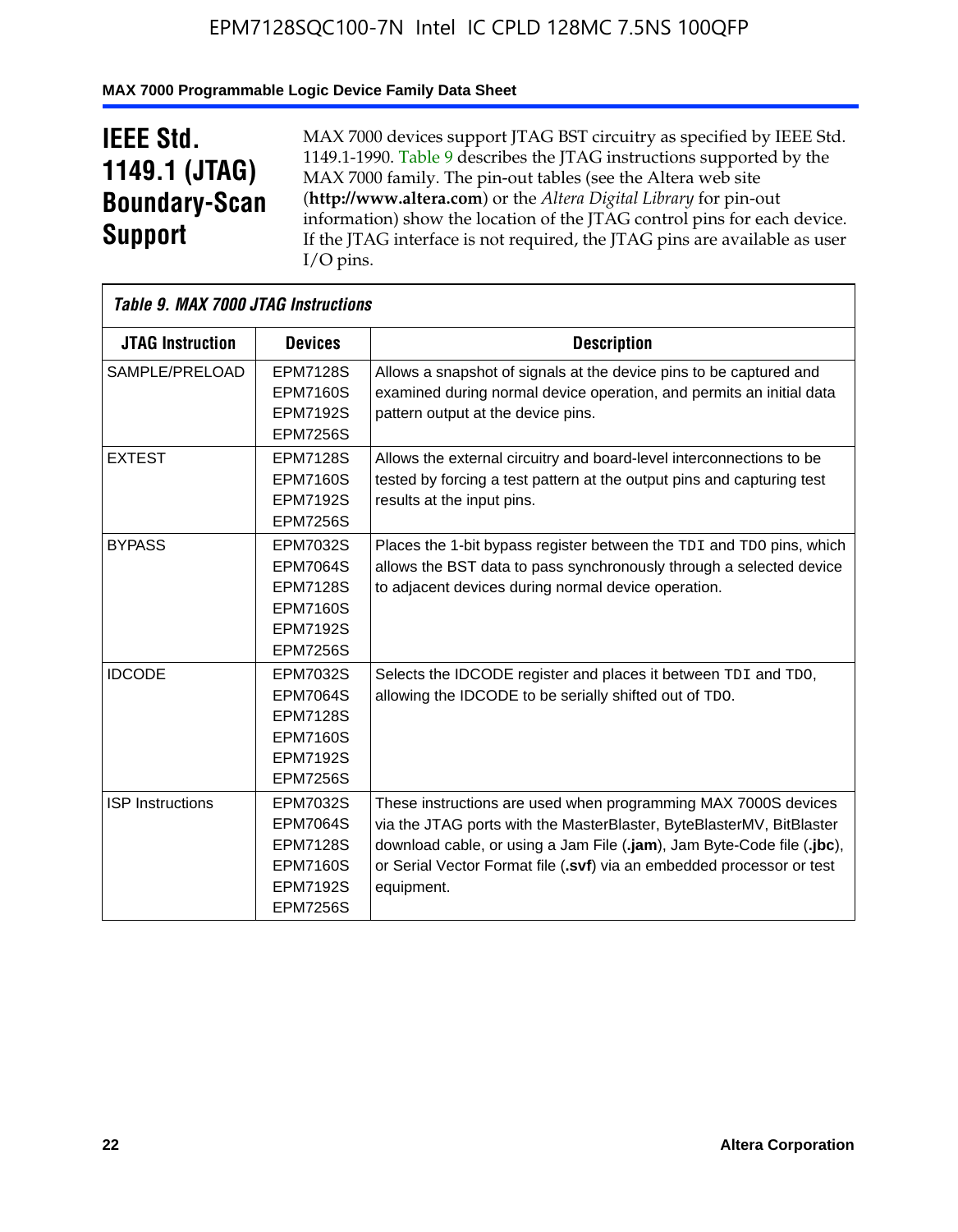The instruction register length of MAX 7000S devices is 10 bits. Tables 10 and 11 show the boundary-scan register length and device IDCODE information for MAX 7000S devices.

| Table 10. MAX 7000S Boundary-Scan Register Length |                                      |  |  |  |  |  |
|---------------------------------------------------|--------------------------------------|--|--|--|--|--|
| <b>Device</b>                                     | <b>Boundary-Scan Register Length</b> |  |  |  |  |  |
| EPM7032S                                          | 1 $(1)$                              |  |  |  |  |  |
| <b>EPM7064S</b>                                   | 1 $(1)$                              |  |  |  |  |  |
| <b>EPM7128S</b>                                   | 288                                  |  |  |  |  |  |
| <b>EPM7160S</b>                                   | 312                                  |  |  |  |  |  |
| <b>EPM7192S</b>                                   | 360                                  |  |  |  |  |  |
| <b>EPM7256S</b>                                   | 480                                  |  |  |  |  |  |

*Note:*

(1) This device does not support JTAG boundary-scan testing. Selecting either the EXTEST or SAMPLE/PRELOAD instruction will select the one-bit bypass register.

| Table 11, 32-Bit MAX 7000 Device IDCODE<br>Note (1) |                            |                              |                                                    |                  |  |  |  |
|-----------------------------------------------------|----------------------------|------------------------------|----------------------------------------------------|------------------|--|--|--|
| <b>Device</b>                                       |                            | <b>IDCODE (32 Bits)</b>      |                                                    |                  |  |  |  |
|                                                     | <b>Version</b><br>(4 Bits) | Part Number (16 Bits)        | <b>Manufacturer's</b><br><b>Identity (11 Bits)</b> | 1 (1 Bit)<br>(2) |  |  |  |
| EPM7032S                                            | 0000                       | 0010<br>0111<br>0000<br>0011 | 00001101110                                        | 1                |  |  |  |
| <b>EPM7064S</b>                                     | 0000                       | 0000<br>0110<br>0100<br>0111 | 00001101110                                        | 1                |  |  |  |
| <b>EPM7128S</b>                                     | 0000                       | 0001 0010<br>1000<br>0111    | 00001101110                                        | 1                |  |  |  |
| <b>EPM7160S</b>                                     | 0000                       | 0001<br>0110<br>0000<br>0111 | 00001101110                                        | $\mathbf{1}$     |  |  |  |
| <b>EPM7192S</b>                                     | 0000                       | 1001<br>0010<br>0111<br>0001 | 00001101110                                        | 1                |  |  |  |
| EPM7256S                                            | 0000                       | 0111<br>0010<br>0101<br>0110 | 00001101110                                        | 1                |  |  |  |

*Notes:*

(1) The most significant bit (MSB) is on the left.

(2) The least significant bit (LSB) for all JTAG IDCODEs is 1.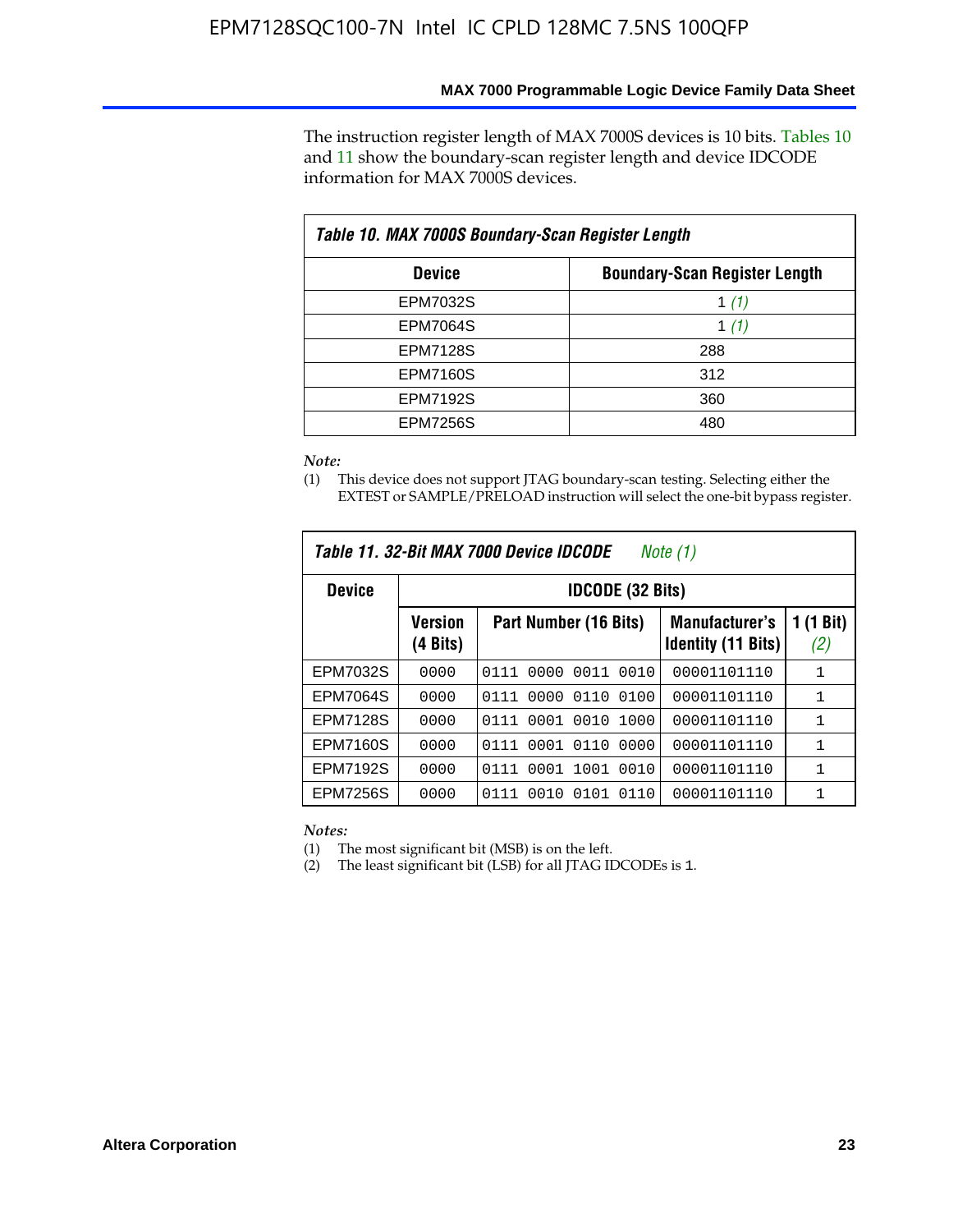### **MAX 7000 Programmable Logic Device Family Data Sheet**

Figure 9 shows the timing requirements for the JTAG signals.



Table 12 shows the JTAG timing parameters and values for MAX 7000S devices.

|                    | Table 12. JTAG Timing Parameters & Values for MAX 7000S Devices |     |     |      |
|--------------------|-----------------------------------------------------------------|-----|-----|------|
| <b>Symbol</b>      | Parameter                                                       | Min | Max | Unit |
| t <sub>JCP</sub>   | <b>TCK clock period</b>                                         | 100 |     | ns   |
| t <sub>JCH</sub>   | TCK clock high time                                             | 50  |     | ns   |
| $t_{JCL}$          | TCK clock low time                                              | 50  |     | ns   |
| t <sub>JPSU</sub>  | JTAG port setup time                                            | 20  |     | ns   |
| t <sub>JPH</sub>   | JTAG port hold time                                             | 45  |     | ns   |
| <sup>t</sup> JPCO  | JTAG port clock to output                                       |     | 25  | ns   |
| t <sub>JPZX</sub>  | JTAG port high impedance to valid output                        |     | 25  | ns   |
| t <sub>JPXZ</sub>  | JTAG port valid output to high impedance                        |     | 25  | ns   |
| tjssu              | Capture register setup time                                     | 20  |     | ns   |
| $t_{\mathsf{JSH}}$ | Capture register hold time                                      | 45  |     | ns   |
| tjsco              | Update register clock to output                                 |     | 25  | ns   |
| t <sub>JSZX</sub>  | Update register high impedance to valid output                  |     | 25  | ns   |
| t <sub>JSXZ</sub>  | Update register valid output to high impedance                  |     | 25  | ns   |



For more information, see *Application Note 39 (IEEE 1149.1 (JTAG) Boundary-Scan Testing in Altera Devices)*.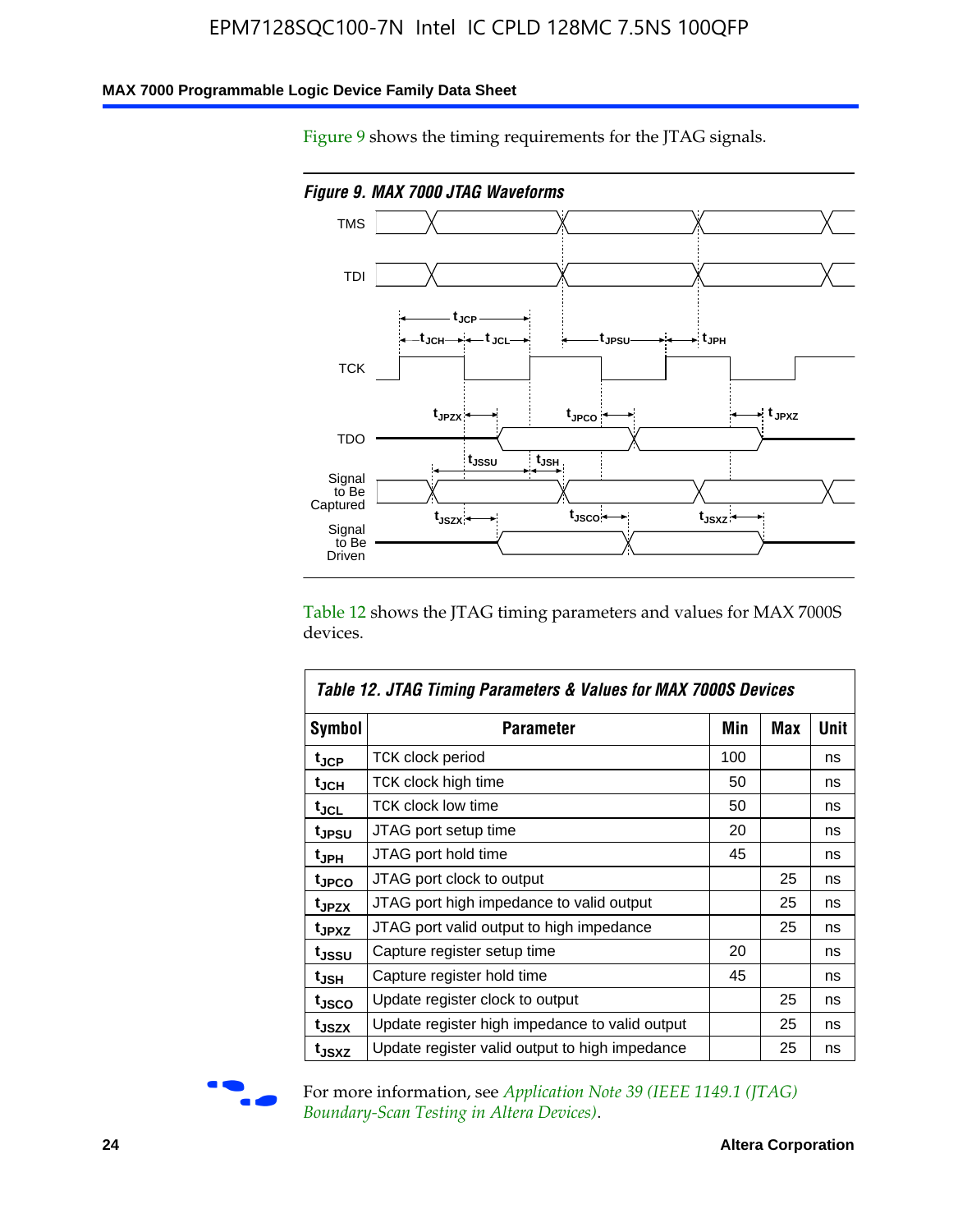#### **MAX 7000 Programmable Logic Device Family Data Sheet**

**Design Security** All MAX 7000 devices contain a programmable security bit that controls access to the data programmed into the device. When this bit is programmed, a proprietary design implemented in the device cannot be copied or retrieved. This feature provides a high level of design security because programmed data within EEPROM cells is invisible. The security bit that controls this function, as well as all other programmed data, is reset only when the device is reprogrammed.

### **Generic Testing** Each MAX 7000 device is functionally tested. Complete testing of each programmable EEPROM bit and all internal logic elements ensures 100% programming yield. AC test measurements are taken under conditions equivalent to those shown in Figure 10. Test patterns can be used and then erased during early stages of the production flow.

#### *Figure 10. MAX 7000 AC Test Conditions*

*Power supply transients can affect AC measurements. Simultaneous transitions of multiple outputs should be avoided for accurate measurement. Threshold tests must not be performed under AC conditions. Large-amplitude, fast ground-current transients normally occur as the device outputs discharge the load capacitances. When these transients flow through the parasitic inductance between the device ground pin and the test system ground, significant reductions in observable noise immunity can result. Numbers in brackets are for 2.5-V devices and outputs. Numbers without brackets are for 3.3-V devices and outputs.*



### **QFP Carrier & Development Socket**

MAX 7000 and MAX 7000E devices in QFP packages with 10[0 or more](http://www.altera.com/literature/ds/dsqfp.pdf)  [pins are shipped in special plas](http://www.altera.com/literature/ds/dsqfp.pdf)tic carriers to protect the QFP leads. The carrier is used with a prototype development socket and special programming hardware available from Altera. This carrier technology makes it possible to program, test, erase, and reprogram a device without exposing the leads to mechanical stress.

For detailed information and carrier dimensions, refer to the *QFP Carrier & Development Socket Data Sheet*.

MAX 7000S devices are not shipped in carriers.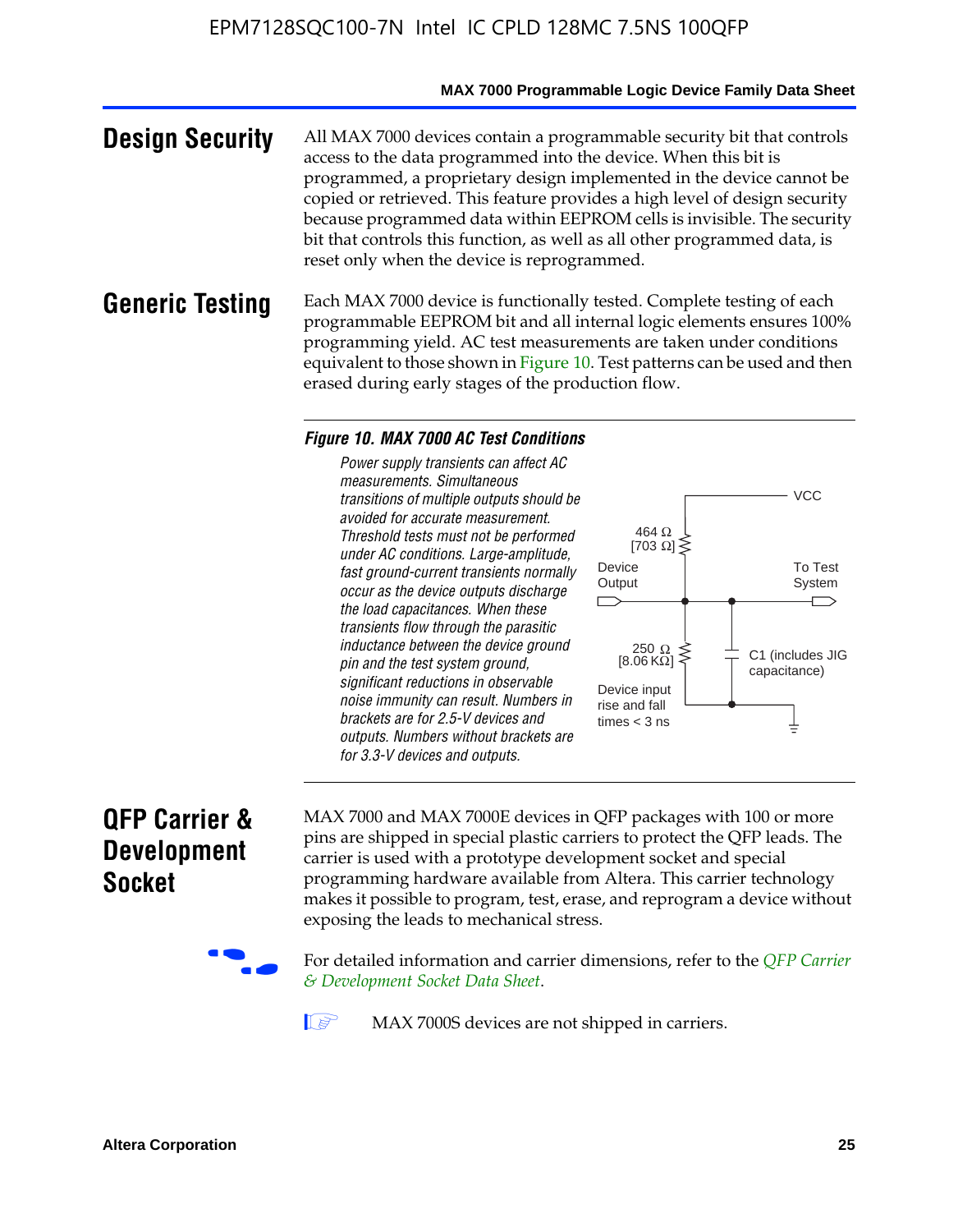### **MAX 7000 Programmable Logic Device Family Data Sheet**

### **Operating Conditions**

Tables 13 through 18 provide information about absolute maximum ratings, recommended operating conditions, operating conditions, and capacitance for 5.0-V MAX 7000 devices.

|                             | Table 13. MAX 7000 5.0-V Device Absolute Maximum Ratings<br>Note (1) |                                    |        |     |      |  |  |  |
|-----------------------------|----------------------------------------------------------------------|------------------------------------|--------|-----|------|--|--|--|
| Symbol                      | <b>Parameter</b>                                                     | <b>Conditions</b>                  | Min    | Max | Unit |  |  |  |
| $V_{\rm CC}$                | Supply voltage                                                       | With respect to ground (2)         | $-2.0$ | 7.0 | V    |  |  |  |
| $V_{1}$                     | DC input voltage                                                     |                                    | $-2.0$ | 7.0 | V    |  |  |  |
| $I_{\text{OUT}}$            | DC output current, per pin                                           |                                    | $-25$  | 25  | mA   |  |  |  |
| $\mathsf{T}_{\text{STG}}$   | Storage temperature                                                  | No bias                            | $-65$  | 150 | ° C  |  |  |  |
| $\mathsf{T}_{\mathsf{AMB}}$ | Ambient temperature                                                  | Under bias                         | $-65$  | 135 | ° C  |  |  |  |
| $T_{\rm J}$                 | Junction temperature                                                 | Ceramic packages, under bias       |        | 150 | ° C  |  |  |  |
|                             |                                                                      | PQFP and RQFP packages, under bias |        | 135 | ° C  |  |  |  |

|                          |                                                        | Table 14. MAX 7000 5.0-V Device Recommended Operating Conditions |                |                          |              |
|--------------------------|--------------------------------------------------------|------------------------------------------------------------------|----------------|--------------------------|--------------|
| Symbol                   | <b>Parameter</b>                                       | <b>Conditions</b>                                                | Min            | Max                      | Unit         |
| <b>V<sub>CCINT</sub></b> | Supply voltage for internal logic and<br>input buffers | (3), (4), (5)                                                    | 4.75<br>(4.50) | 5.25<br>(5.50)           | $\vee$       |
| V <sub>CCIO</sub>        | Supply voltage for output drivers,<br>5.0-V operation  | (3), (4)                                                         | 4.75<br>(4.50) | 5.25<br>(5.50)           | V            |
|                          | Supply voltage for output drivers,<br>3.3-V operation  | (3), (4), (6)                                                    | 3.00<br>(3.00) | 3.60<br>(3.60)           | $\vee$       |
| V <sub>CCISP</sub>       | Supply voltage during ISP                              | (7)                                                              | 4.75           | 5.25                     | $\vee$       |
| $V_{1}$                  | Input voltage                                          |                                                                  | $-0.5(8)$      | $V_{\text{CCINT}} + 0.5$ | V            |
| $V_{\rm O}$              | Output voltage                                         |                                                                  | 0              | V <sub>CCIO</sub>        | V            |
| T <sub>A</sub>           | Ambient temperature                                    | For commercial use                                               | $\Omega$       | 70                       | $^{\circ}$ C |
|                          |                                                        | For industrial use                                               | $-40$          | 85                       | $^{\circ}$ C |
| $T_{\rm J}$              | Junction temperature                                   | For commercial use                                               | $\Omega$       | 90                       | ° C          |
|                          |                                                        | For industrial use                                               | $-40$          | 105                      | $^{\circ}$ C |
| $t_{\mathsf{R}}$         | Input rise time                                        |                                                                  |                | 40                       | ns           |
| $t_F$                    | Input fall time                                        |                                                                  |                | 40                       | ns           |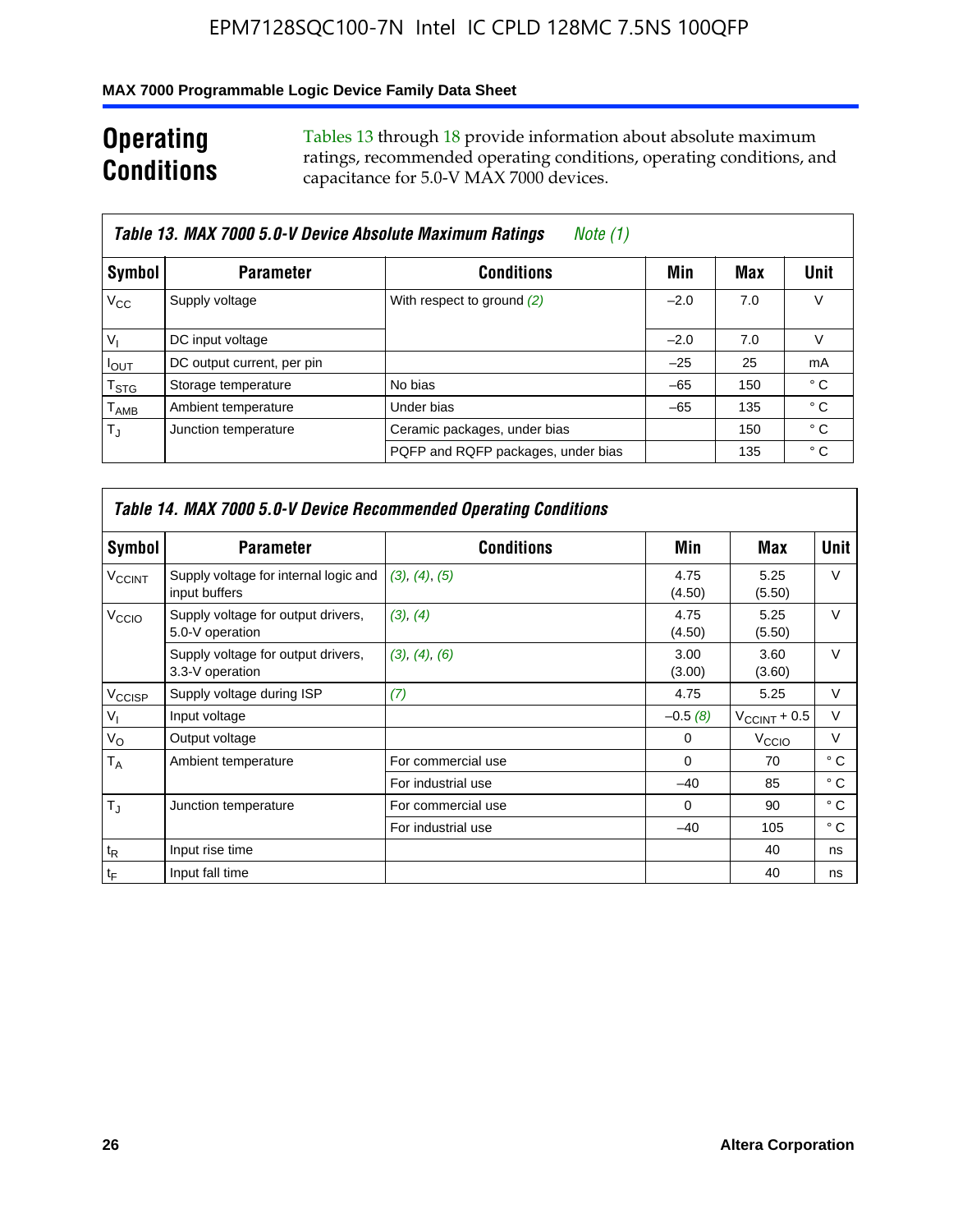|                 | Table 15. MAX 7000 5.0-V Device DC Operating Conditions | Note (9)                                                                  |                         |                          |        |
|-----------------|---------------------------------------------------------|---------------------------------------------------------------------------|-------------------------|--------------------------|--------|
| Symbol          | <b>Parameter</b>                                        | <b>Conditions</b>                                                         | Min                     | Max                      | Unit   |
| V <sub>IH</sub> | High-level input voltage                                |                                                                           | 2.0                     | $V_{\text{CCINT}} + 0.5$ | V      |
| $V_{IL}$        | Low-level input voltage                                 |                                                                           | $-0.5(8)$               | 0.8                      | V      |
| V <sub>OH</sub> | 5.0-V high-level TTL output voltage                     | $I_{OH} = -4$ mA DC, $V_{CClO} = 4.75$ V (10)                             | 2.4                     |                          | $\vee$ |
|                 | 3.3-V high-level TTL output voltage                     | $I_{OH} = -4$ mA DC, $V_{CClO} = 3.00$ V (10)                             | 2.4                     |                          | V      |
|                 | 3.3-V high-level CMOS output<br>voltage                 | $I_{OH} = -0.1$ mA DC, $V_{CClO} = 3.0$ V (10)                            | $V_{\text{CClO}} - 0.2$ |                          | $\vee$ |
| $V_{OL}$        | 5.0-V low-level TTL output voltage                      | $I_{\text{OI}}$ = 12 mA DC, $V_{\text{CCIO}}$ = 4.75 V (11)               |                         | 0.45                     | V      |
|                 | 3.3-V low-level TTL output voltage                      | $I_{OL}$ = 12 mA DC, $V_{CClO}$ = 3.00 V (11)                             |                         | 0.45                     | V      |
|                 | 3.3-V low-level CMOS output<br>voltage                  | $I_{\text{OI}} = 0.1 \text{ mA DC}, V_{\text{CCIO}} = 3.0 \text{ V} (11)$ |                         | 0.2                      | $\vee$ |
| 4               | Leakage current of dedicated input<br>pins              | $V_1 = -0.5$ to 5.5 V (11)                                                | $-10$                   | 10                       | μA     |
| $I_{OZ}$        | I/O pin tri-state output off-state<br>current           | $V_1 = -0.5$ to 5.5 V (11), (12)                                          | $-40$                   | 40                       | μA     |

| <b>Symbol</b><br><b>Conditions</b><br><b>Parameter</b>                   | Min | Max | Unit |
|--------------------------------------------------------------------------|-----|-----|------|
| $C_{IN}$<br>$V_{IN} = 0 V$ , f = 1.0 MHz<br>Input pin capacitance        |     | 12  | pF   |
| C <sub>I/O</sub><br>$V_{OUT} = 0 V$ , f = 1.0 MHz<br>I/O pin capacitance |     | 12  | рF   |

|                  | Table 17. MAX 7000 5.0-V Device Capacitance: MAX 7000E Devices | <i>Note (13)</i>              |     |     |      |
|------------------|----------------------------------------------------------------|-------------------------------|-----|-----|------|
| <b>Symbol</b>    | <b>Parameter</b>                                               | <b>Conditions</b>             | Min | Max | Unit |
| $C_{IN}$         | Input pin capacitance                                          | $V_{IN} = 0 V$ , f = 1.0 MHz  |     | 15  | pF   |
| C <sub>I/O</sub> | I/O pin capacitance                                            | $V_{OUT} = 0 V$ , f = 1.0 MHz |     | 15  | pF   |

| Table 18. MAX 7000 5.0-V Device Capacitance: MAX 7000S Devices<br><i>Note (13)</i> |                                 |                                                     |     |     |             |
|------------------------------------------------------------------------------------|---------------------------------|-----------------------------------------------------|-----|-----|-------------|
| Symbol                                                                             | <b>Parameter</b>                | <b>Conditions</b>                                   | Min | Max | <b>Unit</b> |
| $C_{IN}$                                                                           | Dedicated input pin capacitance | $V_{IN} = 0 V$ , f = 1.0 MHz                        |     | 10  | pF          |
| C <sub>I/O</sub>                                                                   | I/O pin capacitance             | $V_{\text{OUT}} = 0 \text{ V}, f = 1.0 \text{ MHz}$ |     | 10  | pF          |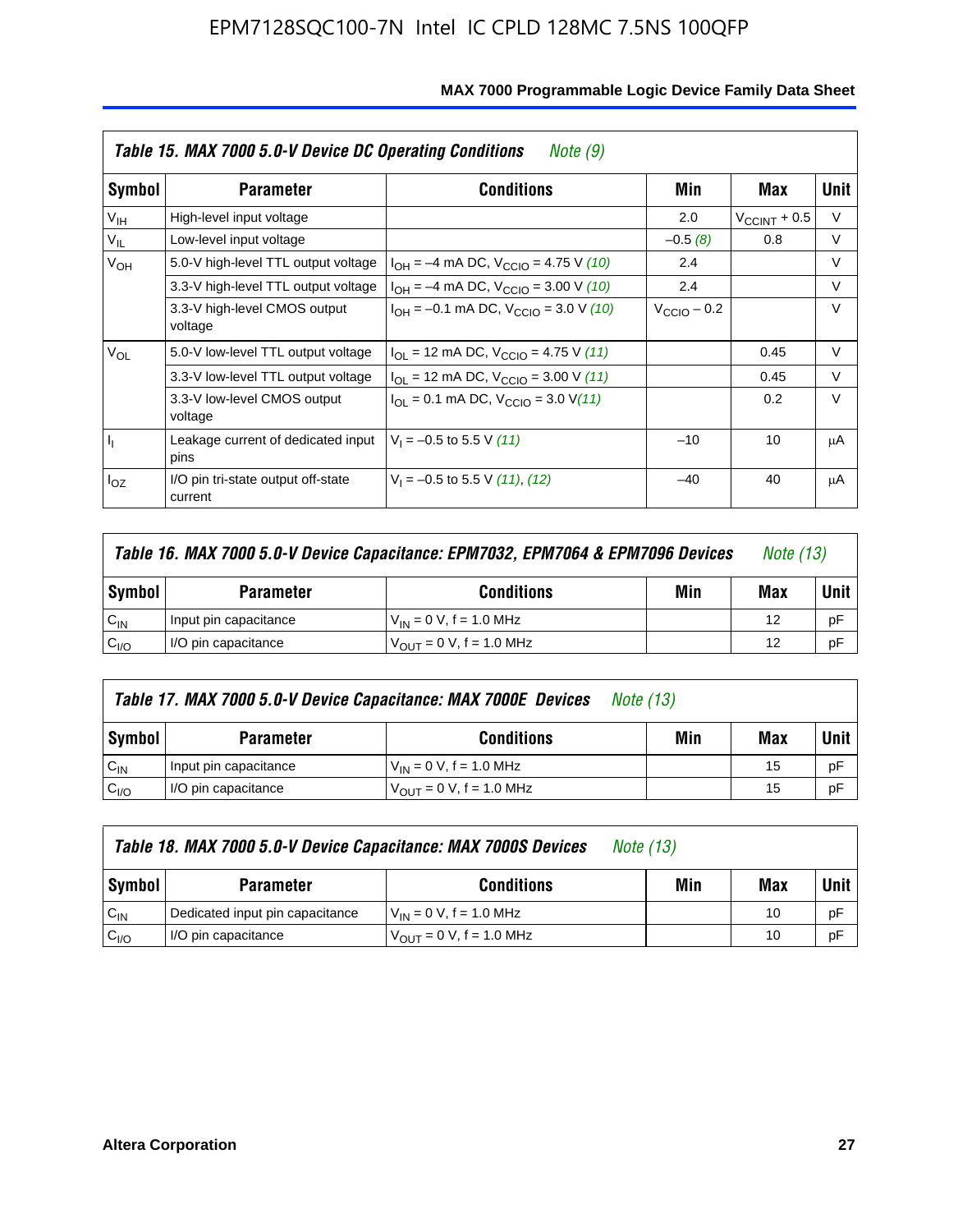#### **MAX 7000 Programmable Logic Device Family Data Sheet**

*Notes to tables:*

- (1) See the *Operating Requirements for Altera Devices Data Sheet*.
- (2) Minimum DC input voltage on I/O pins is –0.5 V and on 4 dedicated input pins is –0.3 V. During transitions, the inputs may undershoot to –2.0 V or overshoot to 7.0 V for input currents less than 100 mA and periods shorter than  $20$  ns.
- (3) Numbers in parentheses are for industrial-temperature-range devices.<br>(4)  ${\rm V}_{CC}$  must rise monotonically.
- $V_{CC}$  must rise monotonically.
- (5) The POR time for all 7000S devices does not exceed 300 µs. The sufficient V<sub>CCINT</sub> voltage level for POR is 4.5 V. The device is fully initialized within the POR time after  $V_{\text{CCINT}}$  reaches the sufficient POR voltage level.
- (6) 3.3-V I/O operation is not available for 44-pin packages.
- (7) The  $V_{\text{CCISP}}$  parameter applies only to MAX 7000S devices.
- (8) During in-system programming, the minimum DC input voltage is –0.3 V.
- (9) These values are specified under the MAX 7000 recommended operating conditions in Table 14 on page 26.
- (10) The parameter is measured with 50% of the outputs each sourcing the specified current. The  $I_{OH}$  parameter refers to high-level TTL or CMOS output current.
- (11) The parameter is measured with 50% of the outputs each sinking the specified current. The  $I_{OL}$  parameter refers to low-level TTL, PCI, or CMOS output current.
- (12) When the JTAG interface is enabled in MAX 7000S devices, the input leakage current on the JTAG pins is typically –60 μA.
- (13) Capacitance is measured at 25° C and is sample-tested only. The OE1 pin has a maximum capacitance of 20 pF.

Figure 11 shows the typical output drive characteristics of MAX 7000 devices.

#### *Figure 11. Output Drive Characteristics of 5.0-V MAX 7000 Devices*



**Timing Model** MAX 7000 device timing can be analyzed with the Altera software, with a variety of popular industry-standard EDA simulators and timing analyzers, or with the timing model shown in Figure 12. MAX 7000 devices have fixed internal delays that enable the designer to determine the worst-case timing of any design. The Altera software provides timing simulation, point-to-point delay prediction, and detailed timing analysis for a device-wide performance evaluation.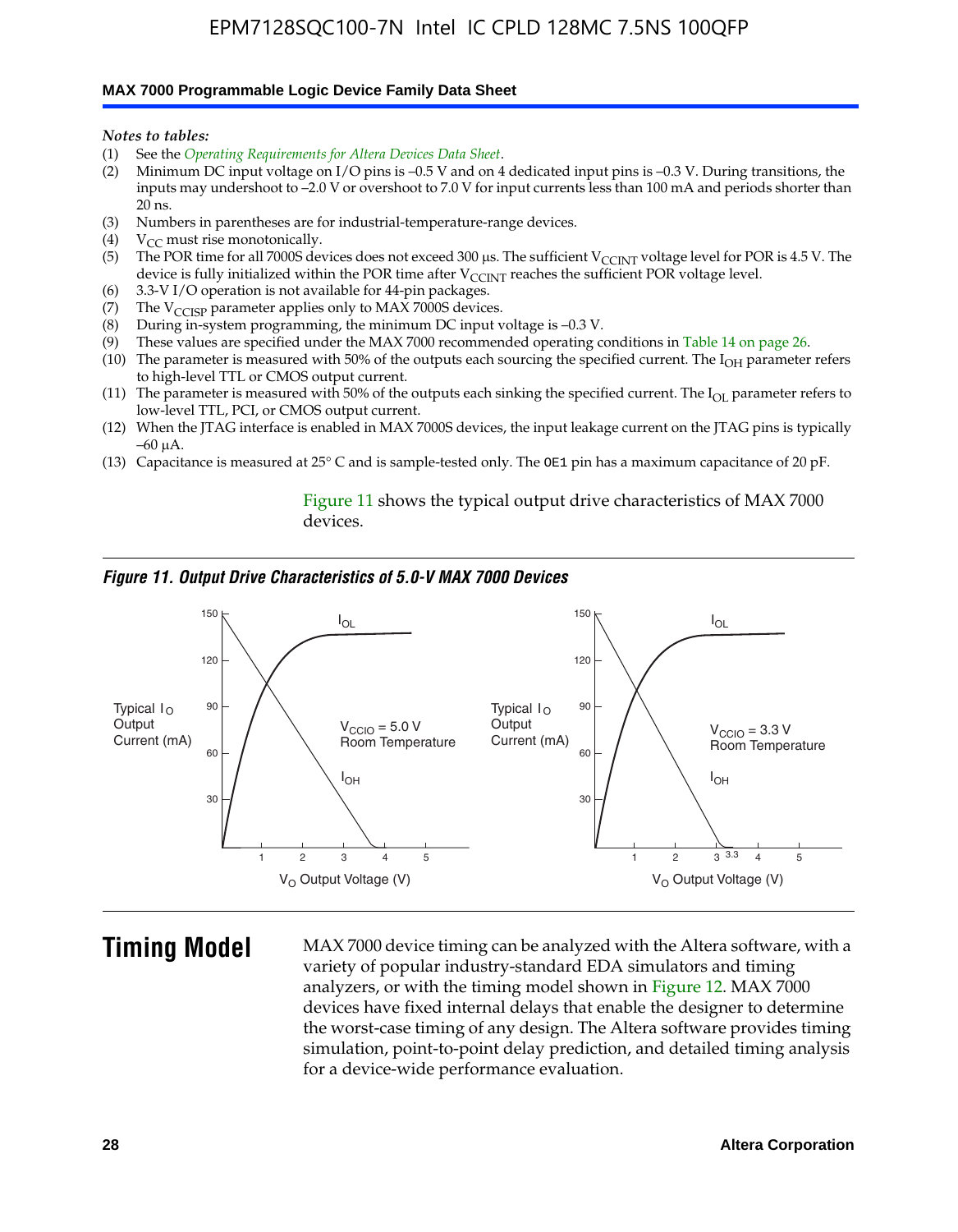

### **MAX 7000 Programmable Logic Device Family Data Sheet**

#### *Notes:*

- (1) Only available in MAX 7000E and MAX 7000S devices.
- (2) Not available in 44-pin devices.

[The tim](http://www.altera.com/literature/an/an094.pdf)ing characteristics [of any signal path can be derived from the](http://www.altera.com/literature/an/an094.pdf)  timing model and parameters of a particular device. External timing parameters, which represent pin-to-pin timing delays, can be calculated as the sum of internal parameters. Figure 13 shows the internal timing relationship of internal and external delay parameters.



For more infomration, see *Application Note 94 (Understanding MAX 7000 Timing)*.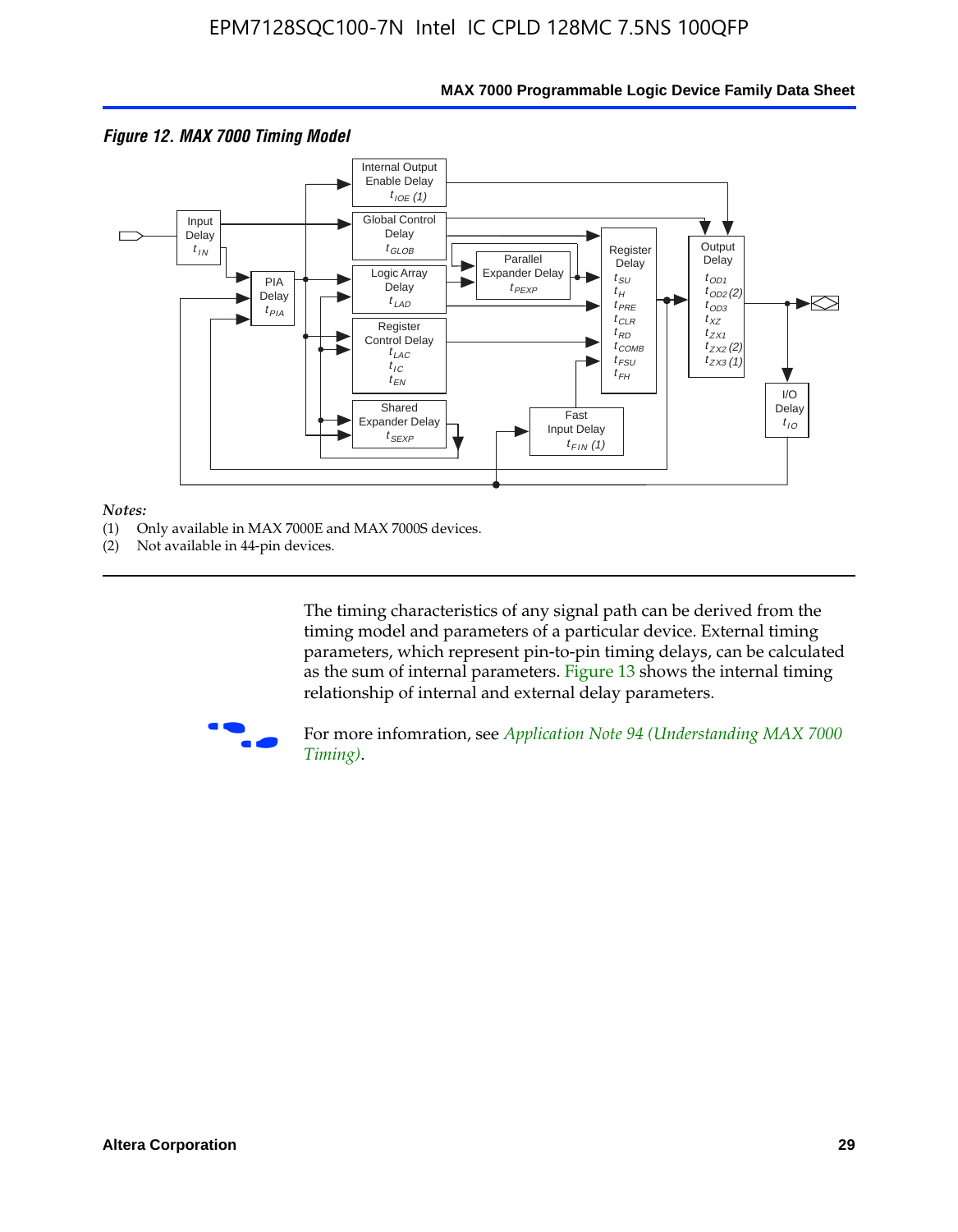### *Figure 13. Switching Waveforms*

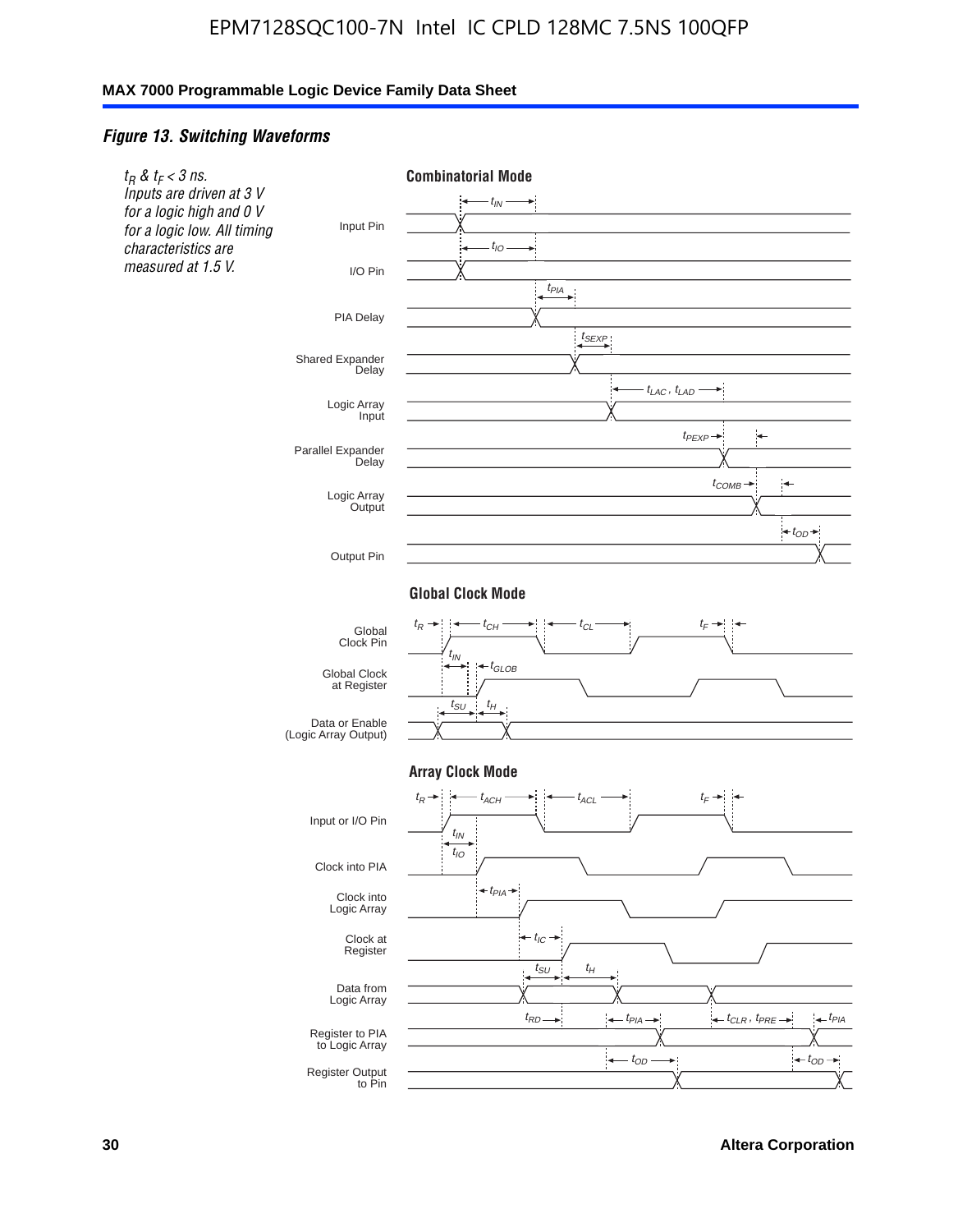operating conditions.

|                         | Table 19. MAX 7000 & MAX 7000E External Timing Parameters<br>Note (1) |                    |                |     |       |                |             |  |
|-------------------------|-----------------------------------------------------------------------|--------------------|----------------|-----|-------|----------------|-------------|--|
| Symbol                  | <b>Parameter</b>                                                      | <b>Conditions</b>  | -6 Speed Grade |     |       | -7 Speed Grade | <b>Unit</b> |  |
|                         |                                                                       |                    | Min            | Max | Min   | Max            |             |  |
| t <sub>PD1</sub>        | Input to non-registered output                                        | $C1 = 35 pF$       |                | 6.0 |       | 7.5            | ns          |  |
| t <sub>PD2</sub>        | I/O input to non-registered output                                    | $C1 = 35 pF$       |                | 6.0 |       | 7.5            | ns          |  |
| t <sub>su</sub>         | Global clock setup time                                               |                    | 5.0            |     | 6.0   |                | ns          |  |
| tμ                      | Global clock hold time                                                |                    | 0.0            |     | 0.0   |                | ns          |  |
| t <sub>FSU</sub>        | Global clock setup time of fast input                                 | (2)                | 2.5            |     | 3.0   |                | ns          |  |
| $t_{FH}$                | Global clock hold time of fast input                                  | (2)                | 0.5            |     | 0.5   |                | ns          |  |
| t <sub>CO1</sub>        | Global clock to output delay                                          | $C1 = 35 pF$       |                | 4.0 |       | 4.5            | ns          |  |
| t <sub>СН</sub>         | Global clock high time                                                |                    | 2.5            |     | 3.0   |                | ns          |  |
| $t_{CL}$                | Global clock low time                                                 |                    | 2.5            |     | 3.0   |                | ns          |  |
| t <sub>ASU</sub>        | Array clock setup time                                                |                    | 2.5            |     | 3.0   |                | ns          |  |
| t <sub>АН</sub>         | Array clock hold time                                                 |                    | 2.0            |     | 2.0   |                | ns          |  |
| t <sub>ACO1</sub>       | Array clock to output delay                                           | $C1 = 35 pF$       |                | 6.5 |       | 7.5            | ns          |  |
| $t_{\sf ACH}$           | Array clock high time                                                 |                    | 3.0            |     | 3.0   |                | ns          |  |
| $t_{\sf ACL}$           | Array clock low time                                                  |                    | 3.0            |     | 3.0   |                | ns          |  |
| t <sub>CPPW</sub>       | Minimum pulse width for clear and<br>preset                           | (3)                | 3.0            |     | 3.0   |                | ns          |  |
| t <sub>ODH</sub>        | Output data hold time after clock                                     | $C1 = 35$ pF $(4)$ | 1.0            |     | 1.0   |                | ns          |  |
| $t_{\mathsf{CNT}}$      | Minimum global clock period                                           |                    |                | 6.6 |       | 8.0            | ns          |  |
| $f_{\mathsf{CNT}}$      | Maximum internal global clock<br>frequency                            | (5)                | 151.5          |     | 125.0 |                | <b>MHz</b>  |  |
| <b>t<sub>ACNT</sub></b> | Minimum array clock period                                            |                    |                | 6.6 |       | 8.0            | ns          |  |
| <b>f<sub>ACNT</sub></b> | Maximum internal array clock<br>frequency                             | (5)                | 151.5          |     | 125.0 |                | <b>MHz</b>  |  |
| $f_{MAX}$               | Maximum clock frequency                                               | (6)                | 200            |     | 166.7 |                | <b>MHz</b>  |  |

**MAX 7000 Programmable Logic Device Family Data Sheet**

Tables 19 through 26 show the MAX 7000 and MAX 7000E AC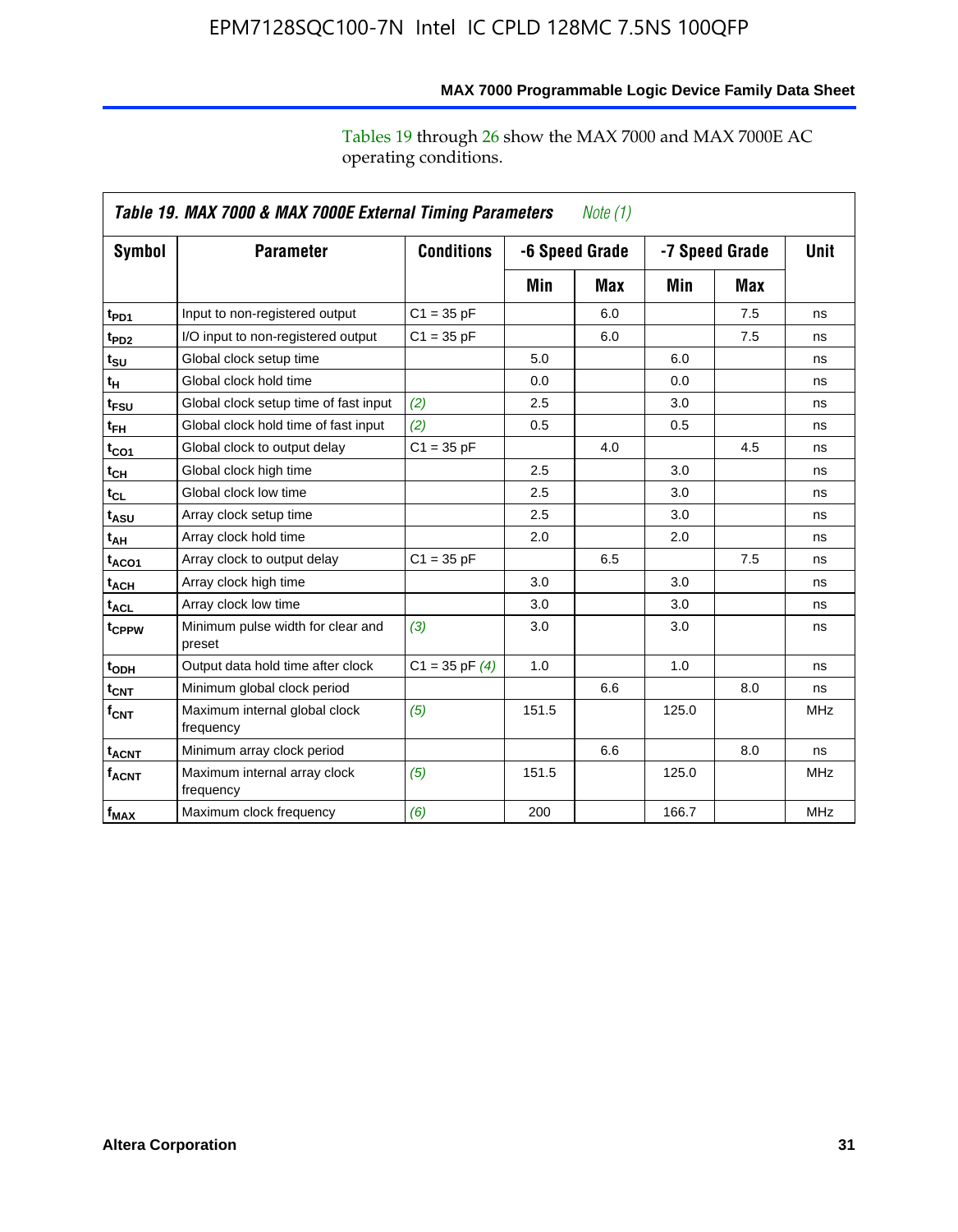| Symbol                      | <b>Parameter</b>                                                                                             | <b>Conditions</b>  | Speed Grade -6 |      |     | Speed Grade -7 |    |
|-----------------------------|--------------------------------------------------------------------------------------------------------------|--------------------|----------------|------|-----|----------------|----|
|                             |                                                                                                              |                    | Min            | Max  | Min | Max            |    |
| $t_{IN}$                    | Input pad and buffer delay                                                                                   |                    |                | 0.4  |     | 0.5            | ns |
| $t_{IO}$                    | I/O input pad and buffer delay                                                                               |                    |                | 0.4  |     | 0.5            | ns |
| $t_{\textit{FIN}}$          | Fast input delay                                                                                             | (2)                |                | 0.8  |     | 1.0            | ns |
| <sup>t</sup> SEXP           | Shared expander delay                                                                                        |                    |                | 3.5  |     | 4.0            | ns |
| t <sub>PEXP</sub>           | Parallel expander delay                                                                                      |                    |                | 0.8  |     | 0.8            | ns |
| t <sub>LAD</sub>            | Logic array delay                                                                                            |                    |                | 2.0  |     | 3.0            | ns |
| $t_{LAC}$                   | Logic control array delay                                                                                    |                    |                | 2.0  |     | 3.0            | ns |
| $t_{IOE}$                   | Internal output enable delay                                                                                 | (2)                |                |      |     | 2.0            | ns |
| $t_{OD1}$                   | Output buffer and pad delay<br>Slow slew rate = off, $V_{\text{CCIO}} = 5.0 V$                               | $C1 = 35$ pF       |                | 2.0  |     | 2.0            | ns |
| $t_{OD2}$                   | Output buffer and pad delay<br>Slow slew rate = off, $V_{\text{CCIO}} = 3.3$ V                               | $C1 = 35$ pF $(7)$ |                | 2.5  |     | 2.5            | ns |
| $t_{OD3}$                   | Output buffer and pad delay<br>Slow slew rate $=$ on,<br>$V_{\text{CCIO}} = 5.0 \text{ V or } 3.3 \text{ V}$ | $C1 = 35$ pF $(2)$ |                | 7.0  |     | 7.0            | ns |
| $t_{ZX1}$                   | Output buffer enable delay<br>Slow slew rate = off, $V_{\text{CCIO}} = 5.0 V$                                | $C1 = 35 pF$       |                | 4.0  |     | 4.0            | ns |
| $t_{ZX2}$                   | Output buffer enable delay<br>Slow slew rate = off, $V_{\text{CCIO}} = 3.3$ V                                | $C1 = 35$ pF $(7)$ |                | 4.5  |     | 4.5            | ns |
| tzx3                        | Output buffer enable delay<br>Slow slew rate $=$ on<br>$V_{\text{CCIO}} = 5.0 \text{ V or } 3.3 \text{ V}$   | $C1 = 35$ pF $(2)$ |                | 9.0  |     | 9.0            | ns |
| $t_{\mathsf{XZ}}$           | Output buffer disable delay                                                                                  | $C1 = 5pF$         |                | 4.0  |     | 4.0            | ns |
| $t_{\scriptstyle\text{SU}}$ | Register setup time                                                                                          |                    | 3.0            |      | 3.0 |                | ns |
| t <sub>Η</sub>              | Register hold time                                                                                           |                    | 1.5            |      | 2.0 |                | ns |
| $t_{\mathsf{FSU}}$          | Register setup time of fast input                                                                            | (2)                | 2.5            |      | 3.0 |                | ns |
| $t_{FH}$                    | Register hold time of fast input                                                                             | (2)                | 0.5            |      | 0.5 |                | ns |
| t <sub>RD</sub>             | Register delay                                                                                               |                    |                | 0.8  |     | 1.0            | ns |
| $t_{COMB}$                  | Combinatorial delay                                                                                          |                    |                | 0.8  |     | 1.0            | ns |
| $t_{\mathcal{IC}}$          | Array clock delay                                                                                            |                    |                | 2.5  |     | 3.0            | ns |
| $t_{EN}$                    | Register enable time                                                                                         |                    |                | 2.0  |     | 3.0            | ns |
| $t_{GLOB}$                  | Global control delay                                                                                         |                    |                | 0.8  |     | 1.0            | ns |
| $t_{PRE}$                   | Register preset time                                                                                         |                    |                | 2.0  |     | 2.0            | ns |
| $t_{\sf CLR}$               | Register clear time                                                                                          |                    |                | 2.0  |     | 2.0            | ns |
| t <sub>PIA</sub>            | PIA delay                                                                                                    |                    |                | 0.8  |     | 1.0            | ns |
| $t_{LPA}$                   | Low-power adder                                                                                              | (8)                |                | 10.0 |     | 10.0           | ns |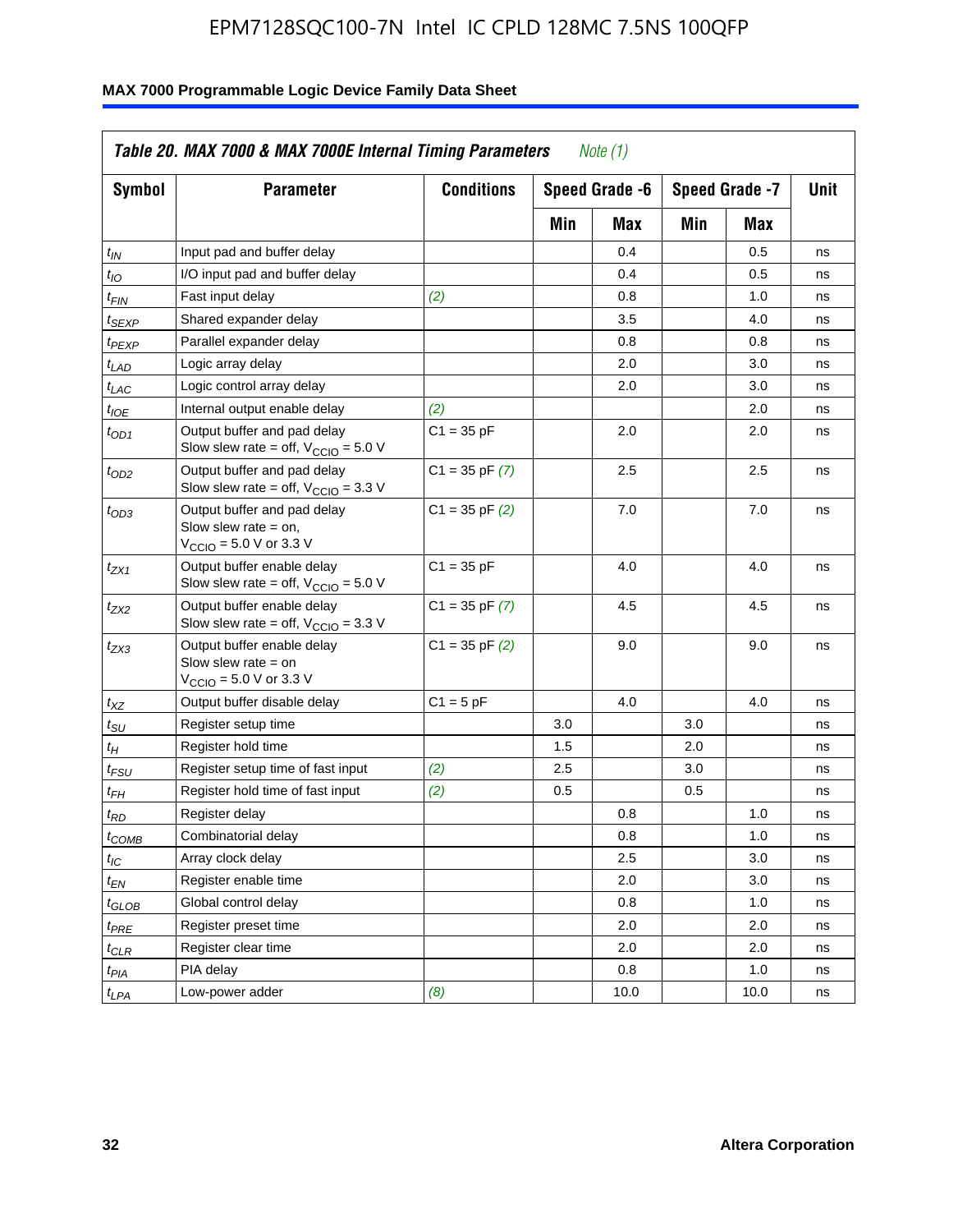| Symbol                       | <b>Parameter</b>                            | <b>Conditions</b>  |       | <b>Speed Grade</b>                                                  |       |      | <b>Unit</b> |
|------------------------------|---------------------------------------------|--------------------|-------|---------------------------------------------------------------------|-------|------|-------------|
|                              |                                             |                    |       | <b>MAX 7000E (-10P)</b><br>MAX 7000 (-10)<br><b>MAX 7000E (-10)</b> |       |      |             |
|                              |                                             |                    | Min   | <b>Max</b>                                                          | Min   | Max  |             |
| t <sub>PD1</sub>             | Input to non-registered output              | $C1 = 35 pF$       |       | 10.0                                                                |       | 10.0 | ns          |
| t <sub>PD2</sub>             | I/O input to non-registered output          | $C1 = 35 pF$       |       | 10.0                                                                |       | 10.0 | ns          |
| t <sub>su</sub>              | Global clock setup time                     |                    | 7.0   |                                                                     | 8.0   |      | ns          |
| tμ                           | Global clock hold time                      |                    | 0.0   |                                                                     | 0.0   |      | ns          |
| t <sub>FSU</sub>             | Global clock setup time of fast input       | (2)                | 3.0   |                                                                     | 3.0   |      | ns          |
| t <sub>FH</sub>              | Global clock hold time of fast input        | (2)                | 0.5   |                                                                     | 0.5   |      | ns          |
| t <sub>CO1</sub>             | Global clock to output delay                | $C1 = 35 pF$       |       | 5.0                                                                 |       | 5    | ns          |
| $\mathfrak{t}_{\textsf{CH}}$ | Global clock high time                      |                    | 4.0   |                                                                     | 4.0   |      | ns          |
| $t_{CL}$                     | Global clock low time                       |                    | 4.0   |                                                                     | 4.0   |      | ns          |
| t <sub>ASU</sub>             | Array clock setup time                      |                    | 2.0   |                                                                     | 3.0   |      | ns          |
| t <sub>АН</sub>              | Array clock hold time                       |                    | 3.0   |                                                                     | 3.0   |      | ns          |
| t <sub>ACO1</sub>            | Array clock to output delay                 | $C1 = 35 pF$       |       | 10.0                                                                |       | 10.0 | ns          |
| t <sub>ACH</sub>             | Array clock high time                       |                    | 4.0   |                                                                     | 4.0   |      | ns          |
| $t_{\sf ACL}$                | Array clock low time                        |                    | 4.0   |                                                                     | 4.0   |      | ns          |
| t <sub>CPPW</sub>            | Minimum pulse width for clear and<br>preset | (3)                | 4.0   |                                                                     | 4.0   |      | ns          |
| t <sub>ODH</sub>             | Output data hold time after clock           | $C1 = 35$ pF $(4)$ | 1.0   |                                                                     | 1.0   |      | ns          |
| $t_{\mathsf{CNT}}$           | Minimum global clock period                 |                    |       | 10.0                                                                |       | 10.0 | ns          |
| $f_{\mathsf{CNT}}$           | Maximum internal global clock<br>frequency  | (5)                | 100.0 |                                                                     | 100.0 |      | <b>MHz</b>  |
| <b>t<sub>ACNT</sub></b>      | Minimum array clock period                  |                    |       | 10.0                                                                |       | 10.0 | ns          |
| f <sub>ACNT</sub>            | Maximum internal array clock<br>frequency   | (5)                | 100.0 |                                                                     | 100.0 |      | <b>MHz</b>  |
| $f_{MAX}$                    | Maximum clock frequency                     | (6)                | 125.0 |                                                                     | 125.0 |      | <b>MHz</b>  |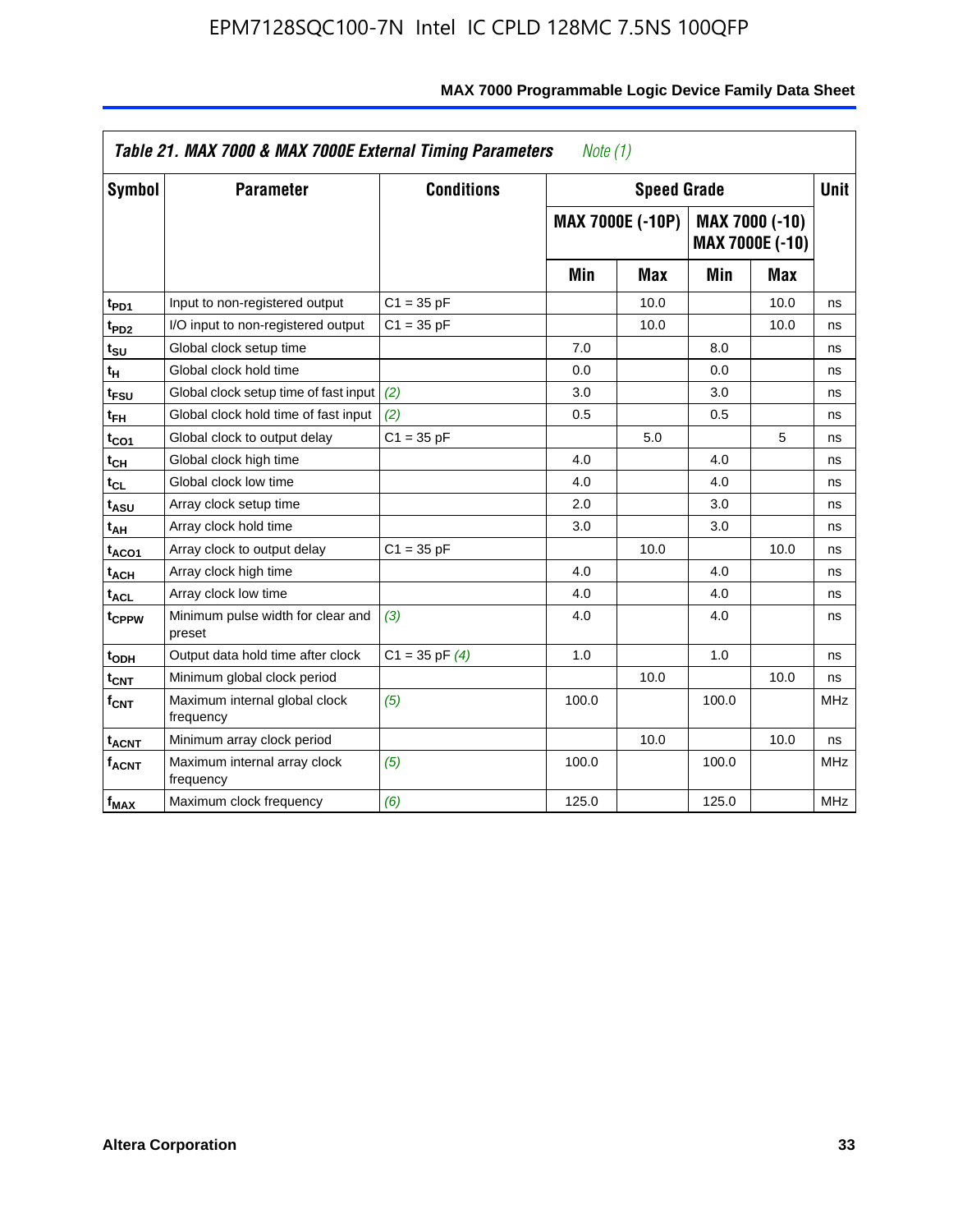| Symbol                      | <b>Parameter</b>                                                                                            | <b>Conditions</b>  |     | <b>Speed Grade</b>      |     |                                   | Unit |
|-----------------------------|-------------------------------------------------------------------------------------------------------------|--------------------|-----|-------------------------|-----|-----------------------------------|------|
|                             |                                                                                                             |                    |     | <b>MAX 7000E (-10P)</b> |     | MAX 7000 (-10)<br>MAX 7000E (-10) |      |
|                             |                                                                                                             |                    | Min | Max                     | Min | Max                               |      |
| $t_{IN}$                    | Input pad and buffer delay                                                                                  |                    |     | 0.5                     |     | 1.0                               | ns   |
| $t_{IO}$                    | I/O input pad and buffer delay                                                                              |                    |     | 0.5                     |     | 1.0                               | ns   |
| t <sub>FIN</sub>            | Fast input delay                                                                                            | (2)                |     | 1.0                     |     | 1.0                               | ns   |
| $t_{SEXP}$                  | Shared expander delay                                                                                       |                    |     | 5.0                     |     | 5.0                               | ns   |
| $t_{PEXP}$                  | Parallel expander delay                                                                                     |                    |     | 0.8                     |     | 0.8                               | ns   |
| t <sub>LAD</sub>            | Logic array delay                                                                                           |                    |     | 5.0                     |     | 5.0                               | ns   |
| $t_{LAC}$                   | Logic control array delay                                                                                   |                    |     | 5.0                     |     | 5.0                               | ns   |
| $t_{IOE}$                   | Internal output enable delay                                                                                | (2)                |     | 2.0                     |     | 2.0                               | ns   |
| $t_{OD1}$                   | Output buffer and pad delay<br>Slow slew rate $=$ off<br>V <sub>CCIO</sub> = 5.0 V                          | $C1 = 35 pF$       |     | 1.5                     |     | 2.0                               | ns   |
| $t_{OD2}$                   | Output buffer and pad delay<br>Slow slew rate $=$ off<br>$V_{\text{CCIO}} = 3.3 \text{ V}$                  | $C1 = 35$ pF $(7)$ |     | 2.0                     |     | 2.5                               | ns   |
| $t_{OD3}$                   | Output buffer and pad delay<br>Slow slew rate $=$ on<br>$V_{\text{CCIO}} = 5.0 \text{ V or } 3.3 \text{ V}$ | $C1 = 35$ pF $(2)$ |     | 5.5                     |     | 6.0                               | ns   |
| t <sub>ZX1</sub>            | Output buffer enable delay<br>Slow slew rate $=$ off<br>$VCCIO = 5.0 V$                                     | $C1 = 35 pF$       |     | 5.0                     |     | 5.0                               | ns   |
| t <sub>ZX2</sub>            | Output buffer enable delay<br>Slow slew rate $=$ off<br>$VCCIO = 3.3 V$                                     | $C1 = 35$ pF $(7)$ |     | 5.5                     |     | 5.5                               | ns   |
| t <sub>ZX3</sub>            | Output buffer enable delay<br>Slow slew rate $=$ on<br>$V_{\text{CCIO}} = 5.0 \text{ V or } 3.3 \text{ V}$  | $C1 = 35$ pF $(2)$ |     | 9.0                     |     | 9.0                               | ns   |
| $t_{XZ}$                    | Output buffer disable delay                                                                                 | $C1 = 5 pF$        |     | 5.0                     |     | 5.0                               | ns   |
| $t_{\scriptstyle\text{SU}}$ | Register setup time                                                                                         |                    | 2.0 |                         | 3.0 |                                   | ns   |
| $t_H$                       | Register hold time                                                                                          |                    | 3.0 |                         | 3.0 |                                   | ns   |
| $t_{\it FSU}$               | Register setup time of fast input                                                                           | (2)                | 3.0 |                         | 3.0 |                                   | ns   |
| $t_{FH}$                    | Register hold time of fast input                                                                            | (2)                | 0.5 |                         | 0.5 |                                   | ns   |
| t <sub>RD</sub>             | Register delay                                                                                              |                    |     | 2.0                     |     | 1.0                               | ns   |
| $t_{COMB}$                  | Combinatorial delay                                                                                         |                    |     | 2.0                     |     | 1.0                               | ns   |
| ЧC                          | Array clock delay                                                                                           |                    |     | 5.0                     |     | 5.0                               | ns   |
| $t_{EN}$                    | Register enable time                                                                                        |                    |     | 5.0                     |     | 5.0                               | ns   |
| $t_{GLOB}$                  | Global control delay                                                                                        |                    |     | 1.0                     |     | 1.0                               | ns   |
| $t_{PRE}$                   | Register preset time                                                                                        |                    |     | 3.0                     |     | 3.0                               | ns   |
| $t_{CLR}$                   | Register clear time                                                                                         |                    |     | 3.0                     |     | 3.0                               | ns   |
| t <sub>PIA</sub>            | PIA delay                                                                                                   |                    |     | 1.0                     |     | 1.0                               | ns   |
| $t_{LPA}$                   | Low-power adder                                                                                             | (8)                |     | 11.0                    |     | 11.0                              | ns   |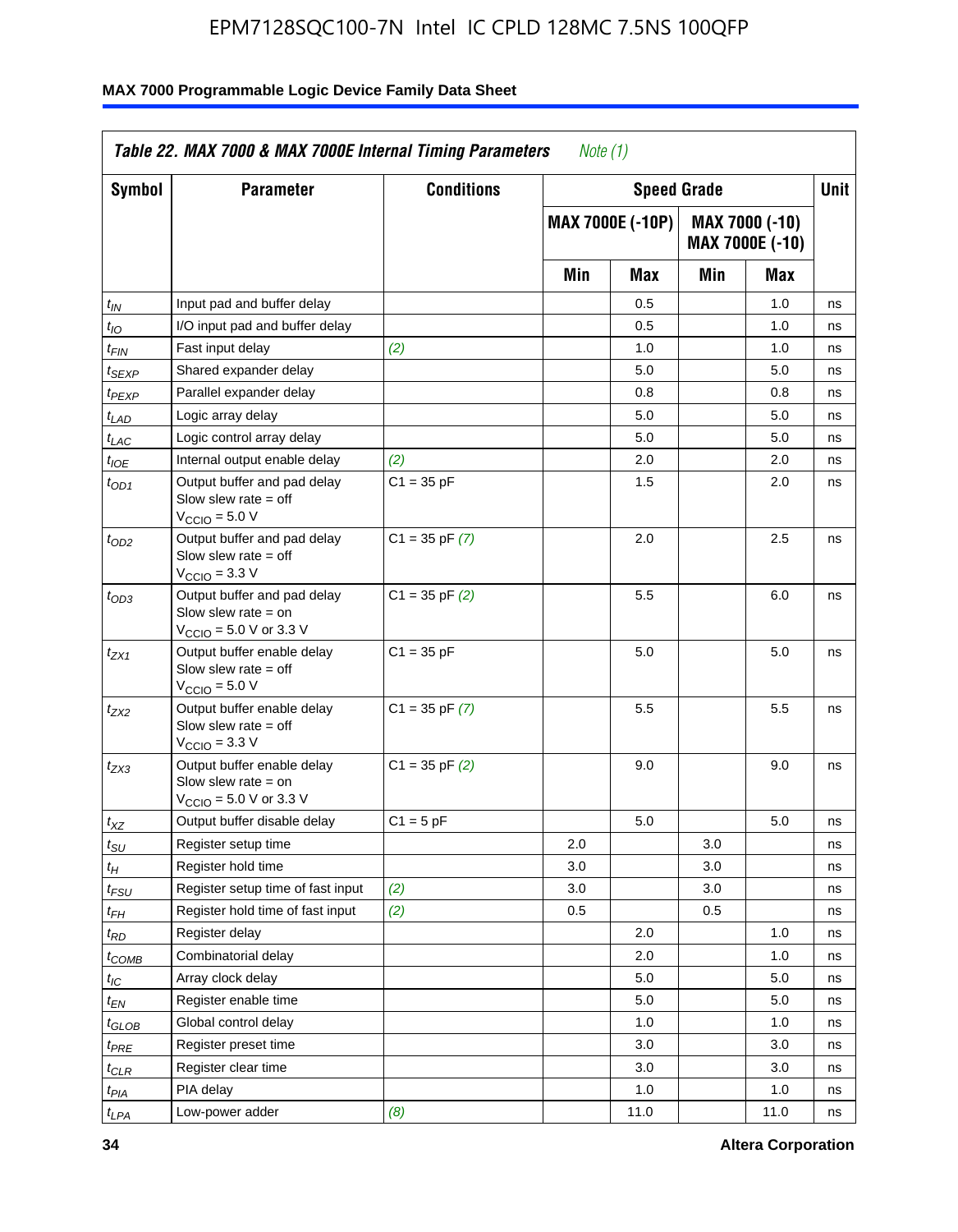|                             | Table 23. MAX 7000 & MAX 7000E External Timing Parameters |                    | Note $(1)$ |                         |       |                                          |             |
|-----------------------------|-----------------------------------------------------------|--------------------|------------|-------------------------|-------|------------------------------------------|-------------|
| Symbol                      | <b>Parameter</b>                                          | <b>Conditions</b>  |            | <b>Speed Grade</b>      |       |                                          | <b>Unit</b> |
|                             |                                                           |                    |            | <b>MAX 7000E (-12P)</b> |       | MAX 7000 (-12)<br><b>MAX 7000E (-12)</b> |             |
|                             |                                                           |                    | Min        | <b>Max</b>              | Min   | <b>Max</b>                               |             |
| t <sub>PD1</sub>            | Input to non-registered output                            | $C1 = 35 pF$       |            | 12.0                    |       | 12.0                                     | ns          |
| t <sub>PD2</sub>            | I/O input to non-registered output                        | $C1 = 35 pF$       |            | 12.0                    |       | 12.0                                     | ns          |
| t <sub>SU</sub>             | Global clock setup time                                   |                    | 7.0        |                         | 10.0  |                                          | ns          |
| tн                          | Global clock hold time                                    |                    | 0.0        |                         | 0.0   |                                          | ns          |
| t <sub>FSU</sub>            | Global clock setup time of fast input                     | (2)                | 3.0        |                         | 3.0   |                                          | ns          |
| t <sub>FH</sub>             | Global clock hold time of fast input                      | (2)                | 0.0        |                         | 0.0   |                                          | ns          |
| t <sub>CO1</sub>            | Global clock to output delay                              | $C1 = 35 pF$       |            | 6.0                     |       | 6.0                                      | ns          |
| $t_{\mathsf{CH}}$           | Global clock high time                                    |                    | 4.0        |                         | 4.0   |                                          | ns          |
| $t_{CL}$                    | Global clock low time                                     |                    | 4.0        |                         | 4.0   |                                          | ns          |
| t <sub>ASU</sub>            | Array clock setup time                                    |                    | 3.0        |                         | 4.0   |                                          | ns          |
| t <sub>АН</sub>             | Array clock hold time                                     |                    | 4.0        |                         | 4.0   |                                          | ns          |
| t <sub>ACO1</sub>           | Array clock to output delay                               | $C1 = 35 pF$       |            | 12.0                    |       | 12.0                                     | ns          |
| t <sub>ACH</sub>            | Array clock high time                                     |                    | 5.0        |                         | 5.0   |                                          | ns          |
| $t_{\sf ACL}$               | Array clock low time                                      |                    | 5.0        |                         | 5.0   |                                          | ns          |
| t <sub>CPPW</sub>           | Minimum pulse width for clear and<br>preset               | (3)                | 5.0        |                         | 5.0   |                                          | ns          |
| t <sub>ODH</sub>            | Output data hold time after clock                         | $C1 = 35$ pF $(4)$ | 1.0        |                         | 1.0   |                                          | ns          |
| $t_{\mathsf{CNT}}$          | Minimum global clock period                               |                    |            | 11.0                    |       | 11.0                                     | ns          |
| $\mathsf{f}_{\mathsf{CNT}}$ | Maximum internal global clock<br>frequency                | (5)                | 90.9       |                         | 90.9  |                                          | <b>MHz</b>  |
| <b>t<sub>ACNT</sub></b>     | Minimum array clock period                                |                    |            | 11.0                    |       | 11.0                                     | ns          |
| f <sub>ACNT</sub>           | Maximum internal array clock<br>frequency                 | (5)                | 90.9       |                         | 90.9  |                                          | <b>MHz</b>  |
| $f_{MAX}$                   | Maximum clock frequency                                   | (6)                | 125.0      |                         | 125.0 |                                          | <b>MHz</b>  |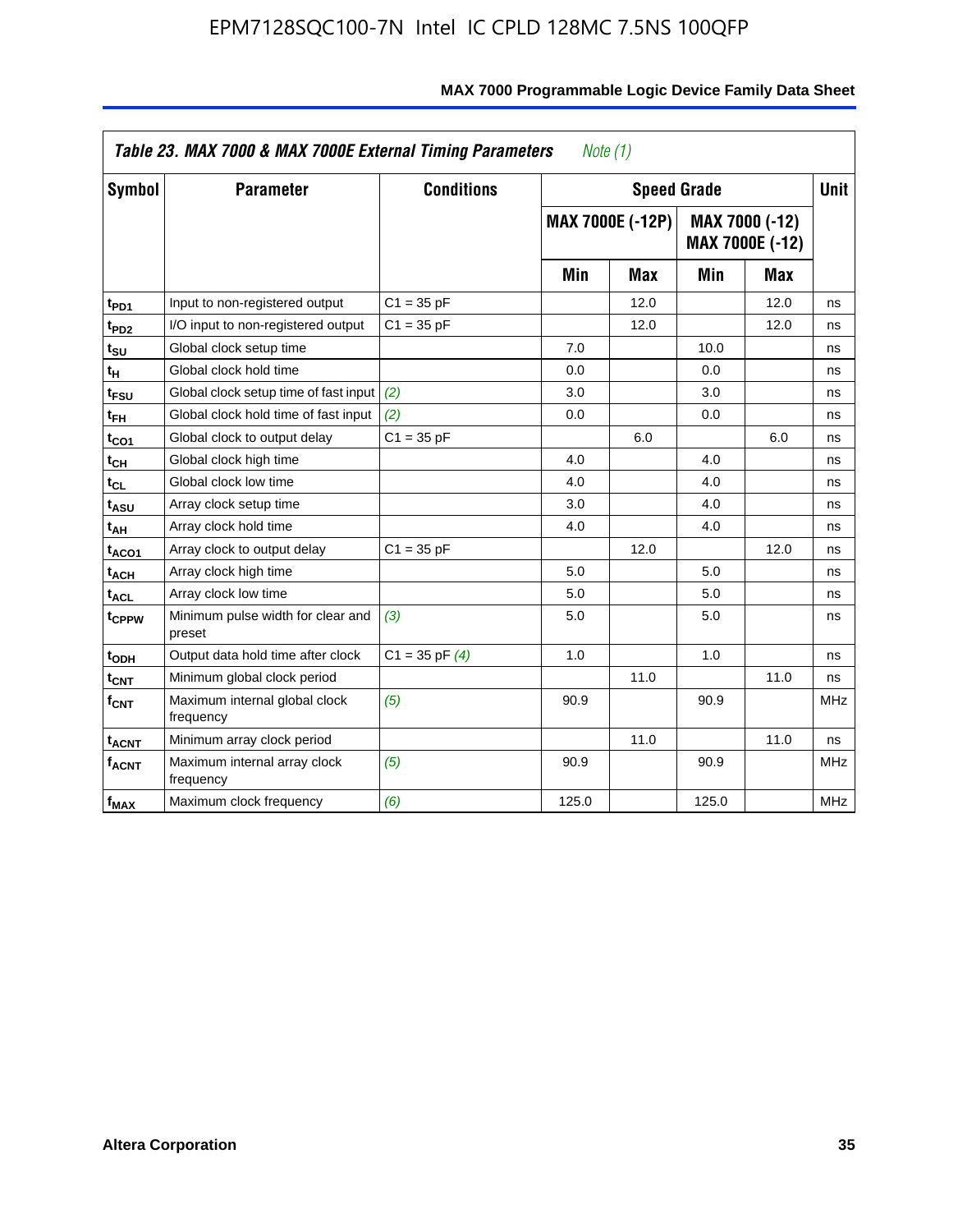| Symbol                      | <b>Parameter</b>                                                                                            | <b>Conditions</b>  |     | <b>Speed Grade</b>      |     |                                   | <b>Unit</b> |
|-----------------------------|-------------------------------------------------------------------------------------------------------------|--------------------|-----|-------------------------|-----|-----------------------------------|-------------|
|                             |                                                                                                             |                    |     | <b>MAX 7000E (-12P)</b> |     | MAX 7000 (-12)<br>MAX 7000E (-12) |             |
|                             |                                                                                                             |                    | Min | <b>Max</b>              | Min | Max                               |             |
| $t_{IN}$                    | Input pad and buffer delay                                                                                  |                    |     | 1.0                     |     | 2.0                               | ns          |
| $t_{IO}$                    | I/O input pad and buffer delay                                                                              |                    |     | 1.0                     |     | 2.0                               | ns          |
| $t_{FIN}$                   | Fast input delay                                                                                            | (2)                |     | 1.0                     |     | 1.0                               | ns          |
| t <sub>SEXP</sub>           | Shared expander delay                                                                                       |                    |     | 7.0                     |     | 7.0                               | ns          |
| t <sub>PEXP</sub>           | Parallel expander delay                                                                                     |                    |     | 1.0                     |     | 1.0                               | ns          |
| t <sub>LAD</sub>            | Logic array delay                                                                                           |                    |     | 7.0                     |     | 5.0                               | ns          |
| $t_{LAC}$                   | Logic control array delay                                                                                   |                    |     | 5.0                     |     | 5.0                               | ns          |
| $t_{IOE}$                   | Internal output enable delay                                                                                | (2)                |     | 2.0                     |     | 2.0                               | ns          |
| $t_{OD1}$                   | Output buffer and pad delay<br>Slow slew rate $=$ off<br>$V_{\text{CCIO}} = 5.0 V$                          | $C1 = 35 pF$       |     | 1.0                     |     | 3.0                               | ns          |
| $t_{OD2}$                   | Output buffer and pad delay<br>Slow slew rate $=$ off<br>$VCCIO = 3.3 V$                                    | $C1 = 35$ pF $(7)$ |     | 2.0                     |     | 4.0                               | ns          |
| $t_{OD3}$                   | Output buffer and pad delay<br>Slow slew rate $=$ on<br>$V_{\text{CCIO}} = 5.0 \text{ V or } 3.3 \text{ V}$ | $C1 = 35$ pF $(2)$ |     | 5.0                     |     | 7.0                               | ns          |
| $t_{ZX1}$                   | Output buffer enable delay<br>Slow slew rate $=$ off<br>$V_{\text{CCIO}} = 5.0 V$                           | $C1 = 35 pF$       |     | 6.0                     |     | 6.0                               | ns          |
| $t_{ZX2}$                   | Output buffer enable delay<br>Slow slew rate $=$ off<br>$V_{\rm CClO}$ = 3.3 V                              | $C1 = 35$ pF $(7)$ |     | 7.0                     |     | 7.0                               | ns          |
| $t_{ZX3}$                   | Output buffer enable delay<br>Slow slew rate $=$ on<br>$V_{\text{CCIO}} = 5.0 \text{ V or } 3.3 \text{ V}$  | $C1 = 35$ pF $(2)$ |     | 10.0                    |     | 10.0                              | ns          |
| $t_{\mathsf{XZ}}$           | Output buffer disable delay                                                                                 | $C1 = 5$ pF        |     | 6.0                     |     | 6.0                               | ns          |
| $t_{\scriptstyle\text{SU}}$ | Register setup time                                                                                         |                    | 1.0 |                         | 4.0 |                                   | ns          |
| $t_H$                       | Register hold time                                                                                          |                    | 6.0 |                         | 4.0 |                                   | ns          |
| $t_{\mathit{FSU}}$          | Register setup time of fast input                                                                           | (2)                | 4.0 |                         | 2.0 |                                   | ns          |
| t <sub>FH</sub>             | Register hold time of fast input                                                                            | (2)                | 0.0 |                         | 2.0 |                                   | ns          |
| $t_{RD}$                    | Register delay                                                                                              |                    |     | 2.0                     |     | 1.0                               | ns          |
| $t_{\sf COMB}$              | Combinatorial delay                                                                                         |                    |     | 2.0                     |     | 1.0                               | ns          |
| ЧC                          | Array clock delay                                                                                           |                    |     | $5.0\,$                 |     | 5.0                               | ns          |
| $t_{EN}$                    | Register enable time                                                                                        |                    |     | 7.0                     |     | 5.0                               | ns          |
| $t_{GLOB}$                  | Global control delay                                                                                        |                    |     | 2.0                     |     | 0.0                               | ns          |
| t <sub>PRE</sub>            | Register preset time                                                                                        |                    |     | 4.0                     |     | 3.0                               | ns          |
| $t_{\sf CLR}$               | Register clear time                                                                                         |                    |     | 4.0                     |     | 3.0                               | ns          |
| t <sub>PIA</sub>            | PIA delay                                                                                                   |                    |     | 1.0                     |     | 1.0                               | ns          |
| t <sub>LPA</sub>            | Low-power adder                                                                                             | (8)                |     | 12.0                    |     | 12.0                              | ns          |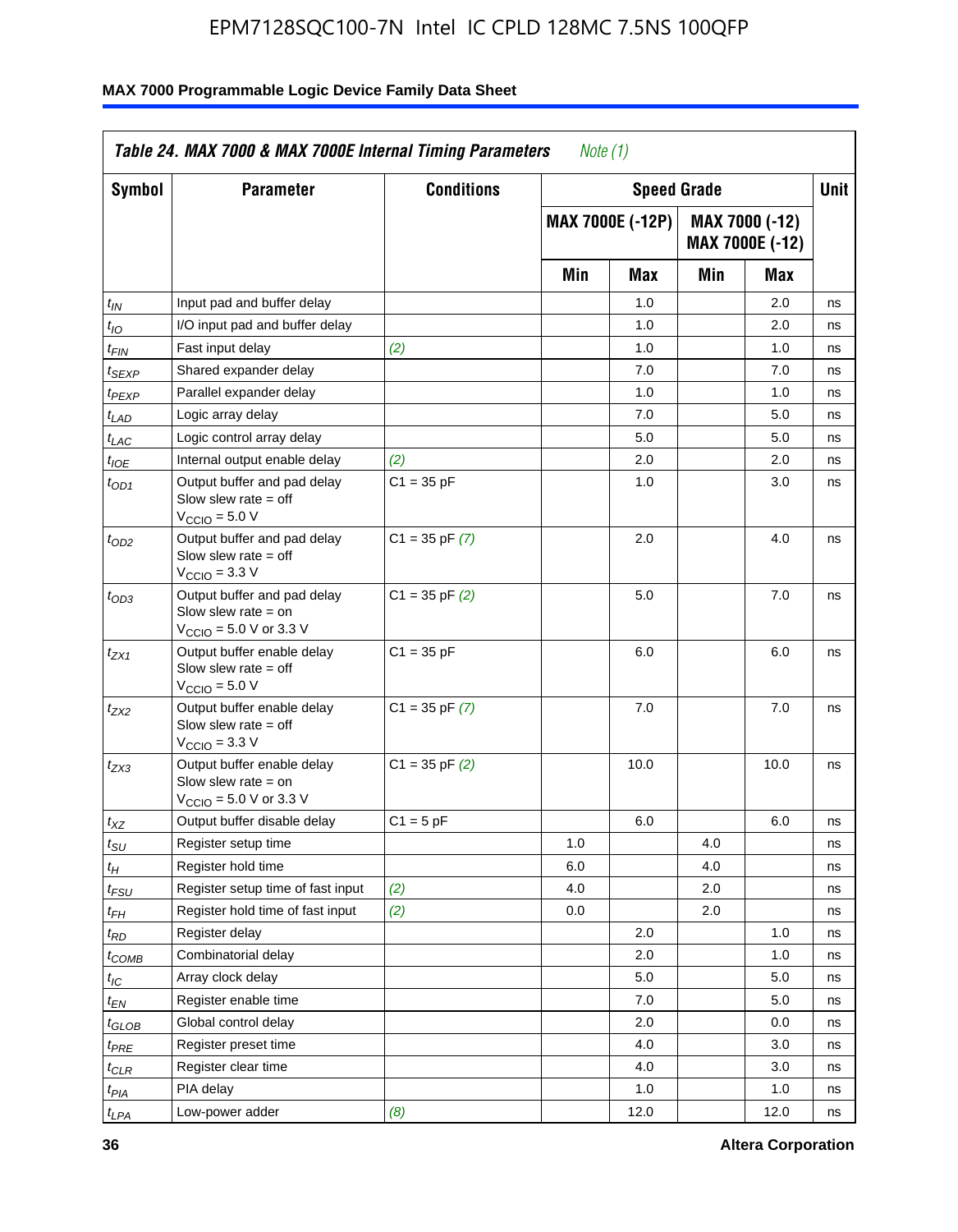| <b>Symbol</b>           | <b>Parameter</b>                            | <b>Conditions</b>  |      |            |                          | <b>Speed Grade</b> |      |            | <b>Unit</b> |
|-------------------------|---------------------------------------------|--------------------|------|------------|--------------------------|--------------------|------|------------|-------------|
|                         |                                             |                    |      | $-15$      |                          | $-15T$             |      | $-20$      |             |
|                         |                                             |                    | Min  | <b>Max</b> | Min                      | <b>Max</b>         | Min  | <b>Max</b> |             |
| t <sub>PD1</sub>        | Input to non-registered output              | $C1 = 35 pF$       |      | 15.0       |                          | 15.0               |      | 20.0       | ns          |
| t <sub>PD2</sub>        | I/O input to non-registered<br>output       | $C1 = 35 pF$       |      | 15.0       |                          | 15.0               |      | 20.0       | ns          |
| tsu                     | Global clock setup time                     |                    | 11.0 |            | 11.0                     |                    | 12.0 |            | ns          |
| $t_H$                   | Global clock hold time                      |                    | 0.0  |            | 0.0                      |                    | 0.0  |            | ns          |
| t <sub>FSU</sub>        | Global clock setup time of fast<br>input    | (2)                | 3.0  |            | -                        |                    | 5.0  |            | ns          |
| $t_{FH}$                | Global clock hold time of fast<br>input     | (2)                | 0.0  |            | $\overline{\phantom{0}}$ |                    | 0.0  |            | ns          |
| $t_{CO1}$               | Global clock to output delay                | $C1 = 35 pF$       |      | 8.0        |                          | 8.0                |      | 12.0       | ns          |
| $t_{\mathsf{CH}}$       | Global clock high time                      |                    | 5.0  |            | 6.0                      |                    | 6.0  |            | ns          |
| t <sub>CL</sub>         | Global clock low time                       |                    | 5.0  |            | 6.0                      |                    | 6.0  |            | ns          |
| t <sub>ASU</sub>        | Array clock setup time                      |                    | 4.0  |            | 4.0                      |                    | 5.0  |            | ns          |
| t <sub>АН</sub>         | Array clock hold time                       |                    | 4.0  |            | 4.0                      |                    | 5.0  |            | ns          |
| t <sub>ACO1</sub>       | Array clock to output delay                 | $C1 = 35 pF$       |      | 15.0       |                          | 15.0               |      | 20.0       | ns          |
| $t_{\sf ACH}$           | Array clock high time                       |                    | 6.0  |            | 6.5                      |                    | 8.0  |            | ns          |
| t <sub>ACL</sub>        | Array clock low time                        |                    | 6.0  |            | 6.5                      |                    | 8.0  |            | ns          |
| t <sub>CPPW</sub>       | Minimum pulse width for clear<br>and preset | (3)                | 6.0  |            | 6.5                      |                    | 8.0  |            | ns          |
| $t_{ODH}$               | Output data hold time after<br>clock        | $C1 = 35$ pF $(4)$ | 1.0  |            | 1.0                      |                    | 1.0  |            | ns          |
| $t_{\mathsf{CNT}}$      | Minimum global clock period                 |                    |      | 13.0       |                          | 13.0               |      | 16.0       | ns          |
| f <sub>CNT</sub>        | Maximum internal global clock<br>frequency  | (5)                | 76.9 |            | 76.9                     |                    | 62.5 |            | <b>MHz</b>  |
| <b>t<sub>ACNT</sub></b> | Minimum array clock period                  |                    |      | 13.0       |                          | 13.0               |      | 16.0       | ns          |
| <b>fACNT</b>            | Maximum internal array clock<br>frequency   | (5)                | 76.9 |            | 76.9                     |                    | 62.5 |            | <b>MHz</b>  |
| $f_{MAX}$               | Maximum clock frequency                     | (6)                | 100  |            | 83.3                     |                    | 83.3 |            | MHz         |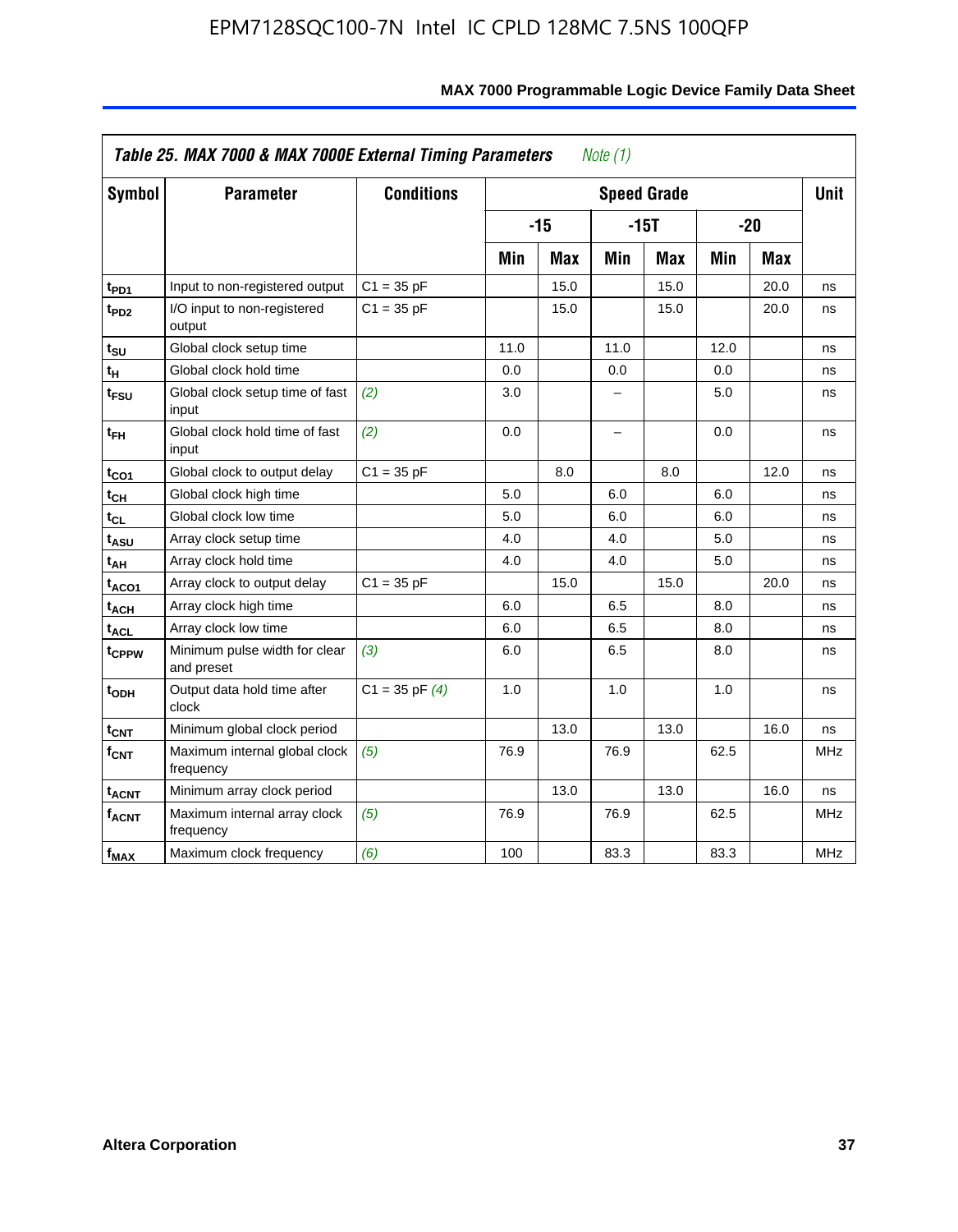| Symbol                        | <b>Parameter</b>                                                                                            | <b>Conditions</b>  |     |       |                | <b>Speed Grade</b>       |     |      | <b>Unit</b> |
|-------------------------------|-------------------------------------------------------------------------------------------------------------|--------------------|-----|-------|----------------|--------------------------|-----|------|-------------|
|                               |                                                                                                             |                    |     | $-15$ |                | $-15T$                   |     | -20  |             |
|                               |                                                                                                             |                    | Min | Max   | Min            | Max                      | Min | Max  |             |
| $t_{IN}$                      | Input pad and buffer delay                                                                                  |                    |     | 2.0   |                | 2.0                      |     | 3.0  | ns          |
| $t_{IO}$                      | I/O input pad and buffer delay                                                                              |                    |     | 2.0   |                | 2.0                      |     | 3.0  | ns          |
| $t_{\textsf{FIN}}$            | Fast input delay                                                                                            | (2)                |     | 2.0   |                | $\overline{a}$           |     | 4.0  | ns          |
| $t_{SEXP}$                    | Shared expander delay                                                                                       |                    |     | 8.0   |                | 10.0                     |     | 9.0  | ns          |
| $t_{PEXP}$                    | Parallel expander delay                                                                                     |                    |     | 1.0   |                | 1.0                      |     | 2.0  | ns          |
| $t_{LAD}$                     | Logic array delay                                                                                           |                    |     | 6.0   |                | 6.0                      |     | 8.0  | ns          |
| $t_{LAC}$                     | Logic control array delay                                                                                   |                    |     | 6.0   |                | 6.0                      |     | 8.0  | ns          |
| $t_{IOE}$                     | Internal output enable delay                                                                                | (2)                |     | 3.0   |                | $\overline{\phantom{0}}$ |     | 4.0  | ns          |
| $t_{OD1}$                     | Output buffer and pad delay<br>Slow slew rate $=$ off<br>$VCCIO = 5.0 V$                                    | $C1 = 35 pF$       |     | 4.0   |                | 4.0                      |     | 5.0  | ns          |
| $t_{OD2}$                     | Output buffer and pad delay<br>Slow slew rate $=$ off<br>$VCClO = 3.3 V$                                    | $C1 = 35$ pF $(7)$ |     | 5.0   |                | L,                       |     | 6.0  | ns          |
| $t_{OD3}$                     | Output buffer and pad delay<br>Slow slew rate $=$ on<br>$V_{\text{CCIO}} = 5.0 \text{ V or } 3.3 \text{ V}$ | $C1 = 35$ pF $(2)$ |     | 8.0   |                | $\equiv$                 |     | 9.0  | ns          |
| $t_{ZX1}$                     | Output buffer enable delay<br>Slow slew rate $=$ off<br>$VCCIO = 5.0 V$                                     | $C1 = 35 pF$       |     | 6.0   |                | 6.0                      |     | 10.0 | ns          |
| $t_{ZX2}$                     | Output buffer enable delay<br>Slow slew rate $=$ off<br>$V_{\text{CCIO}} = 3.3 \text{ V}$                   | $C1 = 35$ pF $(7)$ |     | 7.0   |                | L.                       |     | 11.0 | ns          |
| t <sub>ZX3</sub>              | Output buffer enable delay<br>Slow slew rate $=$ on<br>$V_{\text{CCIO}} = 5.0 \text{ V or } 3.3 \text{ V}$  | $C1 = 35$ pF $(2)$ |     | 10.0  |                | $\overline{\phantom{0}}$ |     | 14.0 | ns          |
| $t_{\mathsf{XZ}}$             | Output buffer disable delay                                                                                 | $C1 = 5pF$         |     | 6.0   |                | 6.0                      |     | 10.0 | ns          |
| $t_{\text{SU}}$               | Register setup time                                                                                         |                    | 4.0 |       | 4.0            |                          | 4.0 |      | ns          |
| $t_H$                         | Register hold time                                                                                          |                    | 4.0 |       | 4.0            |                          | 5.0 |      | ns          |
| $t_{\mathit{FSU}}$            | Register setup time of fast input                                                                           | (2)                | 2.0 |       | $=$            |                          | 4.0 |      | ns          |
| $t_{FH}$                      | Register hold time of fast input                                                                            | (2)                | 2.0 |       | $\overline{a}$ |                          | 3.0 |      | ns          |
| $t_{RD}$                      | Register delay                                                                                              |                    |     | 1.0   |                | 1.0                      |     | 1.0  | ns          |
| $t_{COMB}$                    | Combinatorial delay                                                                                         |                    |     | 1.0   |                | 1.0                      |     | 1.0  | ns          |
| $t_{\text{IC}}$               | Array clock delay                                                                                           |                    |     | 6.0   |                | 6.0                      |     | 8.0  | ns          |
| $t_{EN}$                      | Register enable time                                                                                        |                    |     | 6.0   |                | 6.0                      |     | 8.0  | ns          |
| $t_{\scriptstyle\text{GLOB}}$ | Global control delay                                                                                        |                    |     | 1.0   |                | 1.0                      |     | 3.0  | ns          |
| t <sub>PRE</sub>              | Register preset time                                                                                        |                    |     | 4.0   |                | 4.0                      |     | 4.0  | ns          |
| $t_{\sf CLR}$                 | Register clear time                                                                                         |                    |     | 4.0   |                | 4.0                      |     | 4.0  | ns          |
| $t_{PIA}$                     | PIA delay                                                                                                   |                    |     | 2.0   |                | 2.0                      |     | 3.0  | ns          |
| $t_{LPA}$                     | Low-power adder                                                                                             | (8)                |     | 13.0  |                | 15.0                     |     | 15.0 | ns          |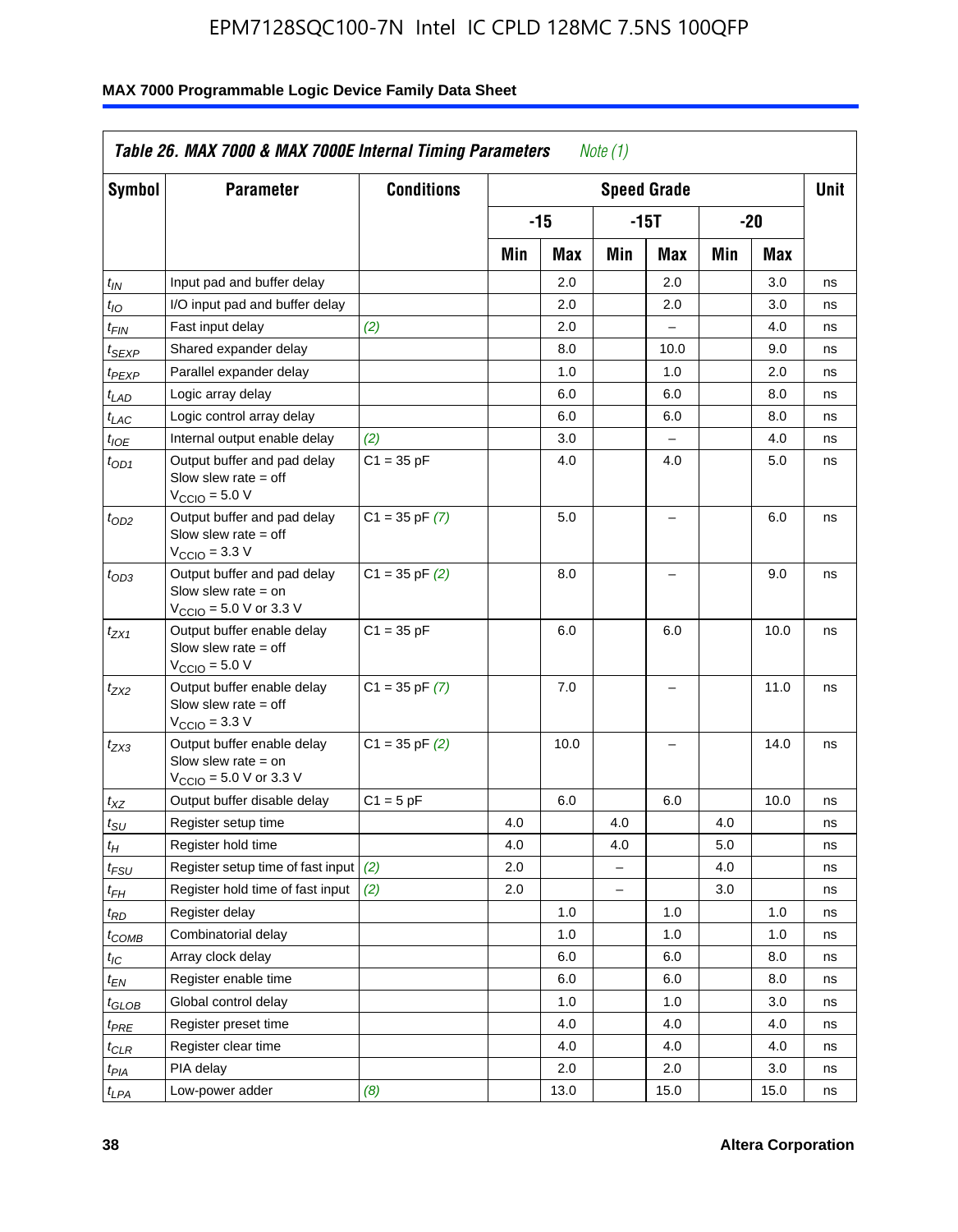**MAX 7000 Programmable Logic Device Family Data Sheet**

#### *Notes to tables:*

- (1) These values are specified under the recommended operating conditions shown in Table 14. See Figure 13 for more information on switching waveforms.
- (2) This parameter applies to MAX 7000E devices only.
- (3) This minimum pulse width for preset and clear applies for both global clear and array controls. The *tLPA* parameter must be added to this minimum width if the clear or reset signal incorporates the  $t_{LAD}$  parameter into the signal path.
- (4) This parameter is a guideline that is sample-tested only and is based on extensive device characterization. This parameter applies for both global and array clocking.
- (5) These parameters are measured with a 16-bit loadable, enabled, up/down counter programmed into each LAB.
- (6) The  $f_{MAX}$  values represent the highest frequency for pipelined data.
- (7) Operating conditions:  $V_{\text{CCIO}} = 3.3 \text{ V} \pm 10\%$  for commercial and industrial use.
- (8) The  $t_{LPA}$  parameter must be added to the  $t_{LAD}$ ,  $t_{LAC}$ ,  $t_{IC}$ ,  $t_{EN}$ ,  $t_{SEXP}$ ,  $t_{ACL}$ , and  $t_{CPPW}$  parameters for macrocells running in the low-power mode.

| Symbol                  | Table 27. EPM7032S External Timing Parameters (Part 1 of 2)<br><b>Parameter</b> | <b>Conditions</b> |       |            |       | Note (1) | <b>Speed Grade</b> |     |       |       | <b>Unit</b> |
|-------------------------|---------------------------------------------------------------------------------|-------------------|-------|------------|-------|----------|--------------------|-----|-------|-------|-------------|
|                         |                                                                                 |                   |       | -5         |       | -6       |                    | -7  |       | $-10$ |             |
|                         |                                                                                 |                   | Min   | <b>Max</b> | Min   | Max      | Min                | Max | Min   | Max   |             |
| t <sub>PD1</sub>        | Input to non-registered output                                                  | $C1 = 35$ pF      |       | 5.0        |       | 6.0      |                    | 7.5 |       | 10.0  | ns          |
| $t_{PD2}$               | I/O input to non-registered<br>output                                           | $C1 = 35 pF$      |       | 5.0        |       | 6.0      |                    | 7.5 |       | 10.0  | ns          |
| tsu                     | Global clock setup time                                                         |                   | 2.9   |            | 4.0   |          | 5.0                |     | 7.0   |       | ns          |
| $t_H$                   | Global clock hold time                                                          |                   | 0.0   |            | 0.0   |          | 0.0                |     | 0.0   |       | ns          |
| t <sub>FSU</sub>        | Global clock setup time of fast<br>input                                        |                   | 2.5   |            | 2.5   |          | 2.5                |     | 3.0   |       | ns          |
| $t_{FH}$                | Global clock hold time of fast<br>input                                         |                   | 0.0   |            | 0.0   |          | 0.0                |     | 0.5   |       | ns          |
| $t_{CO1}$               | Global clock to output delay                                                    | $C1 = 35 pF$      |       | 3.2        |       | 3.5      |                    | 4.3 |       | 5.0   | ns          |
| $t_{CH}$                | Global clock high time                                                          |                   | 2.0   |            | 2.5   |          | 3.0                |     | 4.0   |       | ns          |
| $t_{CL}$                | Global clock low time                                                           |                   | 2.0   |            | 2.5   |          | 3.0                |     | 4.0   |       | ns          |
| t <sub>ASU</sub>        | Array clock setup time                                                          |                   | 0.7   |            | 0.9   |          | 1.1                |     | 2.0   |       | ns          |
| $t_{AH}$                | Array clock hold time                                                           |                   | 1.8   |            | 2.1   |          | 2.7                |     | 3.0   |       | ns          |
| $t_{ACO1}$              | Array clock to output delay                                                     | $C1 = 35 pF$      |       | 5.4        |       | 6.6      |                    | 8.2 |       | 10.0  | ns          |
| t <sub>ACH</sub>        | Array clock high time                                                           |                   | 2.5   |            | 2.5   |          | 3.0                |     | 4.0   |       | ns          |
| t <sub>ACL</sub>        | Array clock low time                                                            |                   | 2.5   |            | 2.5   |          | 3.0                |     | 4.0   |       | ns          |
| tcppw                   | Minimum pulse width for clear<br>and preset                                     | (2)               | 2.5   |            | 2.5   |          | 3.0                |     | 4.0   |       | ns          |
| t <sub>ODH</sub>        | Output data hold time after<br>clock                                            | $C1 = 35 pF(3)$   | 1.0   |            | 1.0   |          | 1.0                |     | 1.0   |       | ns          |
| $t_{\text{CNT}}$        | Minimum global clock period                                                     |                   |       | 5.7        |       | 7.0      |                    | 8.6 |       | 10.0  | ns          |
| $f_{\text{CNT}}$        | Maximum internal global clock<br>frequency                                      | (4)               | 175.4 |            | 142.9 |          | 116.3              |     | 100.0 |       | MHz         |
| <b>t<sub>ACNT</sub></b> | Minimum array clock period                                                      |                   |       | 5.7        |       | 7.0      |                    | 8.6 |       | 10.0  | ns          |

#### Tables 27 and 28 show the EPM7032S AC operating conditions.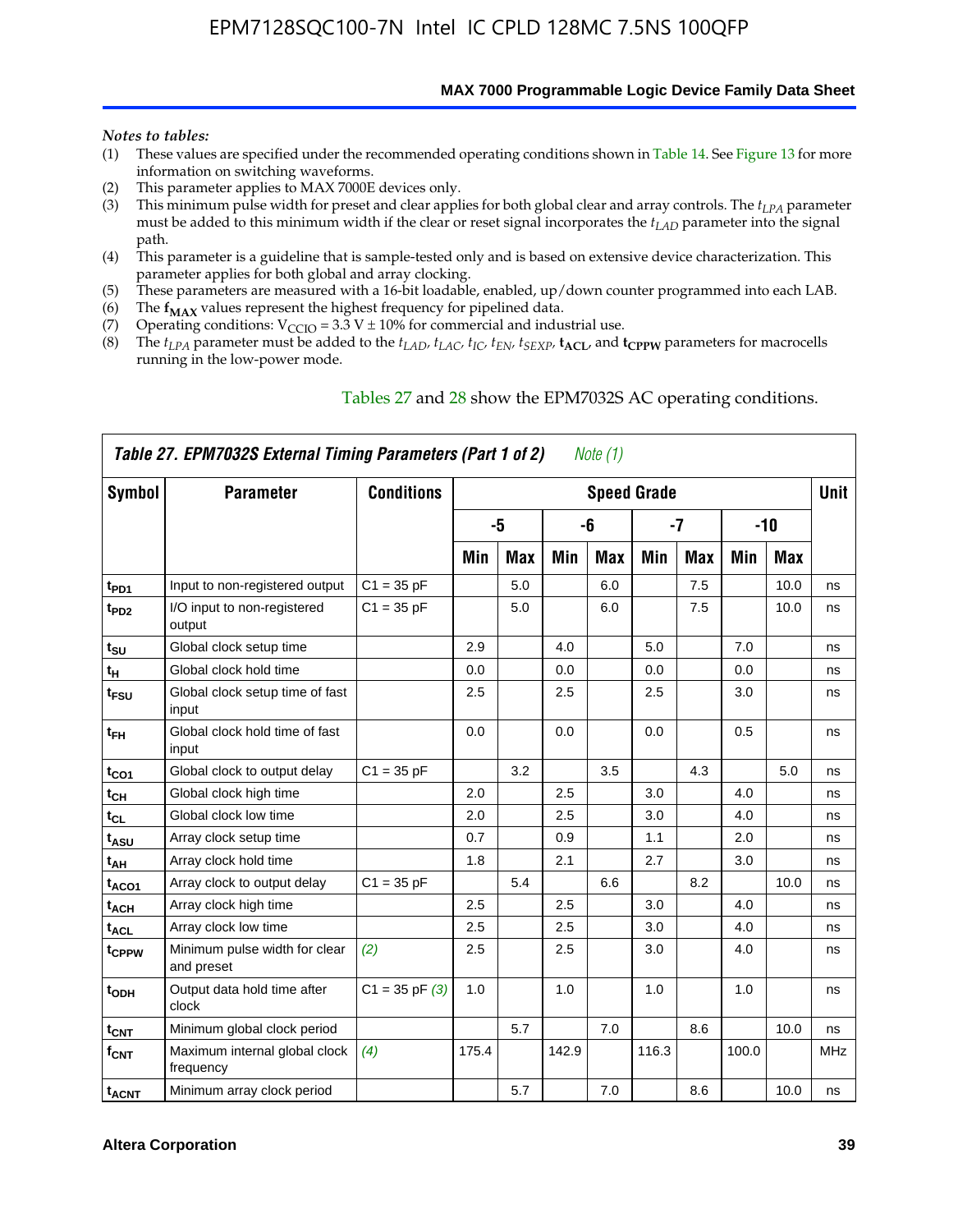| Table 27. EPM7032S External Timing Parameters (Part 2 of 2)<br>Note (1) |                                           |                   |       |                       |       |            |                    |     |       |            |            |  |
|-------------------------------------------------------------------------|-------------------------------------------|-------------------|-------|-----------------------|-------|------------|--------------------|-----|-------|------------|------------|--|
| Symbol                                                                  | <b>Parameter</b>                          | <b>Conditions</b> |       |                       |       |            | <b>Speed Grade</b> |     |       |            | Unit       |  |
|                                                                         |                                           |                   |       | -7<br>-10<br>-6<br>-5 |       |            |                    |     |       |            |            |  |
|                                                                         |                                           |                   | Min   | <b>Max</b>            | Min   | <b>Max</b> | Min                | Max | Min   | <b>Max</b> |            |  |
| <b>fACNT</b>                                                            | Maximum internal array clock<br>frequency | (4)               | 175.4 |                       | 142.9 |            | 116.3              |     | 100.0 |            | <b>MHz</b> |  |
| f <sub>MAX</sub>                                                        | Maximum clock frequency                   | (5)               | 250.0 |                       | 200.0 |            | 166.7              |     | 125.0 |            | <b>MHz</b> |  |

| Symbol                        | <b>Parameter</b>                     | <b>Conditions</b>  |     |            |     | <b>Speed Grade</b> |     |            |     |            | <b>Unit</b> |
|-------------------------------|--------------------------------------|--------------------|-----|------------|-----|--------------------|-----|------------|-----|------------|-------------|
|                               |                                      |                    |     | -5         |     | -6                 |     | $-7$       |     | $-10$      |             |
|                               |                                      |                    | Min | <b>Max</b> | Min | <b>Max</b>         | Min | <b>Max</b> | Min | <b>Max</b> |             |
| $t_{IN}$                      | Input pad and buffer delay           |                    |     | 0.2        |     | 0.2                |     | 0.3        |     | 0.5        | ns          |
| $t_{IO}$                      | I/O input pad and buffer delay       |                    |     | 0.2        |     | 0.2                |     | 0.3        |     | 0.5        | ns          |
| $t_{\textit{FIN}}$            | Fast input delay                     |                    |     | 2.2        |     | 2.1                |     | 2.5        |     | 1.0        | ns          |
| $t_{SEXP}$                    | Shared expander delay                |                    |     | 3.1        |     | 3.8                |     | 4.6        |     | 5.0        | ns          |
| $t_{PEXP}$                    | Parallel expander delay              |                    |     | 0.9        |     | 1.1                |     | 1.4        |     | 0.8        | ns          |
| $t_{LAD}$                     | Logic array delay                    |                    |     | 2.6        |     | 3.3                |     | 4.0        |     | 5.0        | ns          |
| $t_{LAC}$                     | Logic control array delay            |                    |     | 2.5        |     | 3.3                |     | 4.0        |     | 5.0        | ns          |
| $t_{IOE}$                     | Internal output enable delay         |                    |     | 0.7        |     | 0.8                |     | 1.0        |     | 2.0        | ns          |
| $t_{OD1}$                     | Output buffer and pad delay          | $C1 = 35 pF$       |     | 0.2        |     | 0.3                |     | 0.4        |     | 1.5        | ns          |
| $t_{OD2}$                     | Output buffer and pad delay          | $C1 = 35$ pF $(6)$ |     | 0.7        |     | 0.8                |     | 0.9        |     | 2.0        | ns          |
| $t_{OD3}$                     | Output buffer and pad delay          | $C1 = 35 pF$       |     | 5.2        |     | 5.3                |     | 5.4        |     | 5.5        | ns          |
| $t_{ZX1}$                     | Output buffer enable delay           | $C1 = 35 pF$       |     | 4.0        |     | 4.0                |     | 4.0        |     | 5.0        | ns          |
| t <sub>ZX2</sub>              | Output buffer enable delay           | $C1 = 35$ pF $(6)$ |     | 4.5        |     | 4.5                |     | 4.5        |     | 5.5        | ns          |
| $t_{ZX3}$                     | Output buffer enable delay           | $C1 = 35 pF$       |     | 9.0        |     | 9.0                |     | 9.0        |     | 9.0        | ns          |
| $t_{XZ}$                      | Output buffer disable delay          | $C1 = 5pF$         |     | 4.0        |     | 4.0                |     | 4.0        |     | 5.0        | ns          |
| $t_{\rm SU}$                  | Register setup time                  |                    | 0.8 |            | 1.0 |                    | 1.3 |            | 2.0 |            | ns          |
| $t_{H}$                       | Register hold time                   |                    | 1.7 |            | 2.0 |                    | 2.5 |            | 3.0 |            | ns          |
| $t_{\mathit{FSU}}$            | Register setup time of fast<br>input |                    | 1.9 |            | 1.8 |                    | 1.7 |            | 3.0 |            | ns          |
| $t_{FH}$                      | Register hold time of fast<br>input  |                    | 0.6 |            | 0.7 |                    | 0.8 |            | 0.5 |            | ns          |
| $t_{RD}$                      | Register delay                       |                    |     | 1.2        |     | 1.6                |     | 1.9        |     | 2.0        | ns          |
| $t_{COMB}$                    | Combinatorial delay                  |                    |     | 0.9        |     | 1.1                |     | 1.4        |     | 2.0        | ns          |
| $t_{IC}$                      | Array clock delay                    |                    |     | 2.7        |     | 3.4                |     | 4.2        |     | 5.0        | ns          |
| $t_{EN}$                      | Register enable time                 |                    |     | 2.6        |     | 3.3                |     | 4.0        |     | 5.0        | ns          |
| $t_{\scriptstyle\text{GLOB}}$ | Global control delay                 |                    |     | 1.6        |     | 1.4                |     | 1.7        |     | 1.0        | ns          |
| $t_{PRE}$                     | Register preset time                 |                    |     | 2.0        |     | 2.4                |     | 3.0        |     | 3.0        | ns          |
| $t_{CLR}$                     | Register clear time                  |                    |     | 2.0        |     | 2.4                |     | 3.0        |     | 3.0        | ns          |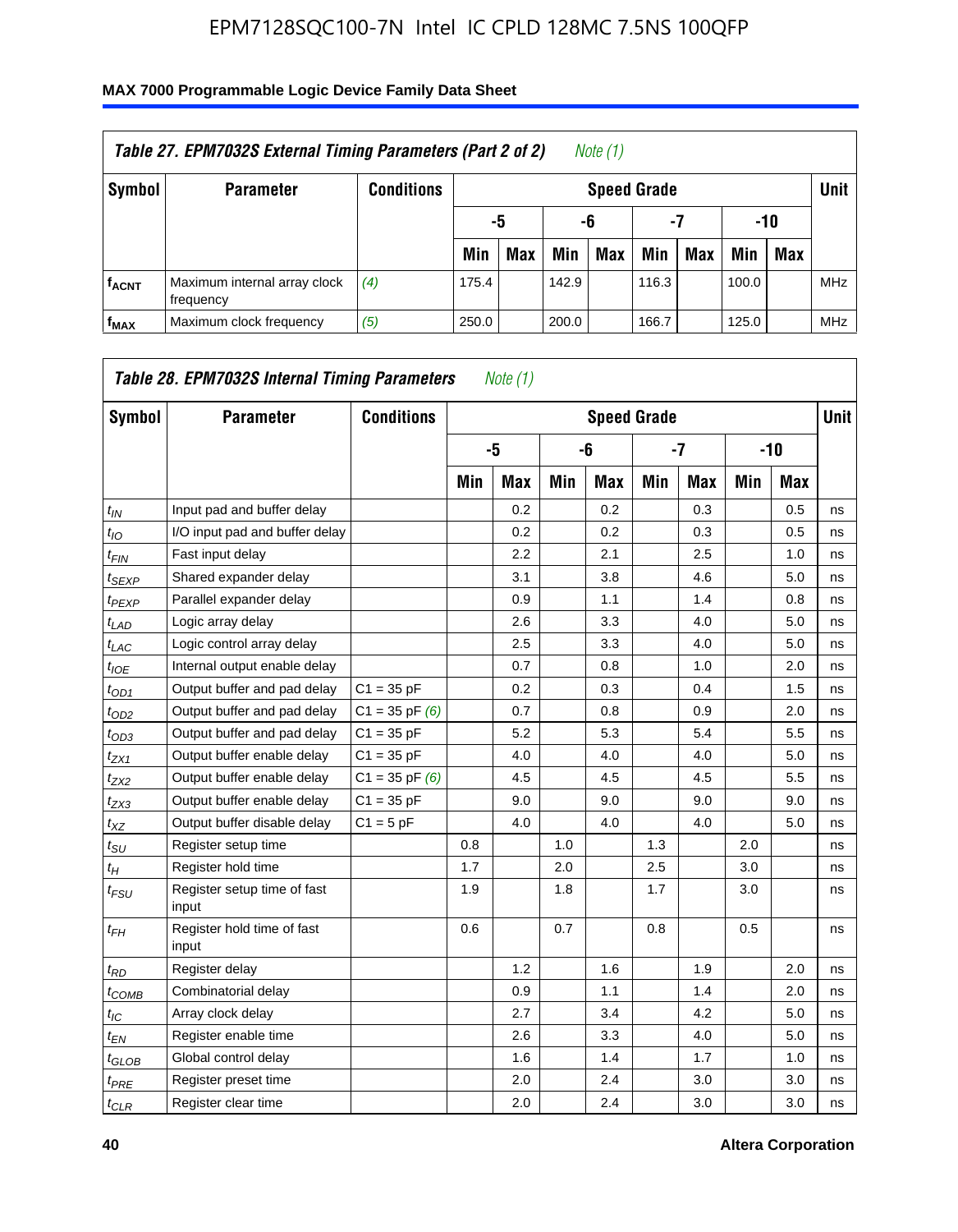| Table 28. EPM7032S Internal Timing Parameters<br>Note (1) |                  |                   |     |            |     |                    |     |            |     |            |             |  |
|-----------------------------------------------------------|------------------|-------------------|-----|------------|-----|--------------------|-----|------------|-----|------------|-------------|--|
| Symbol                                                    | <b>Parameter</b> | <b>Conditions</b> |     |            |     | <b>Speed Grade</b> |     |            |     |            | <b>Unit</b> |  |
|                                                           |                  |                   |     | -5<br>-6   |     |                    | -7  |            | -10 |            |             |  |
|                                                           |                  |                   | Min | <b>Max</b> | Min | Max                | Min | <b>Max</b> | Min | <b>Max</b> |             |  |
| $t_{PIA}$                                                 | PIA delay        |                   |     | 1.1        |     | 1.1                |     | 1.4        |     | 1.0        | ns          |  |
| $t_{LPA}$                                                 | Low-power adder  | (8)               |     | 12.0       |     | 10.0               |     | 10.0       |     | 11.0       | ns          |  |

#### **MAX 7000 Programmable Logic Device Family Data Sheet**

*Notes to tables:*

(1) These values are specified under the recommended operating conditions shown in Table 14. See Figure 13 for more information on switching waveforms.

(2) This minimum pulse width for preset and clear applies for both global clear and array controls. The  $t_{LPA}$  parameter must be added to this minimum width if the clear or reset signal incorporates the *tLAD* parameter into the signal path.

(3) This parameter is a guideline that is sample-tested only and is based on extensive device characterization. This parameter applies for both global and array clocking.

(4) These parameters are measured with a 16-bit loadable, enabled, up/down counter programmed into each LAB.

(5) The  $f_{MAX}$  values represent the highest frequency for pipelined data.

(6) Operating conditions:  $V_{\text{CCIO}} = 3.3 \text{ V} \pm 10\%$  for commercial and industrial use.

(7) For EPM7064S-5, EPM7064S-6, EPM7128S-6, EPM7160S-6, EPM7160S-7, EPM7192S-7, and EPM7256S-7 devices, these values are specified for a PIA fan-out of one LAB (16 macrocells). For each additional LAB fan-out in these devices, add an additional 0.1 ns to the PIA timing value.

(8) The  $t_{LPA}$  parameter must be added to the  $t_{LAD}$ ,  $t_{LAC}$ ,  $t_{IC}$ ,  $t_{EN}$ ,  $t_{SEXP}$ ,  $t_{ACL}$ , and  $t_{CPPW}$  parameters for macrocells running in the low-power mode.

| Table 29. EPM7064S External Timing Parameters (Part 1 of 2)<br>Note (1) |                                          |                   |     |     |     |                    |     |     |     |      |      |  |  |
|-------------------------------------------------------------------------|------------------------------------------|-------------------|-----|-----|-----|--------------------|-----|-----|-----|------|------|--|--|
| Symbol                                                                  | <b>Parameter</b>                         | <b>Conditions</b> |     |     |     | <b>Speed Grade</b> |     |     |     |      | Unit |  |  |
|                                                                         |                                          |                   |     | -5  |     | -6                 |     | -7  |     | -10  |      |  |  |
|                                                                         |                                          |                   | Min | Max | Min | Max                | Min | Max | Min | Max  |      |  |  |
| t <sub>PD1</sub>                                                        | Input to non-registered output           | $C1 = 35 pF$      |     | 5.0 |     | 6.0                |     | 7.5 |     | 10.0 | ns   |  |  |
| t <sub>PD2</sub>                                                        | I/O input to non-registered<br>output    | $C1 = 35 pF$      |     | 5.0 |     | 6.0                |     | 7.5 |     | 10.0 | ns   |  |  |
| $t_{\text{SU}}$                                                         | Global clock setup time                  |                   | 2.9 |     | 3.6 |                    | 6.0 |     | 7.0 |      | ns   |  |  |
| $t_H$                                                                   | Global clock hold time                   |                   | 0.0 |     | 0.0 |                    | 0.0 |     | 0.0 |      | ns   |  |  |
| t <sub>FSU</sub>                                                        | Global clock setup time of fast<br>input |                   | 2.5 |     | 2.5 |                    | 3.0 |     | 3.0 |      | ns   |  |  |
| $t_{FH}$                                                                | Global clock hold time of fast<br>input  |                   | 0.0 |     | 0.0 |                    | 0.5 |     | 0.5 |      | ns   |  |  |
| $t_{CO1}$                                                               | Global clock to output delay             | $C1 = 35 pF$      |     | 3.2 |     | 4.0                |     | 4.5 |     | 5.0  | ns   |  |  |
| $t_{CH}$                                                                | Global clock high time                   |                   | 2.0 |     | 2.5 |                    | 3.0 |     | 4.0 |      | ns   |  |  |
| $t_{CL}$                                                                | Global clock low time                    |                   | 2.0 |     | 2.5 |                    | 3.0 |     | 4.0 |      | ns   |  |  |
| t <sub>ASU</sub>                                                        | Array clock setup time                   |                   | 0.7 |     | 0.9 |                    | 3.0 |     | 2.0 |      | ns   |  |  |
| $t_{AH}$                                                                | Array clock hold time                    |                   | 1.8 |     | 2.1 |                    | 2.0 |     | 3.0 |      | ns   |  |  |

Tables 29 and 30 show the EPM7064S AC operating conditions.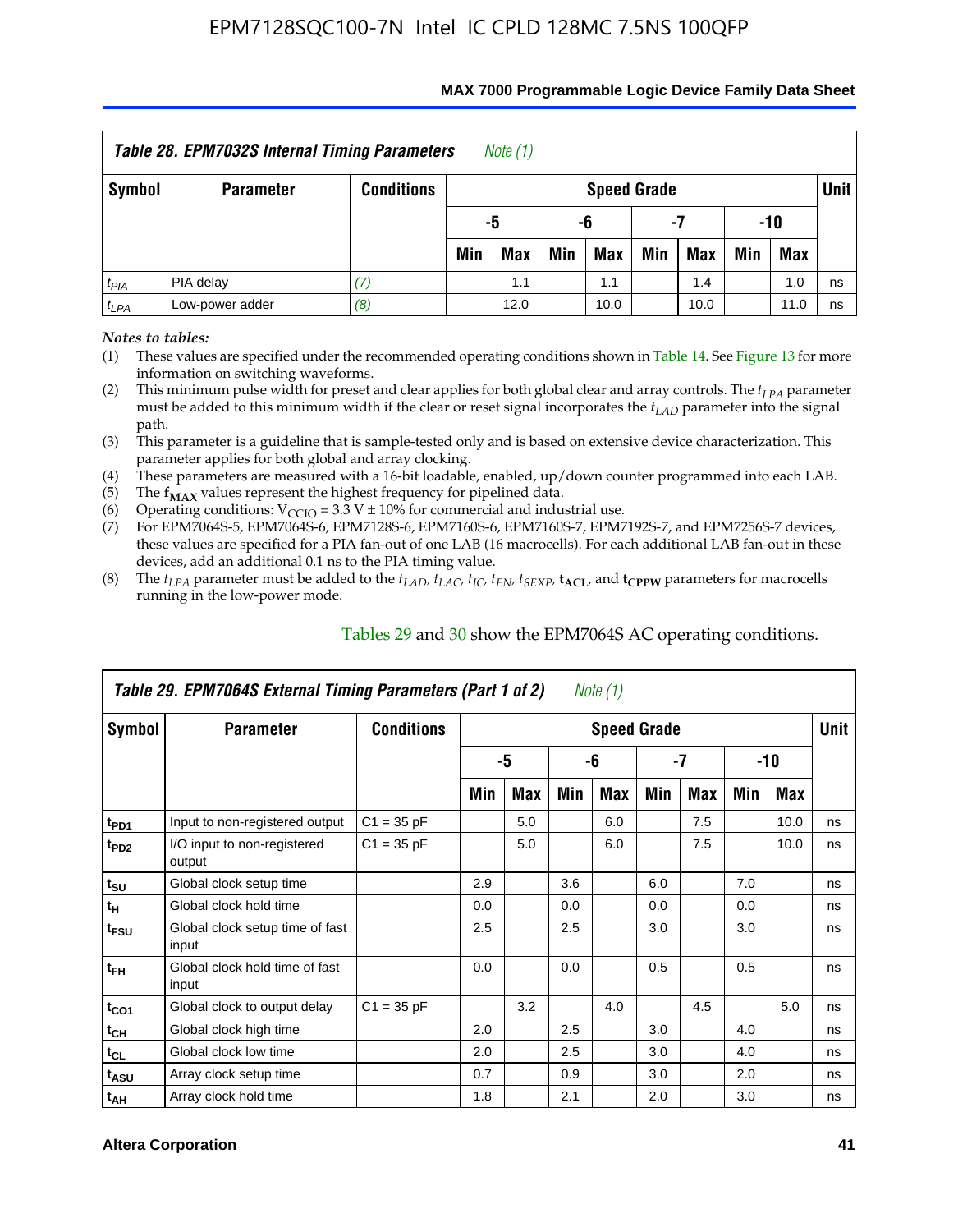| Table 29. EPM7064S External Timing Parameters (Part 2 of 2)<br>Note (1) |                                             |                    |                    |            |       |            |       |            |       |      |            |  |  |
|-------------------------------------------------------------------------|---------------------------------------------|--------------------|--------------------|------------|-------|------------|-------|------------|-------|------|------------|--|--|
| Symbol                                                                  | <b>Parameter</b>                            | <b>Conditions</b>  | <b>Speed Grade</b> |            |       |            |       |            |       |      |            |  |  |
|                                                                         |                                             |                    |                    | -5         |       | -6         |       | -7         |       | -10  |            |  |  |
|                                                                         |                                             |                    | Min                | <b>Max</b> | Min   | <b>Max</b> | Min   | <b>Max</b> | Min   | Max  |            |  |  |
| t <sub>ACO1</sub>                                                       | Array clock to output delay                 | $C1 = 35 pF$       |                    | 5.4        |       | 6.7        |       | 7.5        |       | 10.0 | ns         |  |  |
| $t_{ACH}$                                                               | Array clock high time                       |                    | 2.5                |            | 2.5   |            | 3.0   |            | 4.0   |      | ns         |  |  |
| $\mathsf{t}_{\mathsf{ACL}}$                                             | Array clock low time                        |                    | 2.5                |            | 2.5   |            | 3.0   |            | 4.0   |      | ns         |  |  |
| t <sub>CPPW</sub>                                                       | Minimum pulse width for clear<br>and preset | (2)                | 2.5                |            | 2.5   |            | 3.0   |            | 4.0   |      | ns         |  |  |
| t <sub>ODH</sub>                                                        | Output data hold time after<br>clock        | $C1 = 35$ pF $(3)$ | 1.0                |            | 1.0   |            | 1.0   |            | 1.0   |      | ns         |  |  |
| $t_{\text{CNT}}$                                                        | Minimum global clock period                 |                    |                    | 5.7        |       | 7.1        |       | 8.0        |       | 10.0 | ns         |  |  |
| $f_{\text{CNT}}$                                                        | Maximum internal global clock<br>frequency  | (4)                | 175.4              |            | 140.8 |            | 125.0 |            | 100.0 |      | <b>MHz</b> |  |  |
| $t_{ACNT}$                                                              | Minimum array clock period                  |                    |                    | 5.7        |       | 7.1        |       | 8.0        |       | 10.0 | ns         |  |  |
| <b>f<sub>ACNT</sub></b>                                                 | Maximum internal array clock<br>frequency   | (4)                | 175.4              |            | 140.8 |            | 125.0 |            | 100.0 |      | <b>MHz</b> |  |  |
| f <sub>MAX</sub>                                                        | Maximum clock frequency                     | (5)                | 250.0              |            | 200.0 |            | 166.7 |            | 125.0 |      | <b>MHz</b> |  |  |

|                   | Table 30. EPM7064S Internal Timing Parameters (Part 1 of 2) |                    |     |            |     | Note (1)           |     |               |     |            |             |
|-------------------|-------------------------------------------------------------|--------------------|-----|------------|-----|--------------------|-----|---------------|-----|------------|-------------|
| Symbol            | <b>Parameter</b>                                            | <b>Conditions</b>  |     |            |     | <b>Speed Grade</b> |     |               |     |            | <b>Unit</b> |
|                   |                                                             |                    |     | -5         |     | -6                 |     | -7            |     | -10        |             |
|                   |                                                             |                    | Min | <b>Max</b> | Min | Max                | Min | <b>Max</b>    | Min | <b>Max</b> |             |
| $t_{IN}$          | Input pad and buffer delay                                  |                    |     | 0.2        |     | 0.2                |     | $0.5^{\circ}$ |     | 0.5        | ns          |
| $t_{IO}$          | I/O input pad and buffer delay                              |                    |     | 0.2        |     | 0.2                |     | 0.5           |     | 0.5        | ns          |
| $t_{FIN}$         | Fast input delay                                            |                    |     | 2.2        |     | 2.6                |     | 1.0           |     | 1.0        | ns          |
| t <sub>SEXP</sub> | Shared expander delay                                       |                    |     | 3.1        |     | 3.8                |     | 4.0           |     | 5.0        | ns          |
| $t_{PEXP}$        | Parallel expander delay                                     |                    |     | 0.9        |     | 1.1                |     | 0.8           |     | 0.8        | ns          |
| $t_{LAD}$         | Logic array delay                                           |                    |     | 2.6        |     | 3.2                |     | 3.0           |     | 5.0        | ns          |
| $t_{LAC}$         | Logic control array delay                                   |                    |     | 2.5        |     | 3.2                |     | 3.0           |     | 5.0        | ns          |
| $t_{IOE}$         | Internal output enable delay                                |                    |     | 0.7        |     | 0.8                |     | 2.0           |     | 2.0        | ns          |
| $t_{OD1}$         | Output buffer and pad delay                                 | $C1 = 35 pF$       |     | 0.2        |     | 0.3                |     | 2.0           |     | 1.5        | ns          |
| $t_{OD2}$         | Output buffer and pad delay                                 | $C1 = 35$ pF $(6)$ |     | 0.7        |     | 0.8                |     | 2.5           |     | 2.0        | ns          |
| $t_{OD3}$         | Output buffer and pad delay                                 | $C1 = 35 pF$       |     | 5.2        |     | 5.3                |     | 7.0           |     | 5.5        | ns          |
| $t_{ZX1}$         | Output buffer enable delay                                  | $C1 = 35 pF$       |     | 4.0        |     | 4.0                |     | 4.0           |     | 5.0        | ns          |
| $t_{ZX2}$         | Output buffer enable delay                                  | $C1 = 35$ pF $(6)$ |     | 4.5        |     | 4.5                |     | 4.5           |     | 5.5        | ns          |
| $t_{ZX3}$         | Output buffer enable delay                                  | $C1 = 35 pF$       |     | 9.0        |     | 9.0                |     | 9.0           |     | 9.0        | ns          |
| $t_{XZ}$          | Output buffer disable delay                                 | $C1 = 5pF$         |     | 4.0        |     | 4.0                |     | 4.0           |     | 5.0        | ns          |
| $t_{SU}$          | Register setup time                                         |                    | 0.8 |            | 1.0 |                    | 3.0 |               | 2.0 |            | ns          |
| $t_H$             | Register hold time                                          |                    | 1.7 |            | 2.0 |                    | 2.0 |               | 3.0 |            | ns          |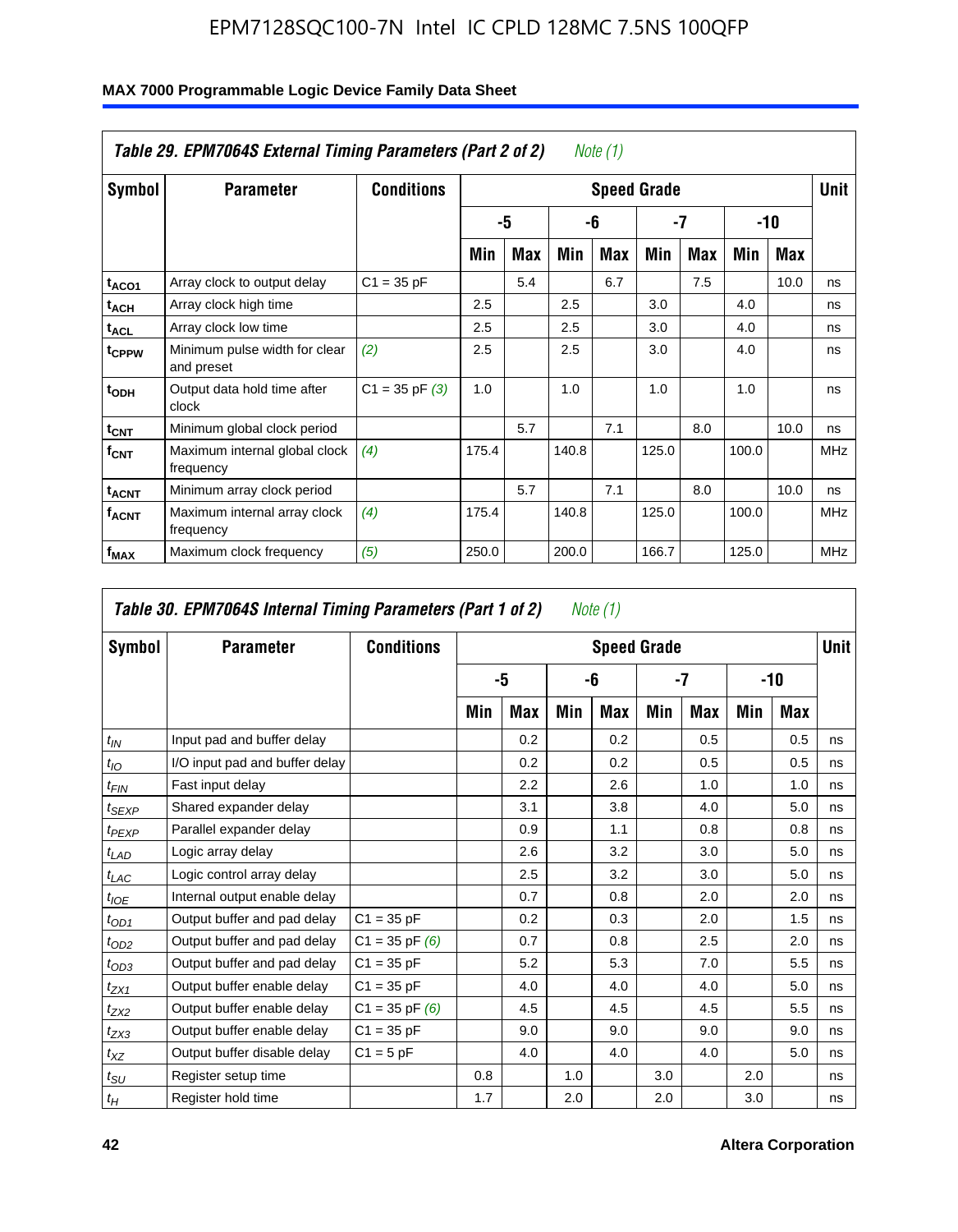|                   | Table 30. EPM7064S Internal Timing Parameters (Part 2 of 2) |                   |     |      |     | Note (1)           |     |      |     |            |             |
|-------------------|-------------------------------------------------------------|-------------------|-----|------|-----|--------------------|-----|------|-----|------------|-------------|
| Symbol            | <b>Parameter</b>                                            | <b>Conditions</b> |     |      |     | <b>Speed Grade</b> |     |      |     |            | <b>Unit</b> |
|                   |                                                             |                   |     | -5   |     | -6                 |     | -7   |     | $-10$      |             |
|                   |                                                             |                   | Min | Max  | Min | Max                | Min | Max  | Min | <b>Max</b> |             |
| $t_{FSU}$         | Register setup time of fast<br>input                        |                   | 1.9 |      | 1.8 |                    | 3.0 |      | 3.0 |            | ns          |
| $t_{FH}$          | Register hold time of fast<br>input                         |                   | 0.6 |      | 0.7 |                    | 0.5 |      | 0.5 |            | ns          |
| $t_{RD}$          | Register delay                                              |                   |     | 1.2  |     | 1.6                |     | 1.0  |     | 2.0        | ns          |
| $t_{COMB}$        | Combinatorial delay                                         |                   |     | 0.9  |     | 1.0                |     | 1.0  |     | 2.0        | ns          |
| $t_{IC}$          | Array clock delay                                           |                   |     | 2.7  |     | 3.3                |     | 3.0  |     | 5.0        | ns          |
| $t_{EN}$          | Register enable time                                        |                   |     | 2.6  |     | 3.2                |     | 3.0  |     | 5.0        | ns          |
| $t_{\text{GLOB}}$ | Global control delay                                        |                   |     | 1.6  |     | 1.9                |     | 1.0  |     | 1.0        | ns          |
| $t_{PRE}$         | Register preset time                                        |                   |     | 2.0  |     | 2.4                |     | 2.0  |     | 3.0        | ns          |
| $t_{CLR}$         | Register clear time                                         |                   |     | 2.0  |     | 2.4                |     | 2.0  |     | 3.0        | ns          |
| $t_{PIA}$         | PIA delay                                                   | (7)               |     | 1.1  |     | 1.3                |     | 1.0  |     | 1.0        | ns          |
| $t_{LPA}$         | Low-power adder                                             | (8)               |     | 12.0 |     | 11.0               |     | 10.0 |     | 11.0       | ns          |

#### **MAX 7000 Programmable Logic Device Family Data Sheet**

#### *Notes to tables:*

- (1) These values are specified under the recommended operating conditions shown in Table 14. See Figure 13 for more information on switching waveforms.
- (2) This minimum pulse width for preset and clear applies for both global clear and array controls. The  $t_{LPA}$  parameter must be added to this minimum width if the clear or reset signal incorporates the *t<sub>LAD</sub>* parameter into the signal path.
- (3) This parameter is a guideline that is sample-tested only and is based on extensive device characterization. This parameter applies for both global and array clocking.
- (4) These parameters are measured with a 16-bit loadable, enabled, up/down counter programmed into each LAB.
- (5) The  $f_{MAX}$  values represent the highest frequency for pipelined data.
- (6) Operating conditions:  $V_{\text{CGO}} = 3.3 \text{ V} \pm 10\%$  for commercial and industrial use.
- (7) For EPM7064S-5, EPM7064S-6, EPM7128S-6, EPM7160S-6, EPM7160S-7, EPM7192S-7, and EPM7256S-7 devices, these values are specified for a PIA fan-out of one LAB (16 macrocells). For each additional LAB fan-out in these devices, add an additional 0.1 ns to the PIA timing value.
- (8) The  $t_{LPA}$  parameter must be added to the  $t_{LAD}$ ,  $t_{LAC}$ ,  $t_{IC}$ ,  $t_{EN}$ ,  $t_{SEXP}$ ,  $t_{ACL}$ , and  $t_{CPPW}$  parameters for macrocells running in the low-power mode.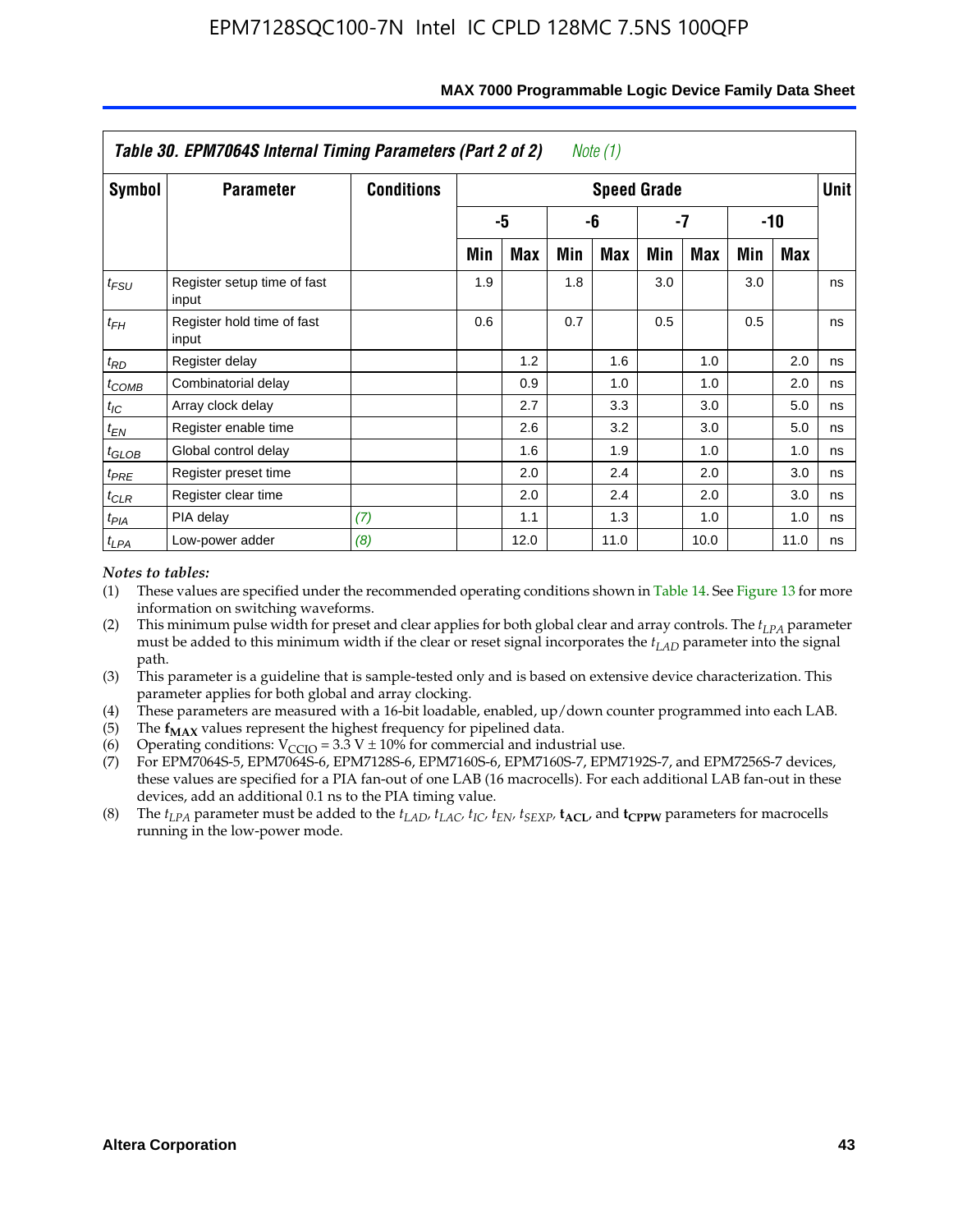### **MAX 7000 Programmable Logic Device Family Data Sheet**

|                         | Table 31. EPM7128S External Timing Parameters |                    |       | Note $(1)$ |       |            |                    |            |       |            |            |
|-------------------------|-----------------------------------------------|--------------------|-------|------------|-------|------------|--------------------|------------|-------|------------|------------|
| Symbol                  | <b>Parameter</b>                              | <b>Conditions</b>  |       |            |       |            | <b>Speed Grade</b> |            |       |            | Unit       |
|                         |                                               |                    |       | -6         |       | -7         |                    | $-10$      |       | $-15$      |            |
|                         |                                               |                    | Min   | <b>Max</b> | Min   | <b>Max</b> | Min                | <b>Max</b> | Min   | <b>Max</b> |            |
| t <sub>PD1</sub>        | Input to non-registered output                | $C1 = 35 pF$       |       | 6.0        |       | 7.5        |                    | 10.0       |       | 15.0       | ns         |
| t <sub>PD2</sub>        | I/O input to non-registered<br>output         | $C1 = 35 pF$       |       | 6.0        |       | 7.5        |                    | 10.0       |       | 15.0       | ns         |
| tsu                     | Global clock setup time                       |                    | 3.4   |            | 6.0   |            | 7.0                |            | 11.0  |            | ns         |
| t <sub>Η</sub>          | Global clock hold time                        |                    | 0.0   |            | 0.0   |            | 0.0                |            | 0.0   |            | ns         |
| t <sub>FSU</sub>        | Global clock setup time of fast<br>input      |                    | 2.5   |            | 3.0   |            | 3.0                |            | 3.0   |            | ns         |
| t <sub>FH</sub>         | Global clock hold time of fast<br>input       |                    | 0.0   |            | 0.5   |            | 0.5                |            | 0.0   |            | ns         |
| t <sub>CO1</sub>        | Global clock to output delay                  | $C1 = 35$ pF       |       | 4.0        |       | 4.5        |                    | 5.0        |       | 8.0        | ns         |
| $t_{\mathsf{CH}}$       | Global clock high time                        |                    | 3.0   |            | 3.0   |            | 4.0                |            | 5.0   |            | ns         |
| t <sub>CL</sub>         | Global clock low time                         |                    | 3.0   |            | 3.0   |            | 4.0                |            | 5.0   |            | ns         |
| t <sub>ASU</sub>        | Array clock setup time                        |                    | 0.9   |            | 3.0   |            | 2.0                |            | 4.0   |            | ns         |
| t <sub>АН</sub>         | Array clock hold time                         |                    | 1.8   |            | 2.0   |            | 5.0                |            | 4.0   |            | ns         |
| t <sub>ACO1</sub>       | Array clock to output delay                   | $C1 = 35 pF$       |       | 6.5        |       | 7.5        |                    | 10.0       |       | 15.0       | ns         |
| t <sub>АСН</sub>        | Array clock high time                         |                    | 3.0   |            | 3.0   |            | 4.0                |            | 6.0   |            | ns         |
| <sup>t</sup> ACL        | Array clock low time                          |                    | 3.0   |            | 3.0   |            | 4.0                |            | 6.0   |            | ns         |
| tcppw                   | Minimum pulse width for clear<br>and preset   | (2)                | 3.0   |            | 3.0   |            | 4.0                |            | 6.0   |            | ns         |
| $t_{ODH}$               | Output data hold time after<br>clock          | $C1 = 35$ pF $(3)$ | 1.0   |            | 1.0   |            | 1.0                |            | 1.0   |            | ns         |
| $t_{\mathsf{CNT}}$      | Minimum global clock period                   |                    |       | 6.8        |       | 8.0        |                    | 10.0       |       | 13.0       | ns         |
| $f_{\text{CNT}}$        | Maximum internal global clock<br>frequency    | (4)                | 147.1 |            | 125.0 |            | 100.0              |            | 76.9  |            | <b>MHz</b> |
| t <sub>ACNT</sub>       | Minimum array clock period                    |                    |       | 6.8        |       | 8.0        |                    | 10.0       |       | 13.0       | ns         |
| <b>f<sub>ACNT</sub></b> | Maximum internal array clock<br>frequency     | (4)                | 147.1 |            | 125.0 |            | 100.0              |            | 76.9  |            | <b>MHz</b> |
| $f_{MAX}$               | Maximum clock frequency                       | (5)                | 166.7 |            | 166.7 |            | 125.0              |            | 100.0 |            | <b>MHz</b> |

### Tables 31 and 32 show the EPM7128S AC operating conditions.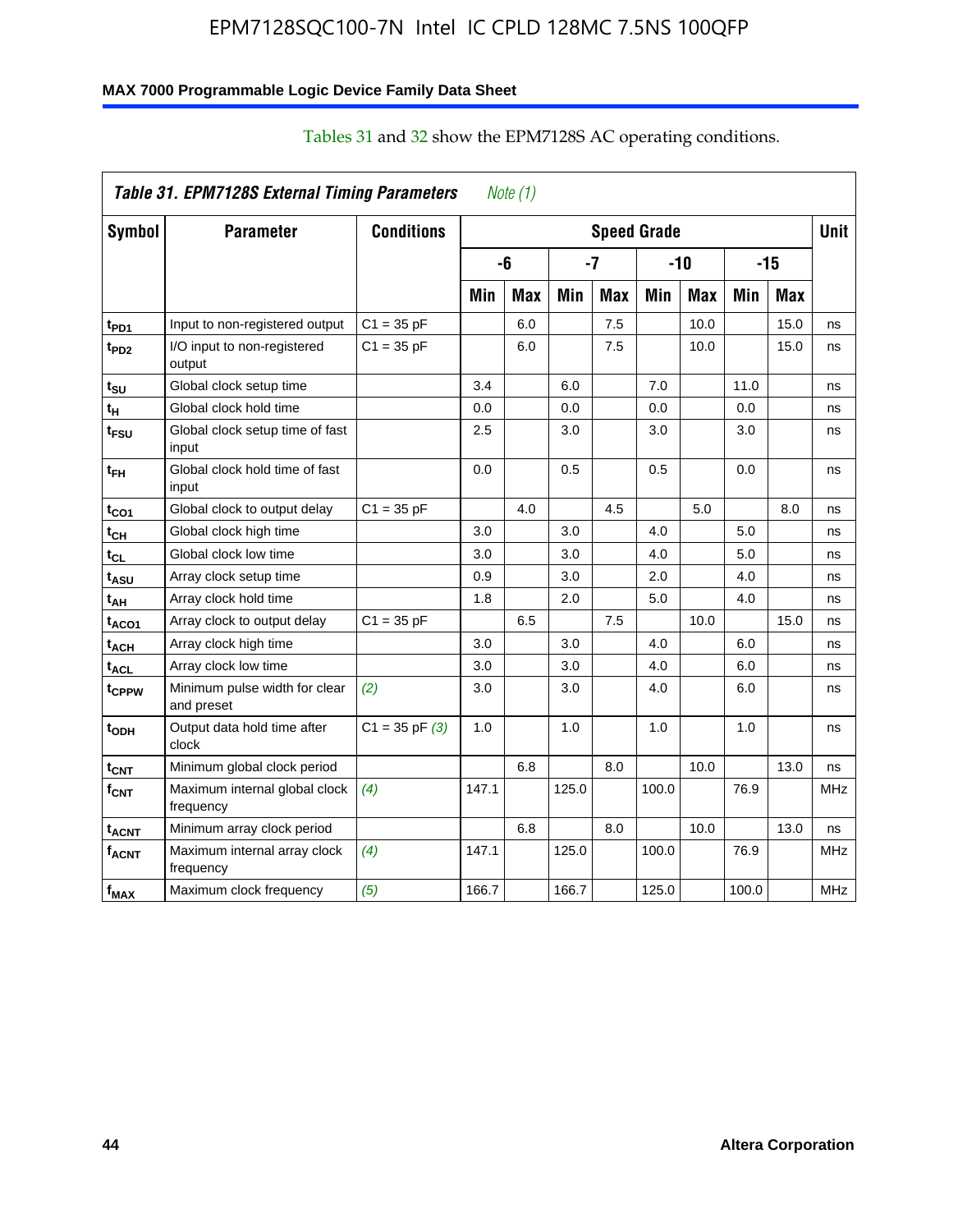|                            | Table 32. EPM7128S Internal Timing Parameters |                    |     | Note $(1)$ |     |                    |     |            |     |            |             |
|----------------------------|-----------------------------------------------|--------------------|-----|------------|-----|--------------------|-----|------------|-----|------------|-------------|
| Symbol                     | <b>Parameter</b>                              | <b>Conditions</b>  |     |            |     | <b>Speed Grade</b> |     |            |     |            | <b>Unit</b> |
|                            |                                               |                    |     | -6         |     | -7                 |     | $-10$      |     | $-15$      |             |
|                            |                                               |                    | Min | <b>Max</b> | Min | <b>Max</b>         | Min | <b>Max</b> | Min | <b>Max</b> |             |
| $t_{IN}$                   | Input pad and buffer delay                    |                    |     | 0.2        |     | 0.5                |     | 0.5        |     | 2.0        | ns          |
| $t_{IO}$                   | I/O input pad and buffer delay                |                    |     | 0.2        |     | 0.5                |     | 0.5        |     | 2.0        | ns          |
| $t_{FIN}$                  | Fast input delay                              |                    |     | 2.6        |     | 1.0                |     | 1.0        |     | 2.0        | ns          |
| t <sub>SEXP</sub>          | Shared expander delay                         |                    |     | 3.7        |     | 4.0                |     | 5.0        |     | 8.0        | ns          |
| t <sub>PEXP</sub>          | Parallel expander delay                       |                    |     | 1.1        |     | 0.8                |     | 0.8        |     | 1.0        | ns          |
| $t_{LAD}$                  | Logic array delay                             |                    |     | 3.0        |     | 3.0                |     | 5.0        |     | 6.0        | ns          |
| $t_{LAC}$                  | Logic control array delay                     |                    |     | 3.0        |     | 3.0                |     | 5.0        |     | 6.0        | ns          |
| $t_{IOE}$                  | Internal output enable delay                  |                    |     | 0.7        |     | 2.0                |     | 2.0        |     | 3.0        | ns          |
| $t_{OD1}$                  | Output buffer and pad delay                   | $C1 = 35 pF$       |     | 0.4        |     | 2.0                |     | 1.5        |     | 4.0        | ns          |
| $t_{OD2}$                  | Output buffer and pad delay                   | $C1 = 35$ pF $(6)$ |     | 0.9        |     | 2.5                |     | 2.0        |     | 5.0        | ns          |
| $t_{OD3}$                  | Output buffer and pad delay                   | $C1 = 35 pF$       |     | 5.4        |     | 7.0                |     | 5.5        |     | 8.0        | ns          |
| $t_{ZX1}$                  | Output buffer enable delay                    | $C1 = 35 pF$       |     | 4.0        |     | 4.0                |     | 5.0        |     | 6.0        | ns          |
| t <sub>ZX2</sub>           | Output buffer enable delay                    | $C1 = 35$ pF $(6)$ |     | 4.5        |     | 4.5                |     | 5.5        |     | 7.0        | ns          |
| tzx3                       | Output buffer enable delay                    | $C1 = 35 pF$       |     | 9.0        |     | 9.0                |     | 9.0        |     | 10.0       | ns          |
| $t_{\mathsf{XZ}}$          | Output buffer disable delay                   | $C1 = 5pF$         |     | 4.0        |     | 4.0                |     | 5.0        |     | 6.0        | ns          |
| $t_{\text{SU}}$            | Register setup time                           |                    | 1.0 |            | 3.0 |                    | 2.0 |            | 4.0 |            | ns          |
| $t_H$                      | Register hold time                            |                    | 1.7 |            | 2.0 |                    | 5.0 |            | 4.0 |            | ns          |
| $t_{\mathit{FSU}}$         | Register setup time of fast<br>input          |                    | 1.9 |            | 3.0 |                    | 3.0 |            | 2.0 |            | ns          |
| $t_{FH}$                   | Register hold time of fast<br>input           |                    | 0.6 |            | 0.5 |                    | 0.5 |            | 1.0 |            | ns          |
| $t_{RD}$                   | Register delay                                |                    |     | 1.4        |     | 1.0                |     | 2.0        |     | 1.0        | ns          |
| $t_{\mathsf{COMB}}$        | Combinatorial delay                           |                    |     | 1.0        |     | 1.0                |     | 2.0        |     | 1.0        | ns          |
| $t_{IC}$                   | Array clock delay                             |                    |     | 3.1        |     | 3.0                |     | 5.0        |     | 6.0        | ns          |
| t <sub>EN</sub>            | Register enable time                          |                    |     | 3.0        |     | 3.0                |     | 5.0        |     | 6.0        | ns          |
| $t_{\scriptstyle\rm GLOB}$ | Global control delay                          |                    |     | 2.0        |     | 1.0                |     | 1.0        |     | 1.0        | ns          |
| $t_{PRE}$                  | Register preset time                          |                    |     | 2.4        |     | 2.0                |     | 3.0        |     | 4.0        | ns          |
| $t_{\sf CLR}$              | Register clear time                           |                    |     | 2.4        |     | 2.0                |     | 3.0        |     | 4.0        | ns          |
| t <sub>PIA</sub>           | PIA delay                                     | (7)                |     | 1.4        |     | 1.0                |     | 1.0        |     | 2.0        | ns          |
| $t_{LPA}$                  | Low-power adder                               | (8)                |     | 11.0       |     | 10.0               |     | 11.0       |     | 13.0       | ns          |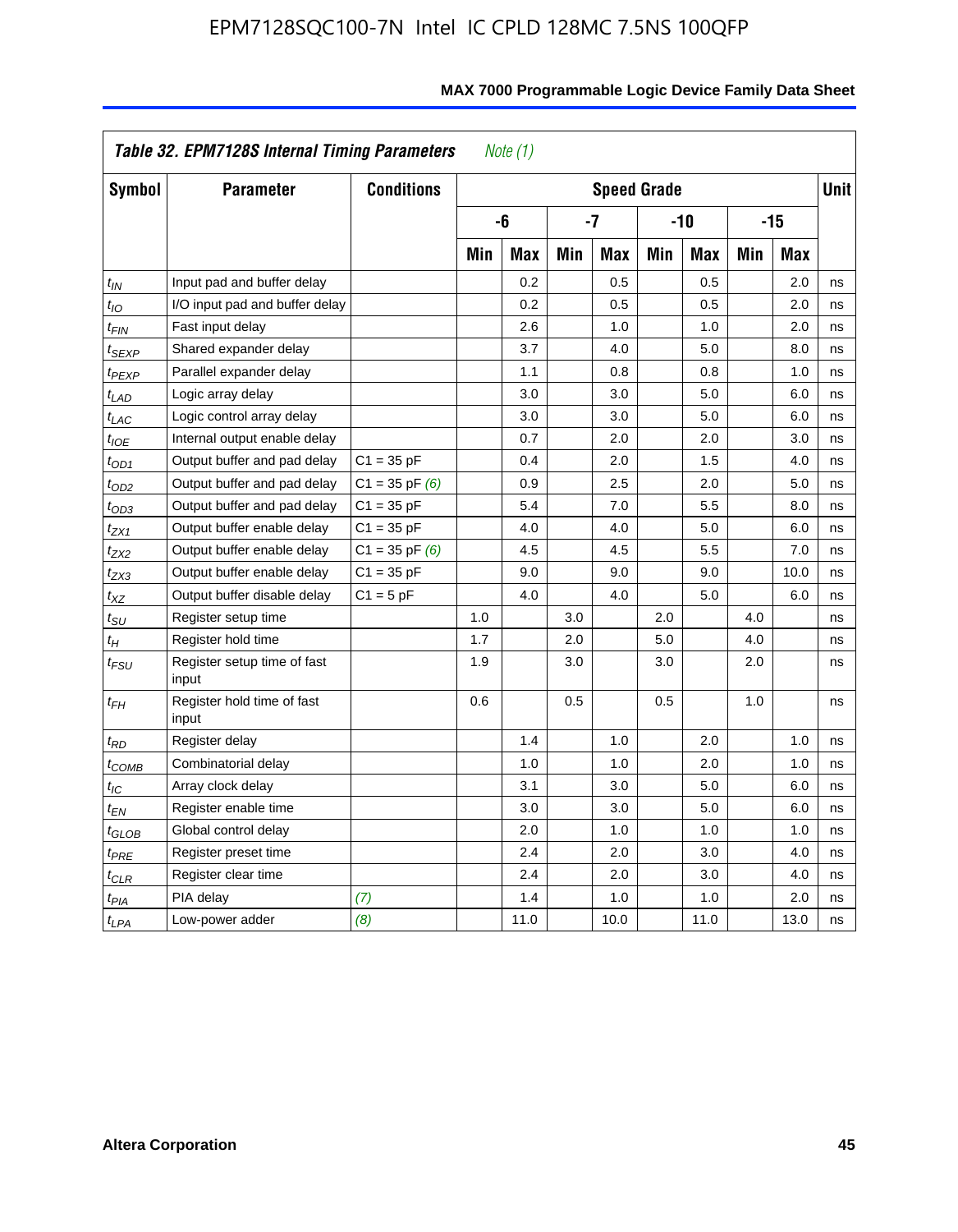#### **MAX 7000 Programmable Logic Device Family Data Sheet**

*Notes to tables:*

- (1) These values are specified under the recommended operating conditions shown in Table 14. See Figure 13 for more information on switching waveforms.
- (2) This minimum pulse width for preset and clear applies for both global clear and array controls. The  $t_{LPA}$  parameter must be added to this minimum width if the clear or reset signal incorporates the *tLAD* parameter into the signal path.
- (3) This parameter is a guideline that is sample-tested only and is based on extensive device characterization. This parameter applies for both global and array clocking.
- (4) These parameters are measured with a 16-bit loadable, enabled, up/down counter programmed into each LAB.
- (5) The  $f_{MAX}$  values represent the highest frequency for pipelined data.
- (6) Operating conditions:  $V_{\text{CCIO}} = 3.3 \text{ V} \pm 10\%$  for commercial and industrial use.
- (7) For EPM7064S-5, EPM7064S-6, EPM7128S-6, EPM7160S-6, EPM7160S-7, EPM7192S-7, and EPM7256S-7 devices, these values are specified for a PIA fan-out of one LAB (16 macrocells). For each additional LAB fan-out in these devices, add an additional 0.1 ns to the PIA timing value.
- (8) The  $t_{LPA}$  parameter must be added to the  $t_{LAD}$ ,  $t_{LAC}$ ,  $t_{IC}$ ,  $t_{EN}$ ,  $t_{SEXP}$ ,  $t_{ACL}$ , and  $t_{CPPW}$  parameters for macrocells running in the low-power mode.

|                  | Table 33. EPM7160S External Timing Parameters (Part 1 of 2) |                    |       |            |       | Note (1)   |                    |            |      |       |            |
|------------------|-------------------------------------------------------------|--------------------|-------|------------|-------|------------|--------------------|------------|------|-------|------------|
| Symbol           | <b>Parameter</b>                                            | <b>Conditions</b>  |       |            |       |            | <b>Speed Grade</b> |            |      |       | Unit       |
|                  |                                                             |                    |       | -6         |       | -7         |                    | -10        |      | $-15$ |            |
|                  |                                                             |                    | Min   | <b>Max</b> | Min   | <b>Max</b> | Min                | <b>Max</b> | Min  | Max   |            |
| t <sub>PD1</sub> | Input to non-registered output                              | $C1 = 35 pF$       |       | 6.0        |       | 7.5        |                    | 10.0       |      | 15.0  | ns         |
| t <sub>PD2</sub> | I/O input to non-registered<br>output                       | $C1 = 35 pF$       |       | 6.0        |       | 7.5        |                    | 10.0       |      | 15.0  | ns         |
| $t_{\text{SU}}$  | Global clock setup time                                     |                    | 3.4   |            | 4.2   |            | 7.0                |            | 11.0 |       | ns         |
| $t_H$            | Global clock hold time                                      |                    | 0.0   |            | 0.0   |            | 0.0                |            | 0.0  |       | ns         |
| t <sub>FSU</sub> | Global clock setup time of fast<br>input                    |                    | 2.5   |            | 3.0   |            | 3.0                |            | 3.0  |       | ns         |
| $t_{FH}$         | Global clock hold time of fast<br>input                     |                    | 0.0   |            | 0.0   |            | 0.5                |            | 0.0  |       | ns         |
| $t_{CO1}$        | Global clock to output delay                                | $C1 = 35 pF$       |       | 3.9        |       | 4.8        |                    | 5          |      | 8     | ns         |
| $t_{CH}$         | Global clock high time                                      |                    | 3.0   |            | 3.0   |            | 4.0                |            | 5.0  |       | ns         |
| $t_{CL}$         | Global clock low time                                       |                    | 3.0   |            | 3.0   |            | 4.0                |            | 5.0  |       | ns         |
| t <sub>ASU</sub> | Array clock setup time                                      |                    | 0.9   |            | 1.1   |            | 2.0                |            | 4.0  |       | ns         |
| t <sub>АН</sub>  | Array clock hold time                                       |                    | 1.7   |            | 2.1   |            | 3.0                |            | 4.0  |       | ns         |
| $t_{ACO1}$       | Array clock to output delay                                 | $C1 = 35 pF$       |       | 6.4        |       | 7.9        |                    | 10.0       |      | 15.0  | ns         |
| $t_{ACH}$        | Array clock high time                                       |                    | 3.0   |            | 3.0   |            | 4.0                |            | 6.0  |       | ns         |
| $t_{\sf ACL}$    | Array clock low time                                        |                    | 3.0   |            | 3.0   |            | 4.0                |            | 6.0  |       | ns         |
| tcppw            | Minimum pulse width for clear<br>and preset                 | (2)                | 2.5   |            | 3.0   |            | 4.0                |            | 6.0  |       | ns         |
| t <sub>ODH</sub> | Output data hold time after<br>clock                        | $C1 = 35$ pF $(3)$ | 1.0   |            | 1.0   |            | 1.0                |            | 1.0  |       | ns         |
| $t_{\text{CNT}}$ | Minimum global clock period                                 |                    |       | 6.7        |       | 8.2        |                    | 10.0       |      | 13.0  | ns         |
| $f_{\text{CNT}}$ | Maximum internal global clock<br>frequency                  | (4)                | 149.3 |            | 122.0 |            | 100.0              |            | 76.9 |       | <b>MHz</b> |

### Tables 33 and 34 show the EPM7160S AC operating conditions.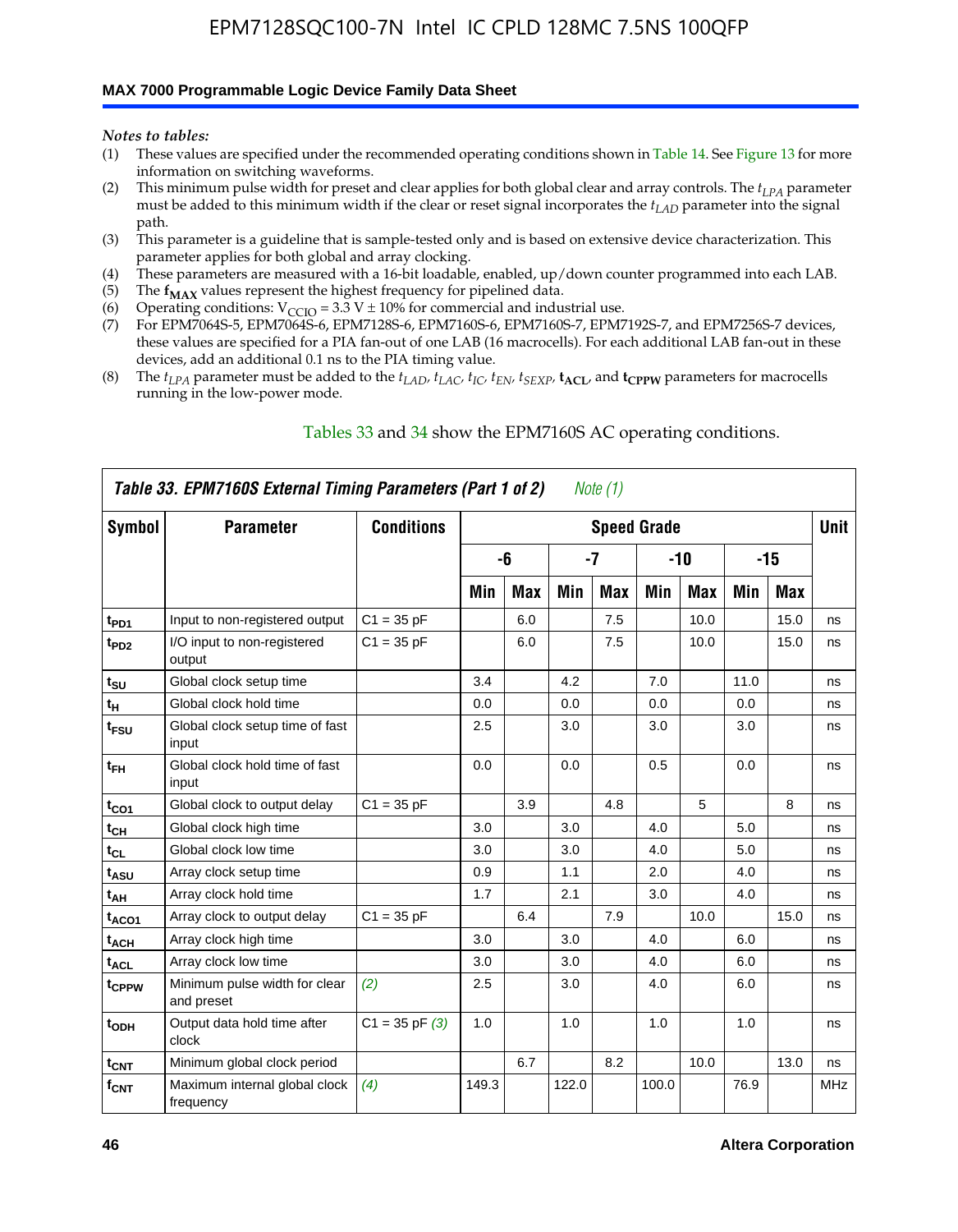| Table 33. EPM7160S External Timing Parameters (Part 2 of 2)<br>Note (1) |                                           |                   |                    |            |       |     |       |      |       |            |            |  |
|-------------------------------------------------------------------------|-------------------------------------------|-------------------|--------------------|------------|-------|-----|-------|------|-------|------------|------------|--|
| Symbol                                                                  | <b>Parameter</b>                          | <b>Conditions</b> | <b>Speed Grade</b> |            |       |     |       |      |       |            |            |  |
|                                                                         |                                           |                   |                    | -6         | -7    |     |       | -10  |       | -15        |            |  |
|                                                                         |                                           |                   | Min                | <b>Max</b> | Min   | Max | Min   | Max  | Min   | <b>Max</b> |            |  |
| <b>t<sub>ACNT</sub></b>                                                 | Minimum array clock period                |                   |                    | 6.7        |       | 8.2 |       | 10.0 |       | 13.0       | ns         |  |
| <b>f<sub>ACNT</sub></b>                                                 | Maximum internal array clock<br>frequency | (4)               | 149.3              |            | 122.0 |     | 100.0 |      | 76.9  |            | <b>MHz</b> |  |
| $f_{MAX}$                                                               | Maximum clock frequency                   | (5)               | 166.7              |            | 166.7 |     | 125.0 |      | 100.0 |            | <b>MHz</b> |  |

| Symbol            | <b>Parameter</b>                     | <b>Conditions</b>  |     |            |     | <b>Speed Grade</b> |     |            |     |       | <b>Unit</b> |
|-------------------|--------------------------------------|--------------------|-----|------------|-----|--------------------|-----|------------|-----|-------|-------------|
|                   |                                      |                    |     | -6         |     | $-7$               |     | -10        |     | $-15$ |             |
|                   |                                      |                    | Min | <b>Max</b> | Min | <b>Max</b>         | Min | <b>Max</b> | Min | Max   |             |
| $t_{IN}$          | Input pad and buffer delay           |                    |     | 0.2        |     | 0.3                |     | 0.5        |     | 2.0   | ns          |
| $t_{IO}$          | I/O input pad and buffer delay       |                    |     | 0.2        |     | 0.3                |     | 0.5        |     | 2.0   | ns          |
| $t_{FIN}$         | Fast input delay                     |                    |     | 2.6        |     | 3.2                |     | 1.0        |     | 2.0   | ns          |
| $t_{SEXP}$        | Shared expander delay                |                    |     | 3.6        |     | 4.3                |     | 5.0        |     | 8.0   | ns          |
| <sup>t</sup> PEXP | Parallel expander delay              |                    |     | 1.0        |     | 1.3                |     | 0.8        |     | 1.0   | ns          |
| $t_{LAD}$         | Logic array delay                    |                    |     | 2.8        |     | 3.4                |     | 5.0        |     | 6.0   | ns          |
| $t_{LAC}$         | Logic control array delay            |                    |     | 2.8        |     | 3.4                |     | 5.0        |     | 6.0   | ns          |
| $t_{IOE}$         | Internal output enable delay         |                    |     | 0.7        |     | 0.9                |     | 2.0        |     | 3.0   | ns          |
| $t_{OD1}$         | Output buffer and pad delay          | $C1 = 35 pF$       |     | 0.4        |     | 0.5                |     | 1.5        |     | 4.0   | ns          |
| $t_{OD2}$         | Output buffer and pad delay          | $C1 = 35$ pF $(6)$ |     | 0.9        |     | 1.0                |     | 2.0        |     | 5.0   | ns          |
| $t_{OD3}$         | Output buffer and pad delay          | $C1 = 35 pF$       |     | 5.4        |     | 5.5                |     | 5.5        |     | 8.0   | ns          |
| $t_{ZX1}$         | Output buffer enable delay           | $C1 = 35 pF$       |     | 4.0        |     | 4.0                |     | 5.0        |     | 6.0   | ns          |
| $t_{ZX2}$         | Output buffer enable delay           | $C1 = 35$ pF $(6)$ |     | 4.5        |     | 4.5                |     | 5.5        |     | 7.0   | ns          |
| $t_{ZX3}$         | Output buffer enable delay           | $C1 = 35 pF$       |     | 9.0        |     | 9.0                |     | 9.0        |     | 10.0  | ns          |
| $t_{XZ}$          | Output buffer disable delay          | $C1 = 5pF$         |     | 4.0        |     | 4.0                |     | 5.0        |     | 6.0   | ns          |
| $t_{\rm SU}$      | Register setup time                  |                    | 1.0 |            | 1.2 |                    | 2.0 |            | 4.0 |       | ns          |
| $t_H$             | Register hold time                   |                    | 1.6 |            | 2.0 |                    | 3.0 |            | 4.0 |       | ns          |
| $t_{FSU}$         | Register setup time of fast<br>input |                    | 1.9 |            | 2.2 |                    | 3.0 |            | 2.0 |       | ns          |
| $t_{FH}$          | Register hold time of fast<br>input  |                    | 0.6 |            | 0.8 |                    | 0.5 |            | 1.0 |       | ns          |
| $t_{RD}$          | Register delay                       |                    |     | 1.3        |     | 1.6                |     | 2.0        |     | 1.0   | ns          |
| $t_{COMB}$        | Combinatorial delay                  |                    |     | 1.0        |     | 1.3                |     | 2.0        |     | 1.0   | ns          |
| $t_{\text{IC}}$   | Array clock delay                    |                    |     | 2.9        |     | 3.5                |     | 5.0        |     | 6.0   | ns          |
| $t_{EN}$          | Register enable time                 |                    |     | 2.8        |     | 3.4                |     | 5.0        |     | 6.0   | ns          |
| $t_{GLOB}$        | Global control delay                 |                    |     | 2.0        |     | 2.4                |     | 1.0        |     | 1.0   | ns          |
| $t_{PRE}$         | Register preset time                 |                    |     | 2.4        |     | 3.0                |     | 3.0        |     | 4.0   | ns          |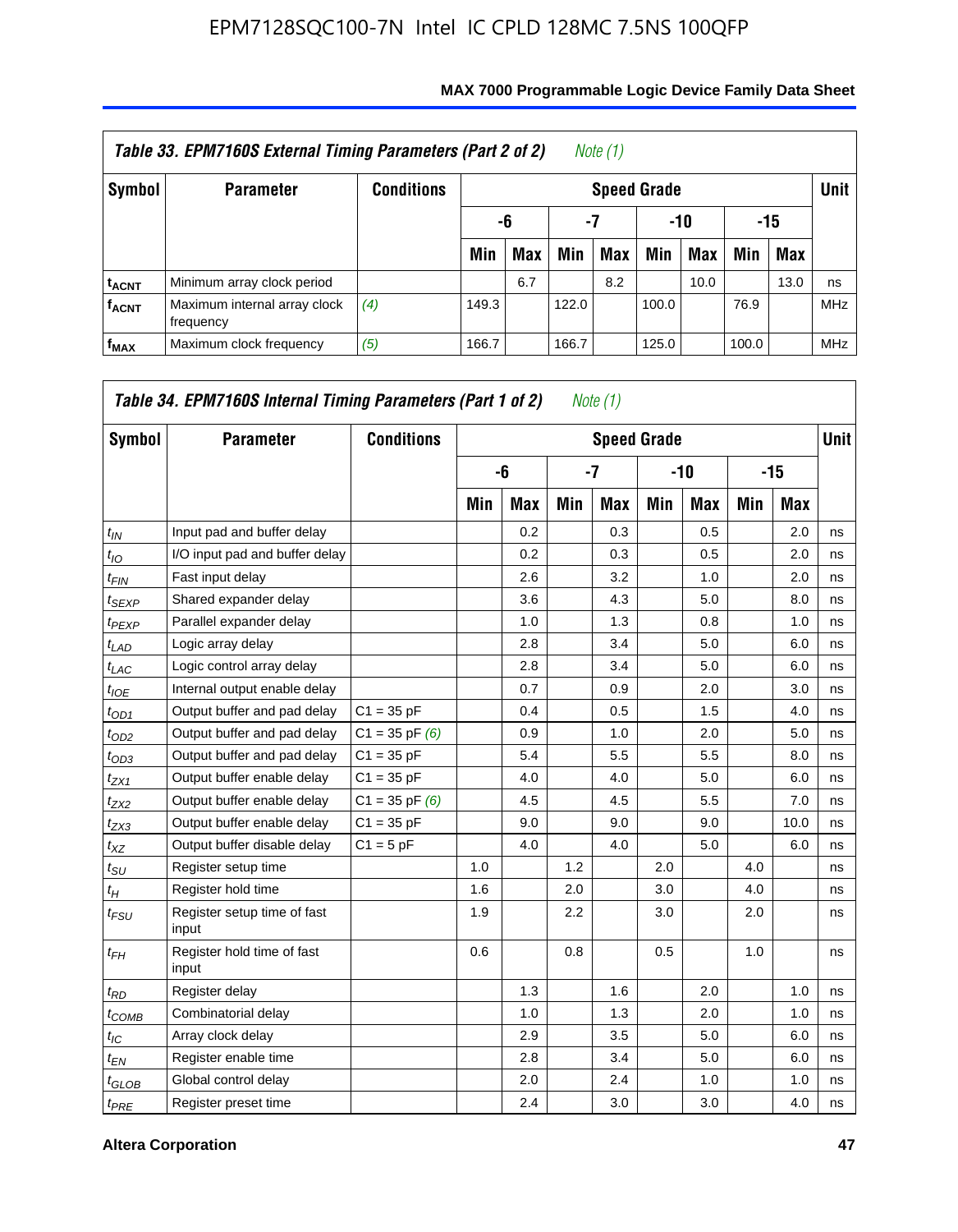#### **MAX 7000 Programmable Logic Device Family Data Sheet**

|           | Table 34. EPM7160S Internal Timing Parameters (Part 2 of 2) |                   |                        |            |     | Note (1)           |     |      |     |      |      |  |
|-----------|-------------------------------------------------------------|-------------------|------------------------|------------|-----|--------------------|-----|------|-----|------|------|--|
| Symbol    | <b>Parameter</b>                                            | <b>Conditions</b> |                        |            |     | <b>Speed Grade</b> |     |      |     |      | Unit |  |
|           |                                                             |                   | -15<br>-7<br>-10<br>-6 |            |     |                    |     |      |     |      |      |  |
|           |                                                             |                   | Min                    | <b>Max</b> | Min | <b>Max</b>         | Min | Max  | Min | Max  |      |  |
| $t_{CLR}$ | Register clear time                                         |                   |                        | 2.4        |     | 3.0                |     | 3.0  |     | 4.0  | ns   |  |
| $t_{PIA}$ | PIA delay                                                   | (7)               |                        | 1.6        |     | 2.0                |     | 1.0  |     | 2.0  | ns   |  |
| $t_{LPA}$ | Low-power adder                                             | (8)               |                        | 11.0       |     | 10.0               |     | 11.0 |     | 13.0 | ns   |  |

*Notes to tables:*

- (1) These values are specified under the recommended operating conditions shown in Table 14. See Figure 13 for more information on switching waveforms.
- (2) This minimum pulse width for preset and clear applies for both global clear and array controls. The  $t_{LPA}$  parameter must be added to this minimum width if the clear or reset signal incorporates the *t<sub>LAD</sub>* parameter into the signal path.
- (3) This parameter is a guideline that is sample-tested only and is based on extensive device characterization. This parameter applies for both global and array clocking.
- (4) These parameters are measured with a 16-bit loadable, enabled, up/down counter programmed into each LAB.
- (5) The  $f_{MAX}$  values represent the highest frequency for pipelined data.
- (6) Operating conditions:  $V_{\text{CCIO}} = 3.3 V \pm 10\%$  for commercial and industrial use.
- (7) For EPM7064S-5, EPM7064S-6, EPM7128S-6, EPM7160S-6, EPM7160S-7, EPM7192S-7, and EPM7256S-7 devices, these values are specified for a PIA fan-out of one LAB (16 macrocells). For each additional LAB fan-out in these devices, add an additional 0.1 ns to the PIA timing value.
- (8) The  $t_{LPA}$  parameter must be added to the  $t_{LAP}$ ,  $t_{LAC}$ ,  $t_{IC}$ ,  $t_{EN}$ ,  $t_{SEXP}$ ,  $t_{ACL}$ , and  $t_{CPPW}$  parameters for macrocells running in the low-power mode.

|                             | Table 35. EPM7192S External Timing Parameters (Part 1 of 2)<br>Note $(1)$ |                   |     |     |     |                    |      |       |             |  |  |  |  |
|-----------------------------|---------------------------------------------------------------------------|-------------------|-----|-----|-----|--------------------|------|-------|-------------|--|--|--|--|
| Symbol                      | <b>Parameter</b>                                                          | <b>Conditions</b> |     |     |     | <b>Speed Grade</b> |      |       | <b>Unit</b> |  |  |  |  |
|                             |                                                                           |                   |     | -7  |     | -10                |      | $-15$ |             |  |  |  |  |
|                             |                                                                           |                   | Min | Max | Min | Max                | Min  | Max   |             |  |  |  |  |
| t <sub>PD1</sub>            | Input to non-registered output                                            | $C1 = 35 pF$      |     | 7.5 |     | 10.0               |      | 15.0  | ns          |  |  |  |  |
| $t_{PD2}$                   | I/O input to non-registered<br>output                                     | $C1 = 35 pF$      |     | 7.5 |     | 10.0               |      | 15.0  | ns          |  |  |  |  |
| $t_{\scriptstyle\text{SU}}$ | Global clock setup time                                                   |                   | 4.1 |     | 7.0 |                    | 11.0 |       | ns          |  |  |  |  |
| $t_H$                       | Global clock hold time                                                    |                   | 0.0 |     | 0.0 |                    | 0.0  |       | ns          |  |  |  |  |
| t <sub>FSU</sub>            | Global clock setup time of fast<br>input                                  |                   | 3.0 |     | 3.0 |                    | 3.0  |       | ns          |  |  |  |  |
| $t_{FH}$                    | Global clock hold time of fast<br>input                                   |                   | 0.0 |     | 0.5 |                    | 0.0  |       | ns          |  |  |  |  |
| $t_{CO1}$                   | Global clock to output delay                                              | $C1 = 35 pF$      |     | 4.7 |     | 5.0                |      | 8.0   | ns          |  |  |  |  |
| $t_{CH}$                    | Global clock high time                                                    |                   | 3.0 |     | 4.0 |                    | 5.0  |       | ns          |  |  |  |  |
| $t_{CL}$                    | Global clock low time                                                     |                   | 3.0 |     | 4.0 |                    | 5.0  |       | ns          |  |  |  |  |
| t <sub>ASU</sub>            | Array clock setup time                                                    |                   | 1.0 |     | 2.0 |                    | 4.0  |       | ns          |  |  |  |  |

### Tables 35 and 36 show the EPM7192S AC operating conditions.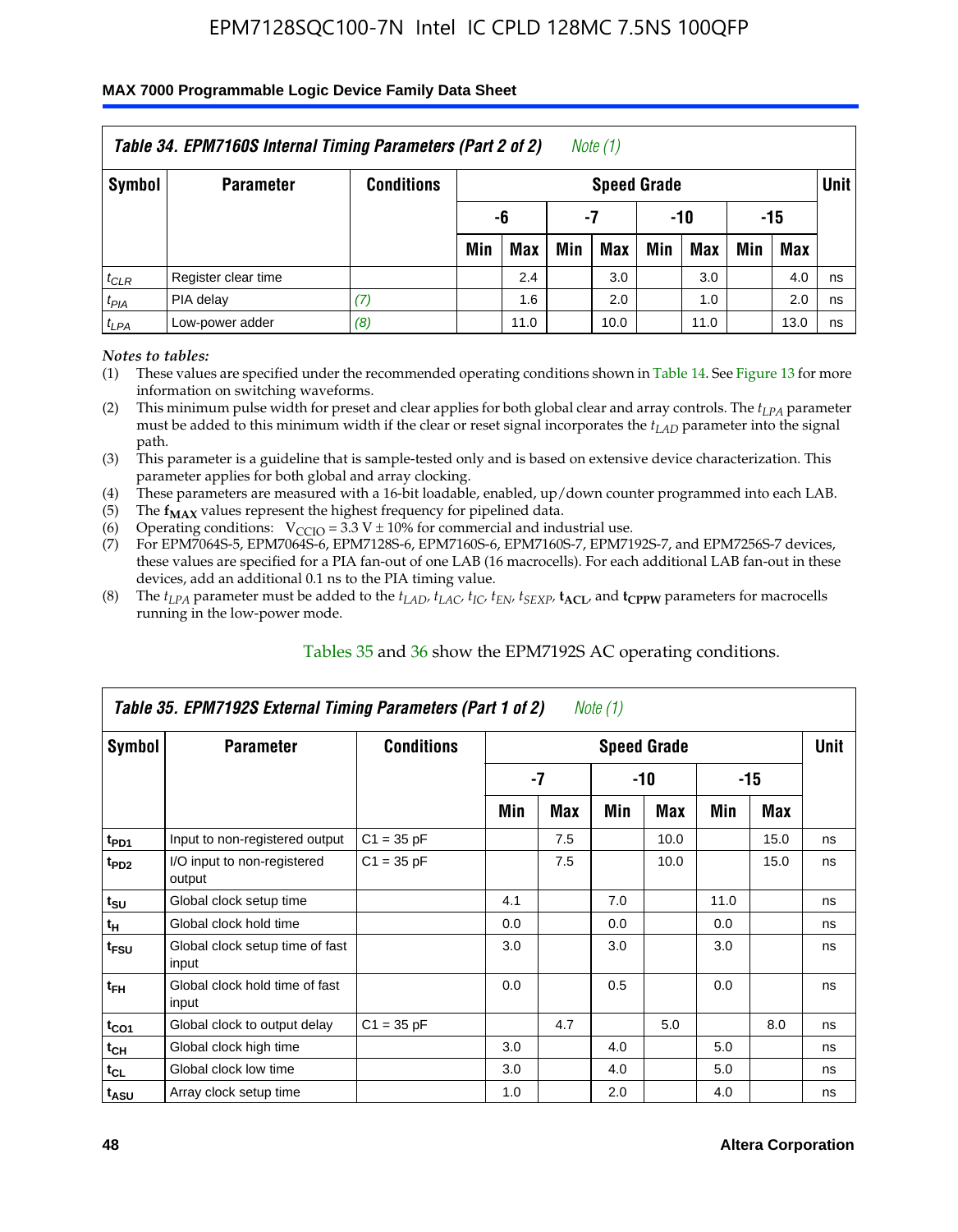|                         | Table 35. EPM7192S External Timing Parameters (Part 2 of 2) |                    |       |      | Note (1) |                    |       |      |            |
|-------------------------|-------------------------------------------------------------|--------------------|-------|------|----------|--------------------|-------|------|------------|
| Symbol                  | <b>Parameter</b>                                            | <b>Conditions</b>  |       |      |          | <b>Speed Grade</b> |       |      | Unit       |
|                         |                                                             |                    |       | $-7$ |          | -10                |       | -15  |            |
|                         |                                                             |                    | Min   | Max  | Min      | Max                | Min   | Max  |            |
| t <sub>АН</sub>         | Array clock hold time                                       |                    | 1.8   |      | 3.0      |                    | 4.0   |      | ns         |
| t <sub>ACO1</sub>       | Array clock to output delay                                 | $C1 = 35 pF$       |       | 7.8  |          | 10.0               |       | 15.0 | ns         |
| $t_{\sf ACH}$           | Array clock high time                                       |                    | 3.0   |      | 4.0      |                    | 6.0   |      | ns         |
| $t_{\sf ACL}$           | Array clock low time                                        |                    | 3.0   |      | 4.0      |                    | 6.0   |      | ns         |
| t <sub>CPPW</sub>       | Minimum pulse width for clear<br>and preset                 | (2)                | 3.0   |      | 4.0      |                    | 6.0   |      | ns         |
| $t_{ODH}$               | Output data hold time after<br>clock                        | $C1 = 35$ pF $(3)$ | 1.0   |      | 1.0      |                    | 1.0   |      | ns         |
| $t_{\mathsf{CNT}}$      | Minimum global clock period                                 |                    |       | 8.0  |          | 10.0               |       | 13.0 | ns         |
| $f_{\text{CNT}}$        | Maximum internal global clock<br>frequency                  | (4)                | 125.0 |      | 100.0    |                    | 76.9  |      | <b>MHz</b> |
| $t_{ACNT}$              | Minimum array clock period                                  |                    |       | 8.0  |          | 10.0               |       | 13.0 | ns         |
| <b>f<sub>ACNT</sub></b> | Maximum internal array clock<br>frequency                   | (4)                | 125.0 |      | 100.0    |                    | 76.9  |      | <b>MHz</b> |
| f <sub>MAX</sub>        | Maximum clock frequency                                     | (5)                | 166.7 |      | 125.0    |                    | 100.0 |      | <b>MHz</b> |

### **MAX 7000 Programmable Logic Device Family Data Sheet**

|                    | Table 36. EPM7192S Internal Timing Parameters (Part 1 of 2) |                    |     | Note (1) |     |                    |     |       |      |
|--------------------|-------------------------------------------------------------|--------------------|-----|----------|-----|--------------------|-----|-------|------|
| Symbol             | <b>Parameter</b>                                            | <b>Conditions</b>  |     |          |     | <b>Speed Grade</b> |     |       | Unit |
|                    |                                                             |                    |     | -7       |     | -10                |     | $-15$ |      |
|                    |                                                             |                    | Min | Max      | Min | Max                | Min | Max   |      |
| $t_{IN}$           | Input pad and buffer delay                                  |                    |     | 0.3      |     | 0.5                |     | 2.0   | ns   |
| $t_{IO}$           | I/O input pad and buffer delay                              |                    |     | 0.3      |     | 0.5                |     | 2.0   | ns   |
| $t_{\textit{FIN}}$ | Fast input delay                                            |                    |     | 3.2      |     | 1.0                |     | 2.0   | ns   |
| $t_{SEXP}$         | Shared expander delay                                       |                    |     | 4.2      |     | 5.0                |     | 8.0   | ns   |
| $t_{PEXP}$         | Parallel expander delay                                     |                    |     | 1.2      |     | 0.8                |     | 1.0   | ns   |
| $t_{LAD}$          | Logic array delay                                           |                    |     | 3.1      |     | 5.0                |     | 6.0   | ns   |
| $t_{LAC}$          | Logic control array delay                                   |                    |     | 3.1      |     | 5.0                |     | 6.0   | ns   |
| $t_{IOE}$          | Internal output enable delay                                |                    |     | 0.9      |     | 2.0                |     | 3.0   | ns   |
| $t_{OD1}$          | Output buffer and pad delay                                 | $C1 = 35 pF$       |     | 0.5      |     | 1.5                |     | 4.0   | ns   |
| $t_{OD2}$          | Output buffer and pad delay                                 | $C1 = 35$ pF $(6)$ |     | 1.0      |     | 2.0                |     | 5.0   | ns   |
| $t_{OD3}$          | Output buffer and pad delay                                 | $C1 = 35 pF$       |     | 5.5      |     | 5.5                |     | 7.0   | ns   |
| $t_{ZX1}$          | Output buffer enable delay                                  | $C1 = 35 pF$       |     | 4.0      |     | 5.0                |     | 6.0   | ns   |
| $t_{ZX2}$          | Output buffer enable delay                                  | $C1 = 35$ pF $(6)$ |     | 4.5      |     | 5.5                |     | 7.0   | ns   |
| $t_{ZX3}$          | Output buffer enable delay                                  | $C1 = 35 pF$       |     | 9.0      |     | 9.0                |     | 10.0  | ns   |
| $t_{XZ}$           | Output buffer disable delay                                 | $C1 = 5pF$         |     | 4.0      |     | 5.0                |     | 6.0   | ns   |
| $t_{\text{SU}}$    | Register setup time                                         |                    | 1.1 |          | 2.0 |                    | 4.0 |       | ns   |

**F**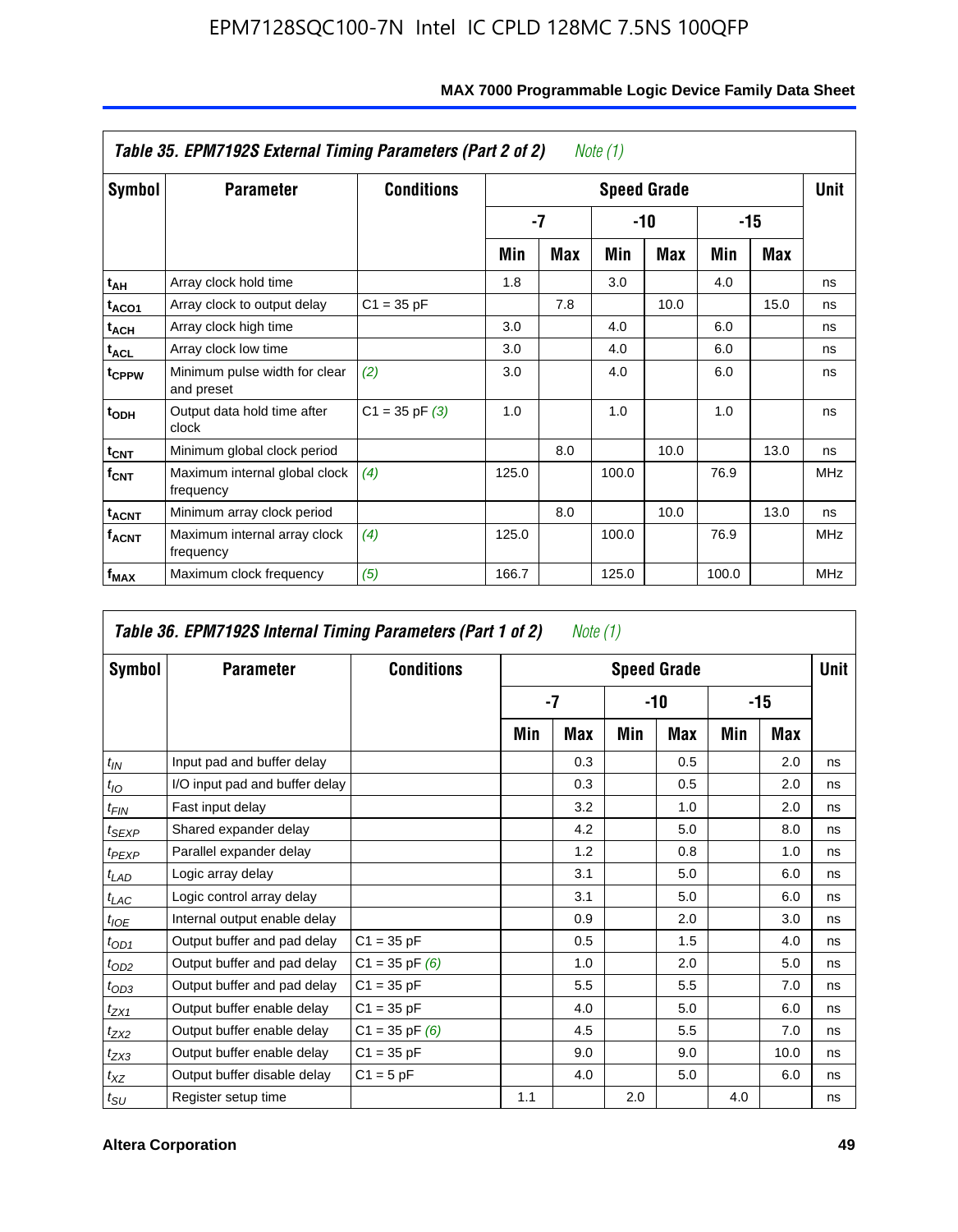|               | Table 36. EPM7192S Internal Timing Parameters (Part 2 of 2) |                   |     | Note $(1)$ |     |                    |     |            |      |
|---------------|-------------------------------------------------------------|-------------------|-----|------------|-----|--------------------|-----|------------|------|
| <b>Symbol</b> | <b>Parameter</b>                                            | <b>Conditions</b> |     |            |     | <b>Speed Grade</b> |     |            | Unit |
|               |                                                             |                   |     | $-7$       |     | -10                |     | $-15$      |      |
|               |                                                             |                   | Min | <b>Max</b> | Min | <b>Max</b>         | Min | <b>Max</b> |      |
| $t_H\,$       | Register hold time                                          |                   | 1.7 |            | 3.0 |                    | 4.0 |            | ns   |
| $t_{FSU}$     | Register setup time of fast<br>input                        |                   | 2.3 |            | 3.0 |                    | 2.0 |            | ns   |
| $t_{FH}$      | Register hold time of fast<br>input                         |                   | 0.7 |            | 0.5 |                    | 1.0 |            | ns   |
| $t_{RD}$      | Register delay                                              |                   |     | 1.4        |     | 2.0                |     | 1.0        | ns   |
| $t_{COMB}$    | Combinatorial delay                                         |                   |     | 1.2        |     | 2.0                |     | 1.0        | ns   |
| $t_{IC}$      | Array clock delay                                           |                   |     | 3.2        |     | 5.0                |     | 6.0        | ns   |
| $t_{EN}$      | Register enable time                                        |                   |     | 3.1        |     | 5.0                |     | 6.0        | ns   |
| $t_{GLOB}$    | Global control delay                                        |                   |     | 2.5        |     | 1.0                |     | 1.0        | ns   |
| $t_{PRE}$     | Register preset time                                        |                   |     | 2.7        |     | 3.0                |     | 4.0        | ns   |
| $t_{CLR}$     | Register clear time                                         |                   |     | 2.7        |     | 3.0                |     | 4.0        | ns   |
| $t_{PIA}$     | PIA delay                                                   | (7)               |     | 2.4        |     | 1.0                |     | 2.0        | ns   |
| $t_{LPA}$     | Low-power adder                                             | (8)               |     | 10.0       |     | 11.0               |     | 13.0       | ns   |

#### **MAX 7000 Programmable Logic Device Family Data Sheet**

#### *Notes to tables:*

- (1) These values are specified under the recommended operating conditions shown in Table 14. See Figure 13 for more information on switching waveforms.
- (2) This minimum pulse width for preset and clear applies for both global clear and array controls. The *tLPA* parameter must be added to this minimum width if the clear or reset signal incorporates the *t<sub>LAD</sub>* parameter into the signal path.
- (3) This parameter is a guideline that is sample-tested only and is based on extensive device characterization. This parameter applies for both global and array clocking.
- (4) These parameters are measured with a 16-bit loadable, enabled, up/down counter programmed into each LAB.
- (5) The  $f_{MAX}$  values represent the highest frequency for pipelined data.
- (6) Operating conditions:  $V_{\text{CCIO}} = 3.3 \text{ V} \pm 10\%$  for commercial and industrial use.
- (7) For EPM7064S-5, EPM7064S-6, EPM7128S-6, EPM7160S-6, EPM7160S-7, EPM7192S-7, and EPM7256S-7 devices, these values are specified for a PIA fan-out of one LAB (16 macrocells). For each additional LAB fan-out in these devices, add an additional 0.1 ns to the PIA timing value.
- (8) The  $t_{LPA}$  parameter must be added to the  $t_{LAD}$ ,  $t_{LAC}$ ,  $t_{IC}$ ,  $t_{EN}$ ,  $t_{SIX}$ ,  $t_{ACL}$ , and  $t_{CPW}$  parameters for macrocells running in the low-power mode.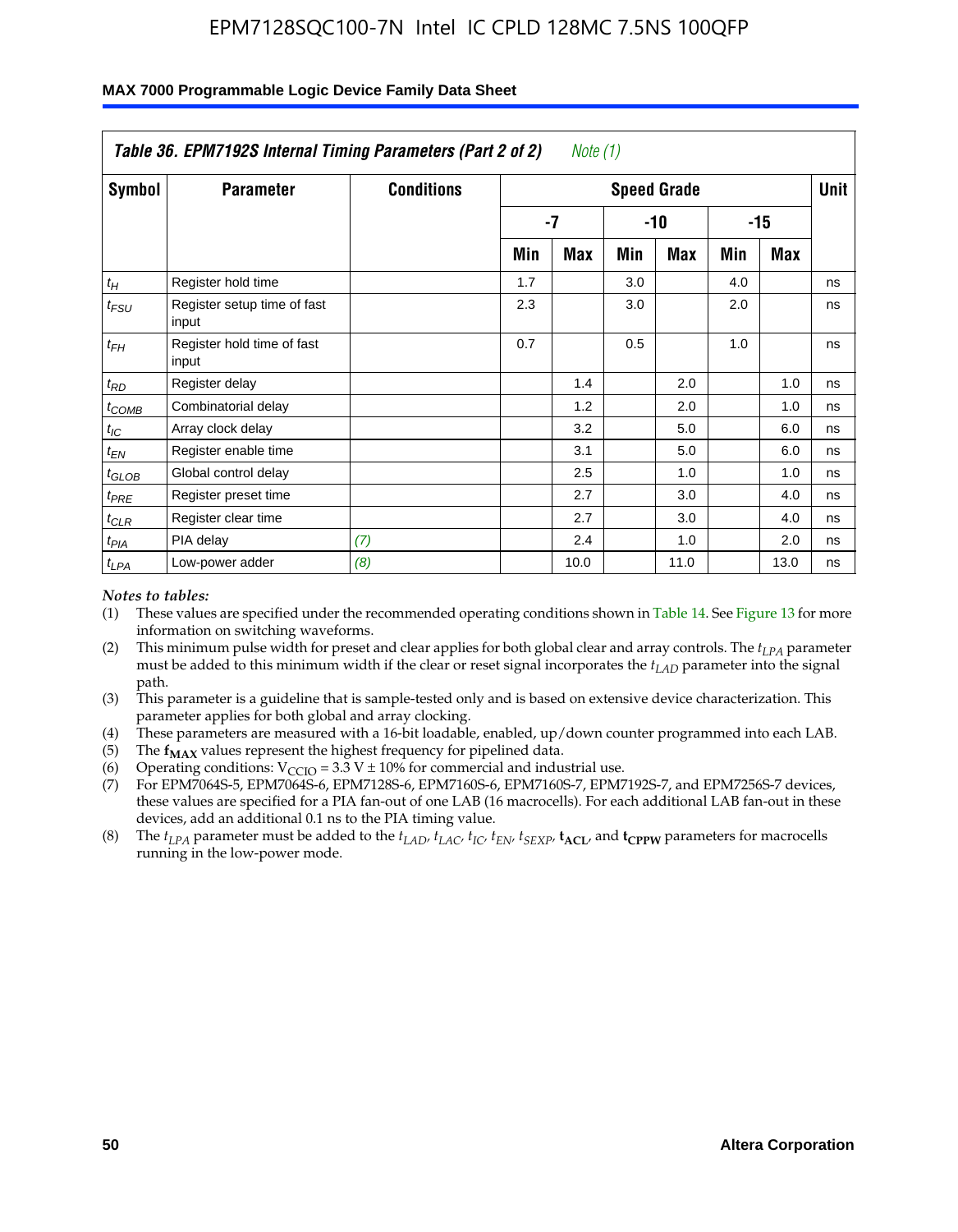|                         | Table 37. EPM7256S External Timing Parameters |                    | Note $(1)$ |     |       |                    |       |            |             |
|-------------------------|-----------------------------------------------|--------------------|------------|-----|-------|--------------------|-------|------------|-------------|
| <b>Symbol</b>           | <b>Parameter</b>                              | <b>Conditions</b>  |            |     |       | <b>Speed Grade</b> |       |            | <b>Unit</b> |
|                         |                                               |                    | $-7$       |     | $-10$ |                    | $-15$ |            |             |
|                         |                                               |                    | Min        | Max | Min   | <b>Max</b>         | Min   | <b>Max</b> |             |
| t <sub>PD1</sub>        | Input to non-registered output                | $C1 = 35 pF$       |            | 7.5 |       | 10.0               |       | 15.0       | ns          |
| t <sub>PD2</sub>        | I/O input to non-registered<br>output         | $C1 = 35 pF$       |            | 7.5 |       | 10.0               |       | 15.0       | ns          |
| t <sub>su</sub>         | Global clock setup time                       |                    | 3.9        |     | 7.0   |                    | 11.0  |            | ns          |
| tμ                      | Global clock hold time                        |                    | 0.0        |     | 0.0   |                    | 0.0   |            | ns          |
| $t_{FSU}$               | Global clock setup time of fast<br>input      |                    | 3.0        |     | 3.0   |                    | 3.0   |            | ns          |
| $t_{\sf FH}$            | Global clock hold time of fast<br>input       |                    | 0.0        |     | 0.5   |                    | 0.0   |            | ns          |
| $t_{CO1}$               | Global clock to output delay                  | $C1 = 35 pF$       |            | 4.7 |       | 5.0                |       | 8.0        | ns          |
| $t_{CH}$                | Global clock high time                        |                    | 3.0        |     | 4.0   |                    | 5.0   |            | ns          |
| $t_{CL}$                | Global clock low time                         |                    | 3.0        |     | 4.0   |                    | 5.0   |            | ns          |
| t <sub>ASU</sub>        | Array clock setup time                        |                    | 0.8        |     | 2.0   |                    | 4.0   |            | ns          |
| $t_{AH}$                | Array clock hold time                         |                    | 1.9        |     | 3.0   |                    | 4.0   |            | ns          |
| t <sub>ACO1</sub>       | Array clock to output delay                   | $C1 = 35 pF$       |            | 7.8 |       | 10.0               |       | 15.0       | ns          |
| t <sub>ACH</sub>        | Array clock high time                         |                    | 3.0        |     | 4.0   |                    | 6.0   |            | ns          |
| $t_{\text{ACL}}$        | Array clock low time                          |                    | 3.0        |     | 4.0   |                    | 6.0   |            | ns          |
| t <sub>CPPW</sub>       | Minimum pulse width for clear<br>and preset   | (2)                | 3.0        |     | 4.0   |                    | 6.0   |            | ns          |
| t <sub>ODH</sub>        | Output data hold time after<br>clock          | $C1 = 35$ pF $(3)$ | 1.0        |     | 1.0   |                    | 1.0   |            | ns          |
| $t_{CNT}$               | Minimum global clock period                   |                    |            | 7.8 |       | 10.0               |       | 13.0       | ns          |
| $f_{\text{CNT}}$        | Maximum internal global clock<br>frequency    | (4)                | 128.2      |     | 100.0 |                    | 76.9  |            | MHz         |
| <b>t<sub>ACNT</sub></b> | Minimum array clock period                    |                    |            | 7.8 |       | 10.0               |       | 13.0       | ns          |
| $f_{ACNT}$              | Maximum internal array clock<br>frequency     | (4)                | 128.2      |     | 100.0 |                    | 76.9  |            | MHz         |
| $f_{\text{MAX}}$        | Maximum clock frequency                       | (5)                | 166.7      |     | 125.0 |                    | 100.0 |            | <b>MHz</b>  |

### Tables 37 and 38 show the EPM7256S AC operating conditions.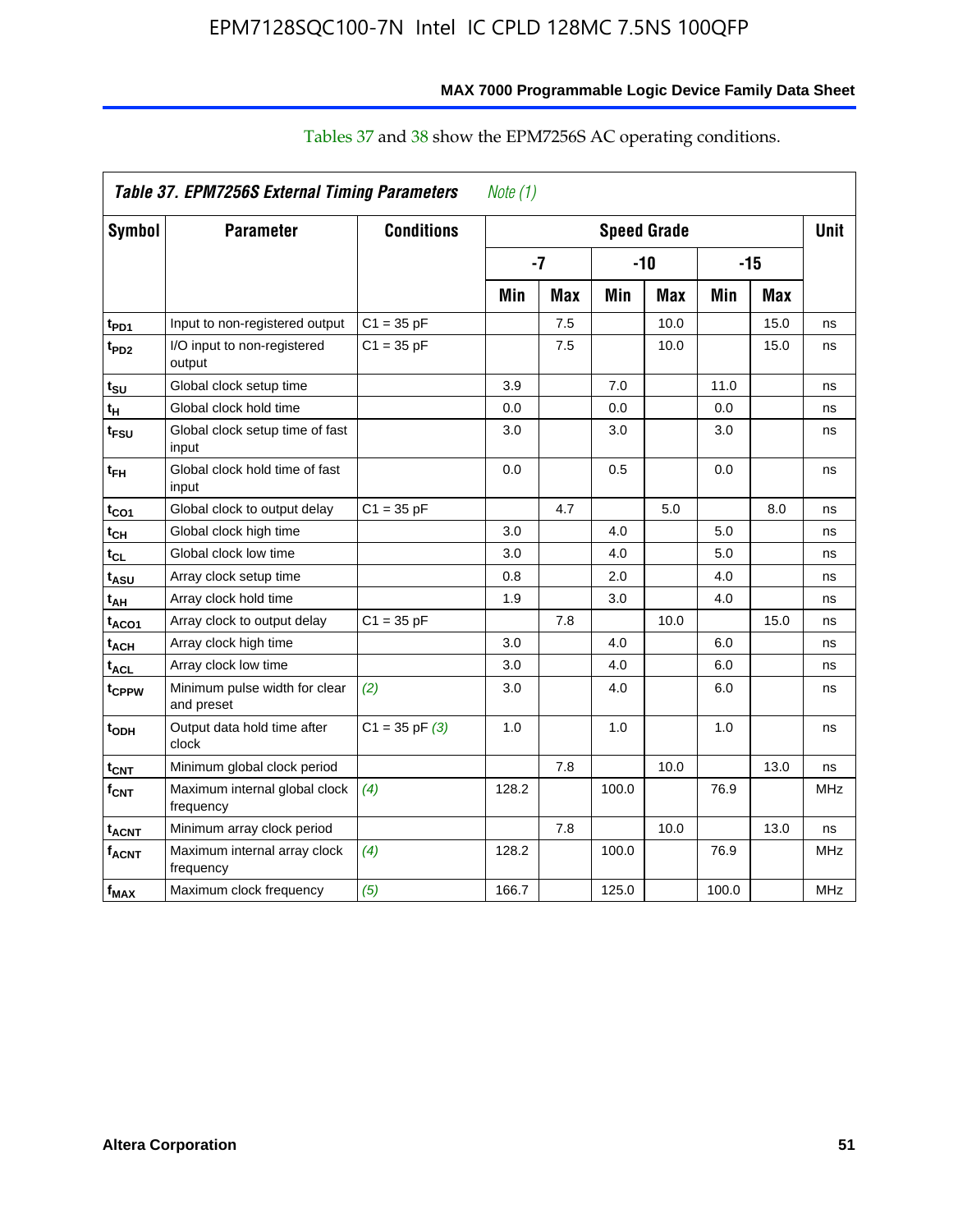|                    | Table 38. EPM7256S Internal Timing Parameters<br>Note (1) |                    |                    |      |       |      |       |             |    |
|--------------------|-----------------------------------------------------------|--------------------|--------------------|------|-------|------|-------|-------------|----|
| Symbol             | <b>Parameter</b>                                          | <b>Conditions</b>  | <b>Speed Grade</b> |      |       |      |       | <b>Unit</b> |    |
|                    |                                                           |                    | $-7$               |      | $-10$ |      | $-15$ |             |    |
|                    |                                                           |                    | Min                | Max  | Min   | Max  | Min   | Max         |    |
| $t_{IN}$           | Input pad and buffer delay                                |                    |                    | 0.3  |       | 0.5  |       | 2.0         | ns |
| $t_{IO}$           | I/O input pad and buffer delay                            |                    |                    | 0.3  |       | 0.5  |       | 2.0         | ns |
| $t_{FIN}$          | Fast input delay                                          |                    |                    | 3.4  |       | 1.0  |       | 2.0         | ns |
| t <sub>SEXP</sub>  | Shared expander delay                                     |                    |                    | 3.9  |       | 5.0  |       | 8.0         | ns |
| t <sub>PEXP</sub>  | Parallel expander delay                                   |                    |                    | 1.1  |       | 0.8  |       | 1.0         | ns |
| $t_{LAD}$          | Logic array delay                                         |                    |                    | 2.6  |       | 5.0  |       | 6.0         | ns |
| $t_{LAC}$          | Logic control array delay                                 |                    |                    | 2.6  |       | 5.0  |       | 6.0         | ns |
| $t_{IOE}$          | Internal output enable delay                              |                    |                    | 0.8  |       | 2.0  |       | 3.0         | ns |
| $t_{OD1}$          | Output buffer and pad delay                               | $C1 = 35 pF$       |                    | 0.5  |       | 1.5  |       | 4.0         | ns |
| t <sub>OD2</sub>   | Output buffer and pad delay                               | $C1 = 35$ pF $(6)$ |                    | 1.0  |       | 2.0  |       | 5.0         | ns |
| $t_{OD3}$          | Output buffer and pad delay                               | $C1 = 35 pF$       |                    | 5.5  |       | 5.5  |       | 8.0         | ns |
| $t_{ZX1}$          | Output buffer enable delay                                | $C1 = 35 pF$       |                    | 4.0  |       | 5.0  |       | 6.0         | ns |
| t <sub>ZX2</sub>   | Output buffer enable delay                                | $C1 = 35$ pF $(6)$ |                    | 4.5  |       | 5.5  |       | 7.0         | ns |
| $t_{ZX3}$          | Output buffer enable delay                                | $C1 = 35 pF$       |                    | 9.0  |       | 9.0  |       | 10.0        | ns |
| $t_{XZ}$           | Output buffer disable delay                               | $C1 = 5pF$         |                    | 4.0  |       | 5.0  |       | 6.0         | ns |
| $t_{\rm SU}$       | Register setup time                                       |                    | 1.1                |      | 2.0   |      | 4.0   |             | ns |
| $t_H$              | Register hold time                                        |                    | 1.6                |      | 3.0   |      | 4.0   |             | ns |
| $t_{\mathit{FSU}}$ | Register setup time of fast<br>input                      |                    | 2.4                |      | 3.0   |      | 2.0   |             | ns |
| $t_{FH}$           | Register hold time of fast<br>input                       |                    | 0.6                |      | 0.5   |      | 1.0   |             | ns |
| $t_{RD}$           | Register delay                                            |                    |                    | 1.1  |       | 2.0  |       | 1.0         | ns |
| $t_{COMB}$         | Combinatorial delay                                       |                    |                    | 1.1  |       | 2.0  |       | 1.0         | ns |
| $t_{IC}$           | Array clock delay                                         |                    |                    | 2.9  |       | 5.0  |       | 6.0         | ns |
| $t_{EN}$           | Register enable time                                      |                    |                    | 2.6  |       | 5.0  |       | 6.0         | ns |
| $t_{GLOB}$         | Global control delay                                      |                    |                    | 2.8  |       | 1.0  |       | 1.0         | ns |
| $t_{PRE}$          | Register preset time                                      |                    |                    | 2.7  |       | 3.0  |       | 4.0         | ns |
| $t_{CLR}$          | Register clear time                                       |                    |                    | 2.7  |       | 3.0  |       | 4.0         | ns |
| t <sub>PIA</sub>   | PIA delay                                                 | (7)                |                    | 3.0  |       | 1.0  |       | 2.0         | ns |
| $t_{LPA}$          | Low-power adder                                           | (8)                |                    | 10.0 |       | 11.0 |       | 13.0        | ns |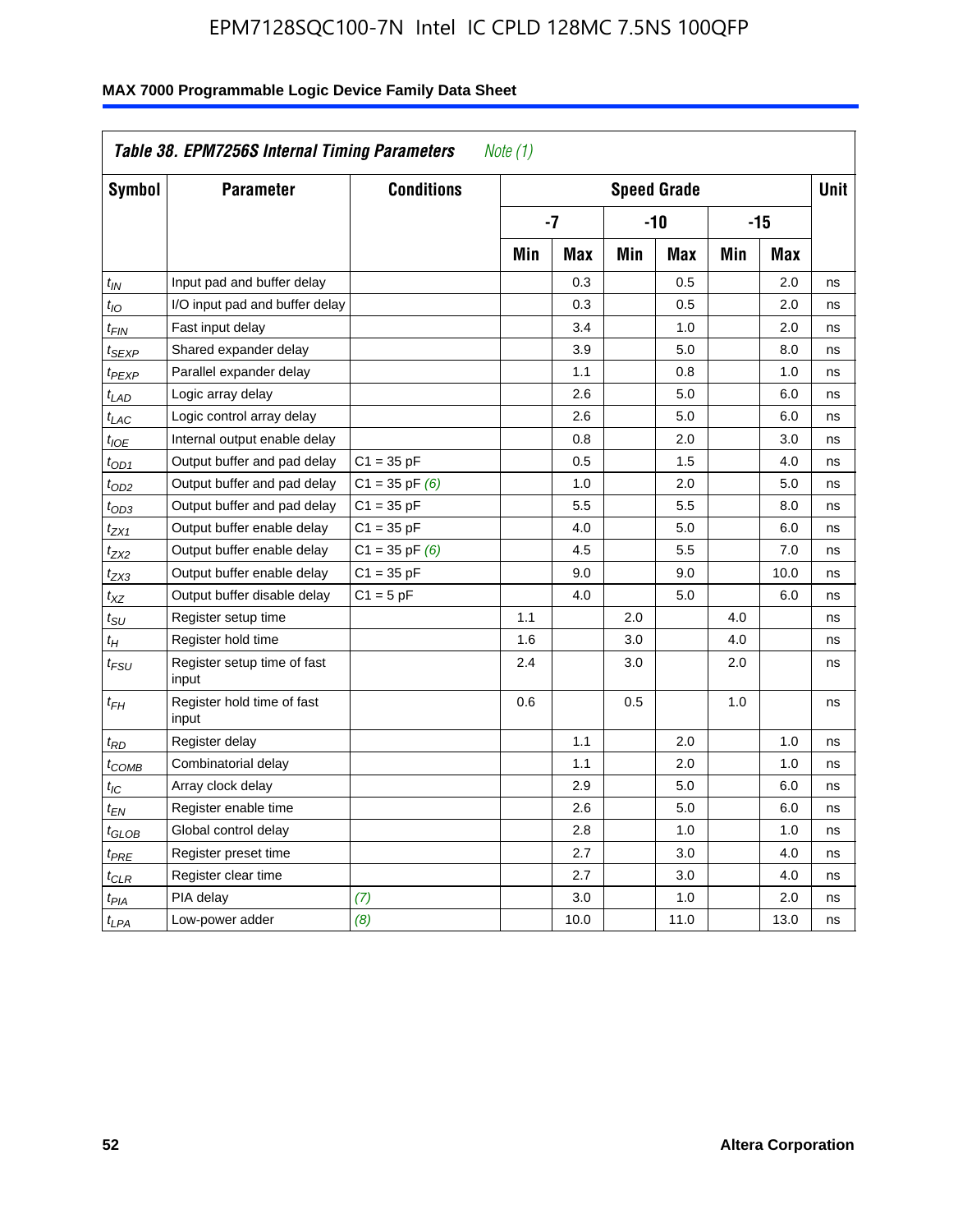**MAX 7000 Programmable Logic Device Family Data Sheet**

#### *Notes to tables:*

- (1) These values are specified under the recommended operating conditions shown in Table 14. See Figure 13 for more information on switching waveforms.
- (2) This minimum pulse width for preset and clear applies for both global clear and array controls. The  $t_{LPA}$  parameter must be added to this minimum width if the clear or reset signal incorporates the *tLAD* parameter into the signal path.
- (3) This parameter is a guideline that is sample-tested only and is based on extensive device characterization. This parameter applies for both global and array clocking.
- (4) These parameters are measured with a 16-bit loadable, enabled, up/down counter programmed into each LAB.
- (5) The  $f_{MAX}$  values represent the highest frequency for pipelined data.
- (6) Operating conditions:  $V_{\text{CCIO}} = 3.3 \text{ V} \pm 10\%$  for commercial and industrial use.
- (7) For EPM7064S-5, EPM7064S-6, EPM7128S-6, EPM7160S-6, EPM7160S-7, EPM7192S-7, and EPM7256S-7 devices, these values are specified for a PIA fan-out of one LAB (16 macrocells). For each additional LAB fan-out in these devices, add an additional 0.1 ns to the PIA timing value.
- (8) The  $t_{LPA}$  parameter must be added to the  $t_{LAD}$ ,  $t_{LAC}$ ,  $t_{IC}$ ,  $t_{EN}$ ,  $t_{SEXP}$ ,  $t_{ACL}$ , and  $t_{CPPW}$  parameters for macrocells running in the low-power mode.

### **Power Consumption**

[Supply power \(P\) versus frequency \(](http://www.altera.com/literature/an/an074.pdf) $f_{MAX}$  in MHz) for MAX 7000 devices is calculated with the following equation:

 $P = P_{INT} + P_{IO} = I_{CCLNT} \times V_{CC} + P_{IO}$ 

The  $P_{IO}$  value, which depends on the device output load characteristics and switching frequency, can be calculated using the guidelines given in *Application Note 74 (Evaluating Power for Altera Devices)*.

The  $I_{\text{CCINT}}$  value, which depends on the switching frequency and the application logic, is calculated with the following equation:

 $I_{\text{CCTNT}} =$ 

 $A \times MC_{TON} + B \times (MC_{DEFU} - MC_{TON}) + C \times MC_{LISED} \times f_{MAX} \times tog_{LC}$ 

The parameters in this equation are shown below:

| $MC$ <sub>TON</sub> | = Number of macrocells with the Turbo Bit option turned on,                |
|---------------------|----------------------------------------------------------------------------|
|                     | as reported in the MAX+PLUS II Report File (.rpt)                          |
| MC <sub>DFV</sub>   | = Number of macrocells in the device                                       |
|                     | $MC_{\text{USED}}$ = Total number of macrocells in the design, as reported |
|                     | in the MAX+PLUS II Report File (.rpt)                                      |
| $f_{MAX}$           | = Highest clock frequency to the device                                    |
| $tog_{LC}$          | = Average ratio of logic cells toggling at each clock                      |
|                     | (typically 0.125)                                                          |
| A, B, C             | = Constants, shown in Table 39                                             |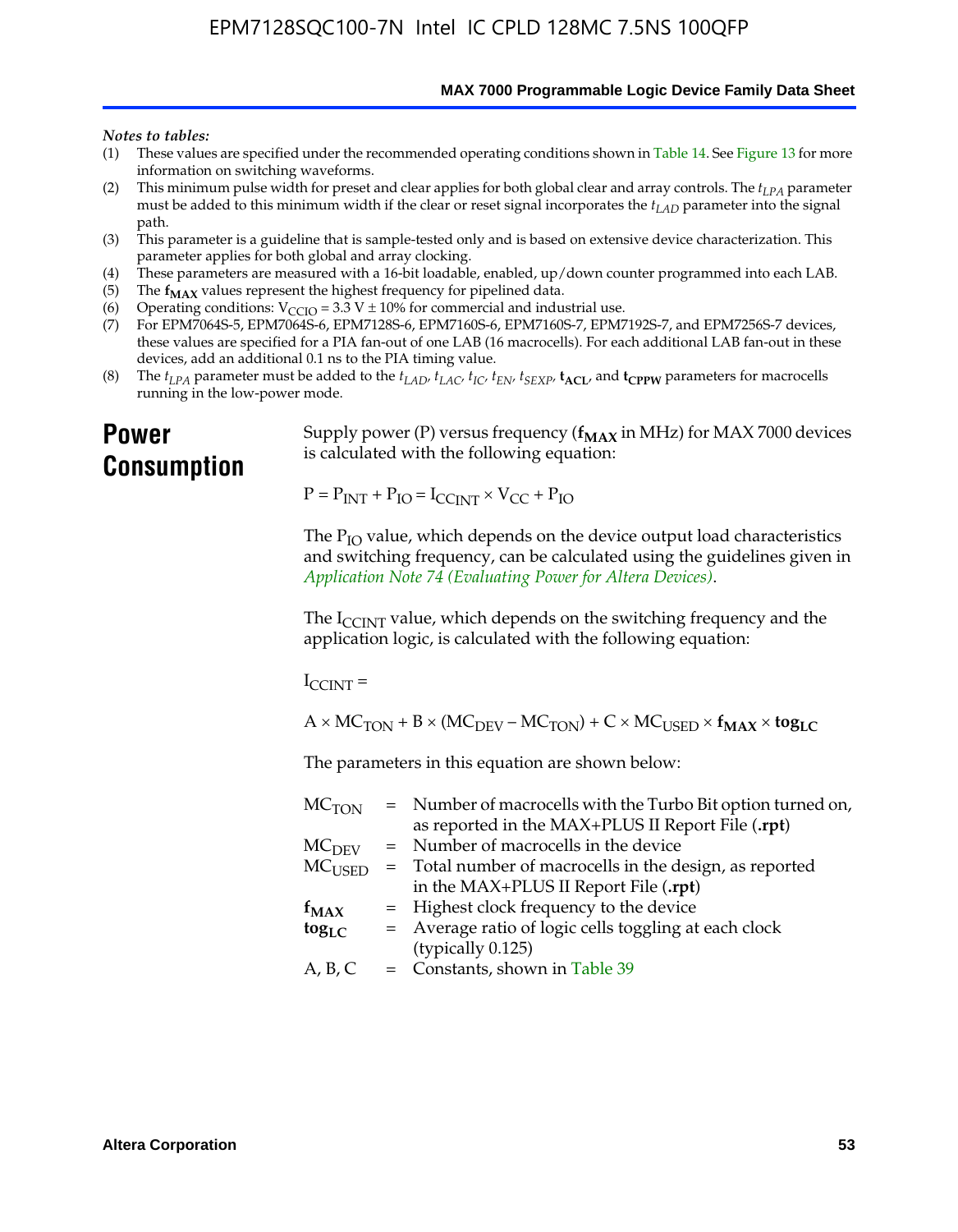| Table 39. MAX 7000 I <sub>CC</sub> Equation Constants |      |      |       |  |  |
|-------------------------------------------------------|------|------|-------|--|--|
| <b>Device</b>                                         | A    | B    | C     |  |  |
| EPM7032                                               | 1.87 | 0.52 | 0.144 |  |  |
| EPM7064                                               | 1.63 | 0.74 | 0.144 |  |  |
| EPM7096                                               | 1.63 | 0.74 | 0.144 |  |  |
| <b>EPM7128E</b>                                       | 1.17 | 0.54 | 0.096 |  |  |
| <b>EPM7160E</b>                                       | 1.17 | 0.54 | 0.096 |  |  |
| <b>EPM7192E</b>                                       | 1.17 | 0.54 | 0.096 |  |  |
| <b>EPM7256E</b>                                       | 1.17 | 0.54 | 0.096 |  |  |
| <b>EPM7032S</b>                                       | 0.93 | 0.40 | 0.040 |  |  |
| <b>EPM7064S</b>                                       | 0.93 | 0.40 | 0.040 |  |  |
| <b>EPM7128S</b>                                       | 0.93 | 0.40 | 0.040 |  |  |
| <b>EPM7160S</b>                                       | 0.93 | 0.40 | 0.040 |  |  |
| <b>EPM7192S</b>                                       | 0.93 | 0.40 | 0.040 |  |  |
| <b>EPM7256S</b>                                       | 0.93 | 0.40 | 0.040 |  |  |

This calculation provides an  $I_{CC}$  estimate based on typical conditions using a pattern of a 16-bit, loadable, enabled, up/down counter in each LAB with no output load. Actual  $I_{CC}$  values should be verified during operation because this measurement is sensitive to the actual pattern in the device and the environmental operating conditions.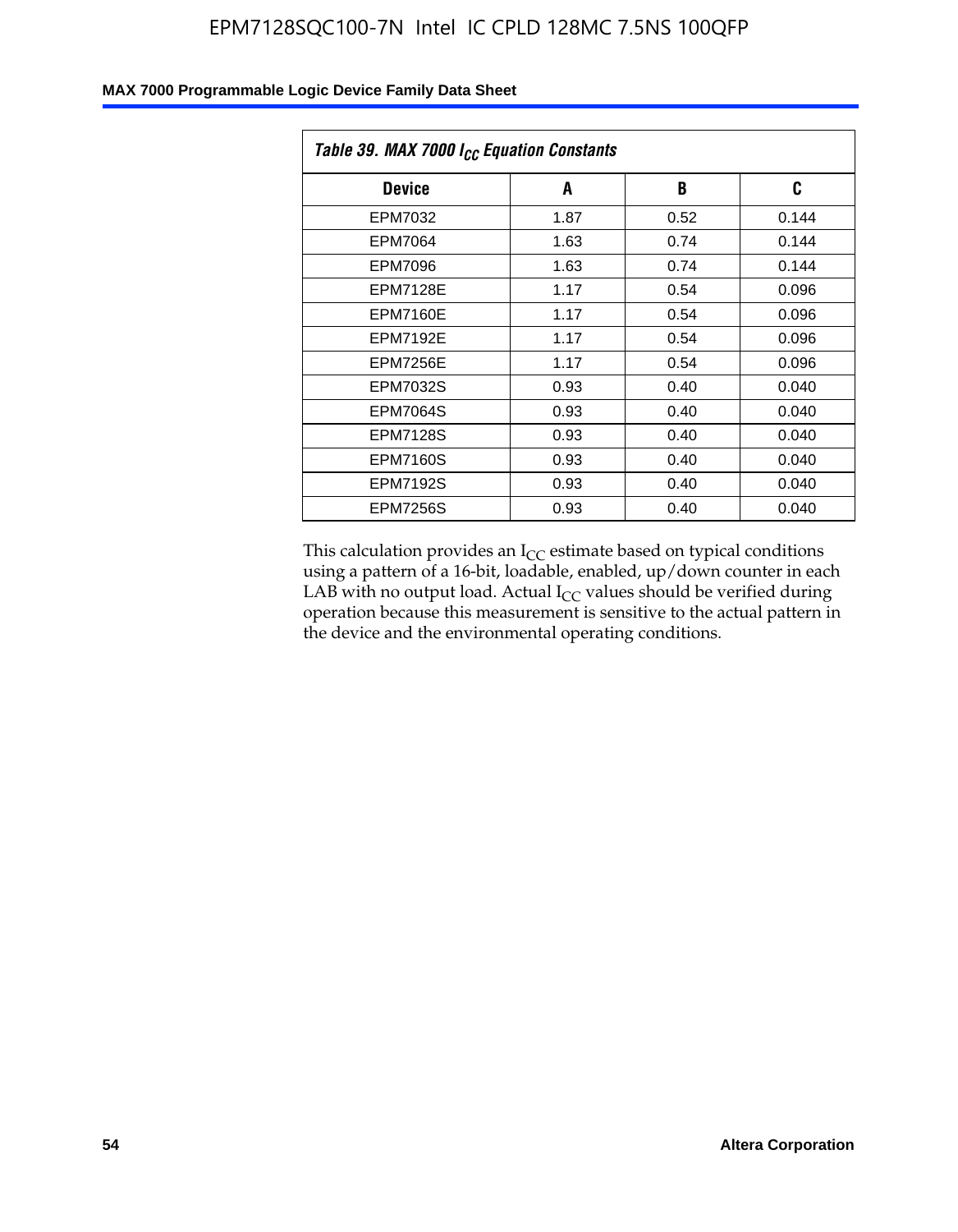**MAX 7000 Programmable Logic Device Family Data Sheet**

Figure 14 shows typical supply current versus frequency for MAX 7000 devices.

*Figure 14. I<sub>CC</sub> vs. Frequency for MAX 7000 Devices (Part 1 of 2)* 



**EPM7096**

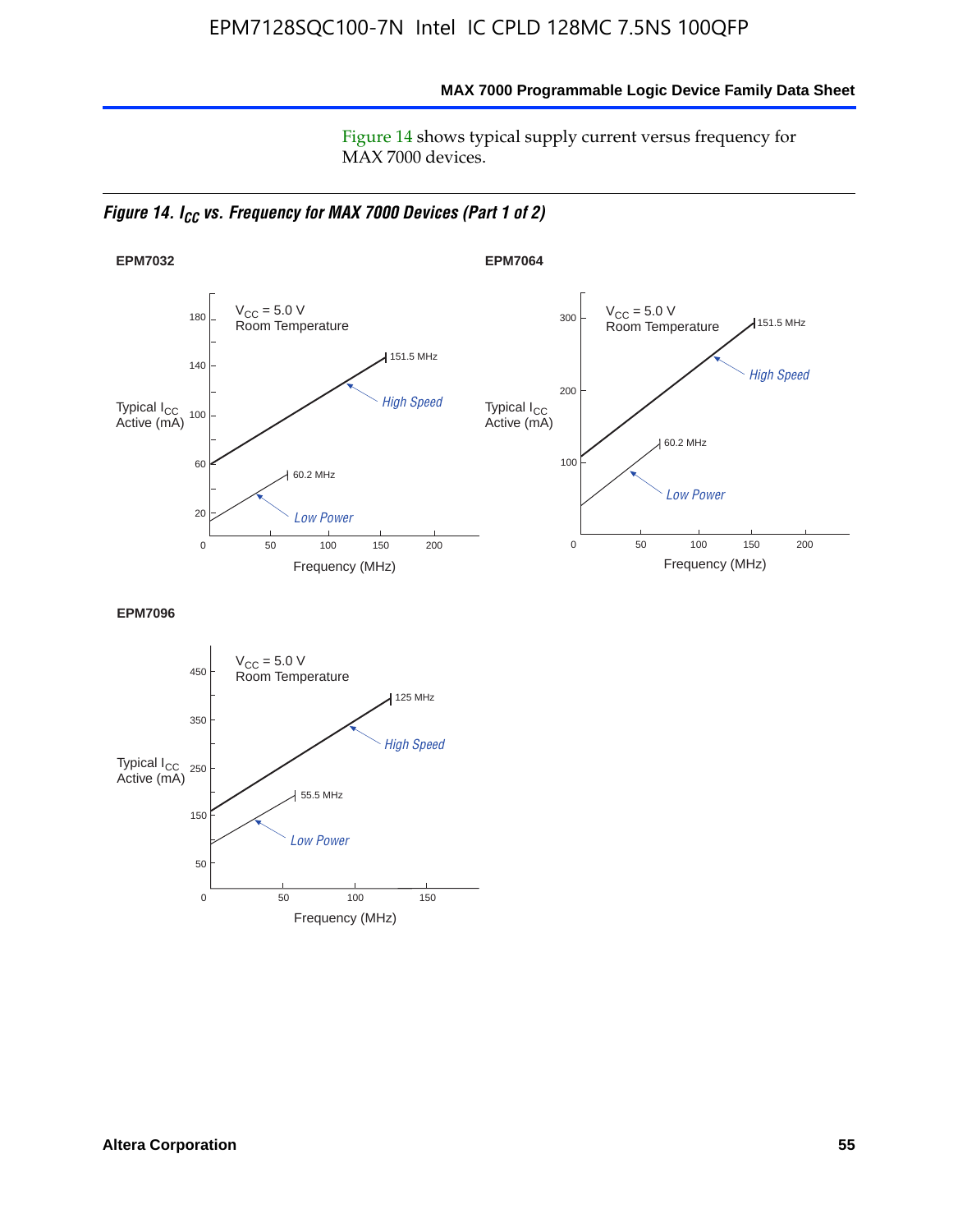

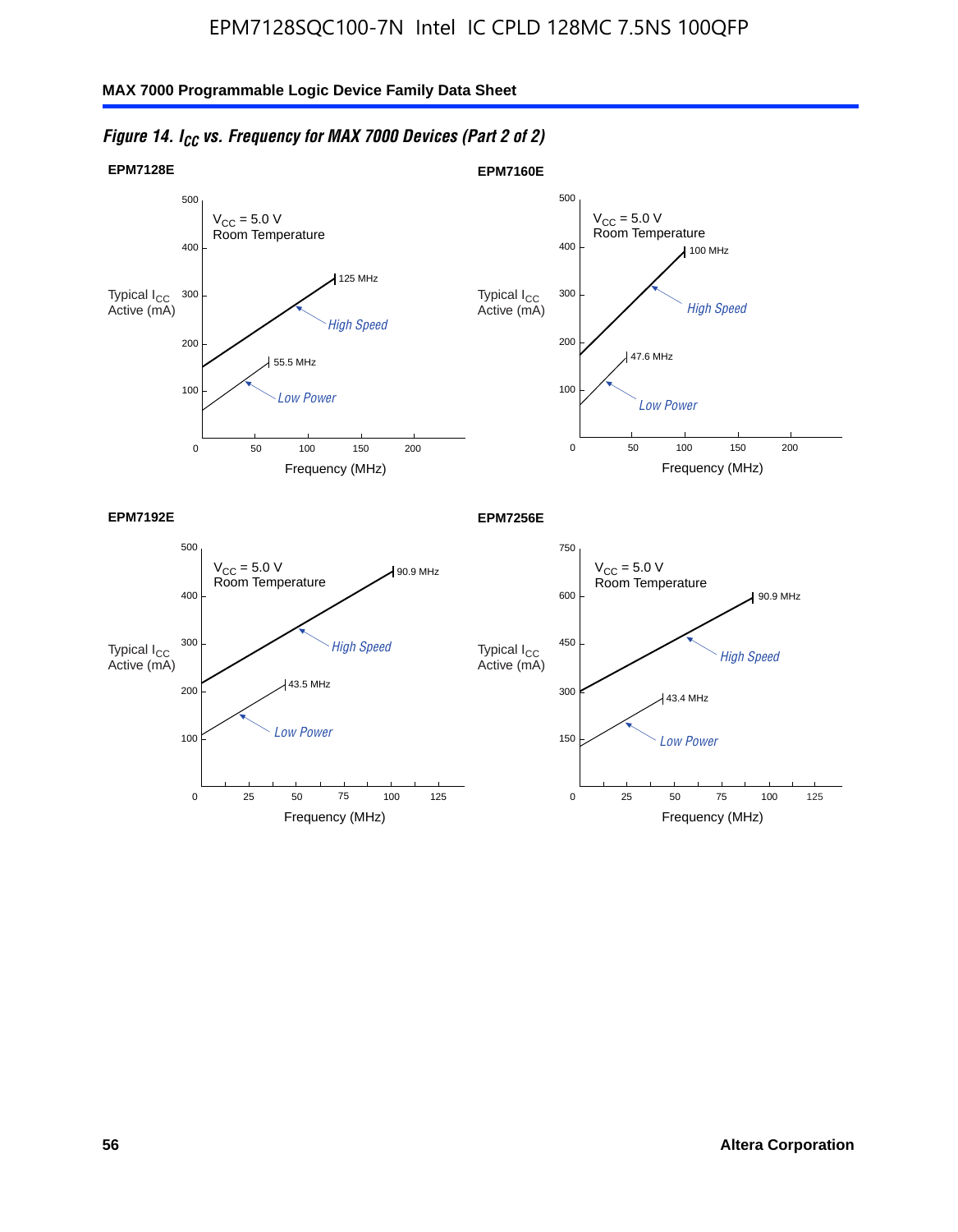Figure 15 shows typical supply current versus frequency for MAX 7000S devices.



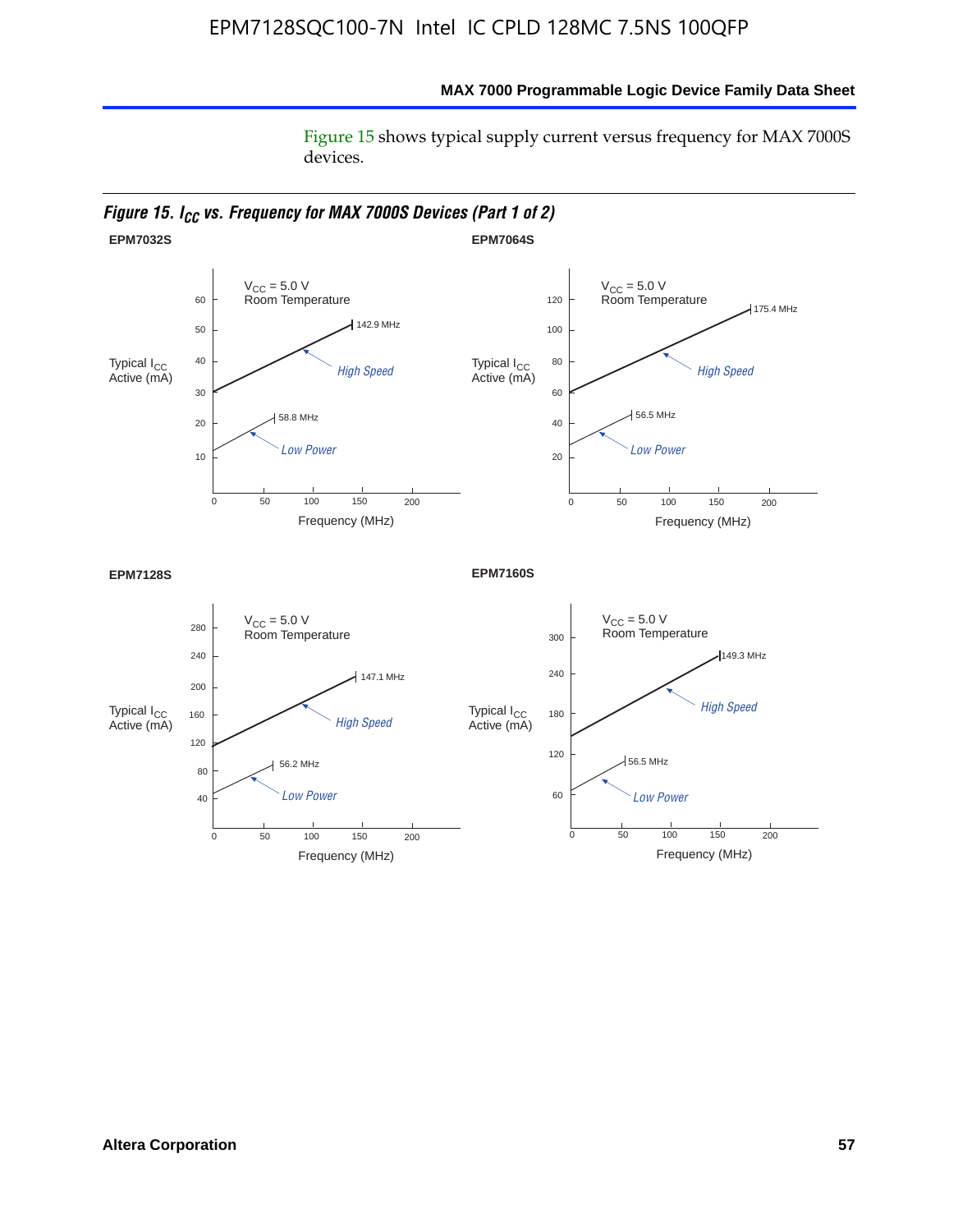#### **EPM7192S** V<sub>CC</sub> = 5.0 V<br>Room Temperature 0 Frequency (MHz) High Speed Low Power 25 100 125 125.0 MHz 55.6 MHz 60 120 180 240 300 50 75 **EPM7256S** V<sub>CC</sub> = 5.0 V<br>Room Temperature 0 Frequency (MHz) High Speed Low Power 25 100 125 128.2 MHz 56.2 MHz 100 200 300 400 50 75 Typical I<sub>CC</sub><br>Active (mA) Typical I<sub>CC</sub> Typical I<sub>CC</sub> Typical I<sub>C</sub> Typical I<sub>C</sub> Typical I<sub>C</sub> Typical I<sub>C</sub> Typical I<sub>C</sub> Typical I<sub>C</sub> Typical I<sub>C</sub> Typical I<sub>C</sub> Typical I<sub>C</sub> Typical I<sub>C</sub> Typical I<sub>C</sub> Typical I<sub>C</sub> Typical I<sub>C</sub> Typical I<sub>C</sub> Typical I<sub>C</sub> Typical I<sub>CC</sub><br>Active (mA)

### *Figure 15. I<sub>CC</sub> vs. Frequency for MAX 7000S Devices (Part 2 of 2)*

## **Device Pin-Outs**

See the Altera web site (**http://www.altera.com**) or the *Altera Digital Library* for pin-out information.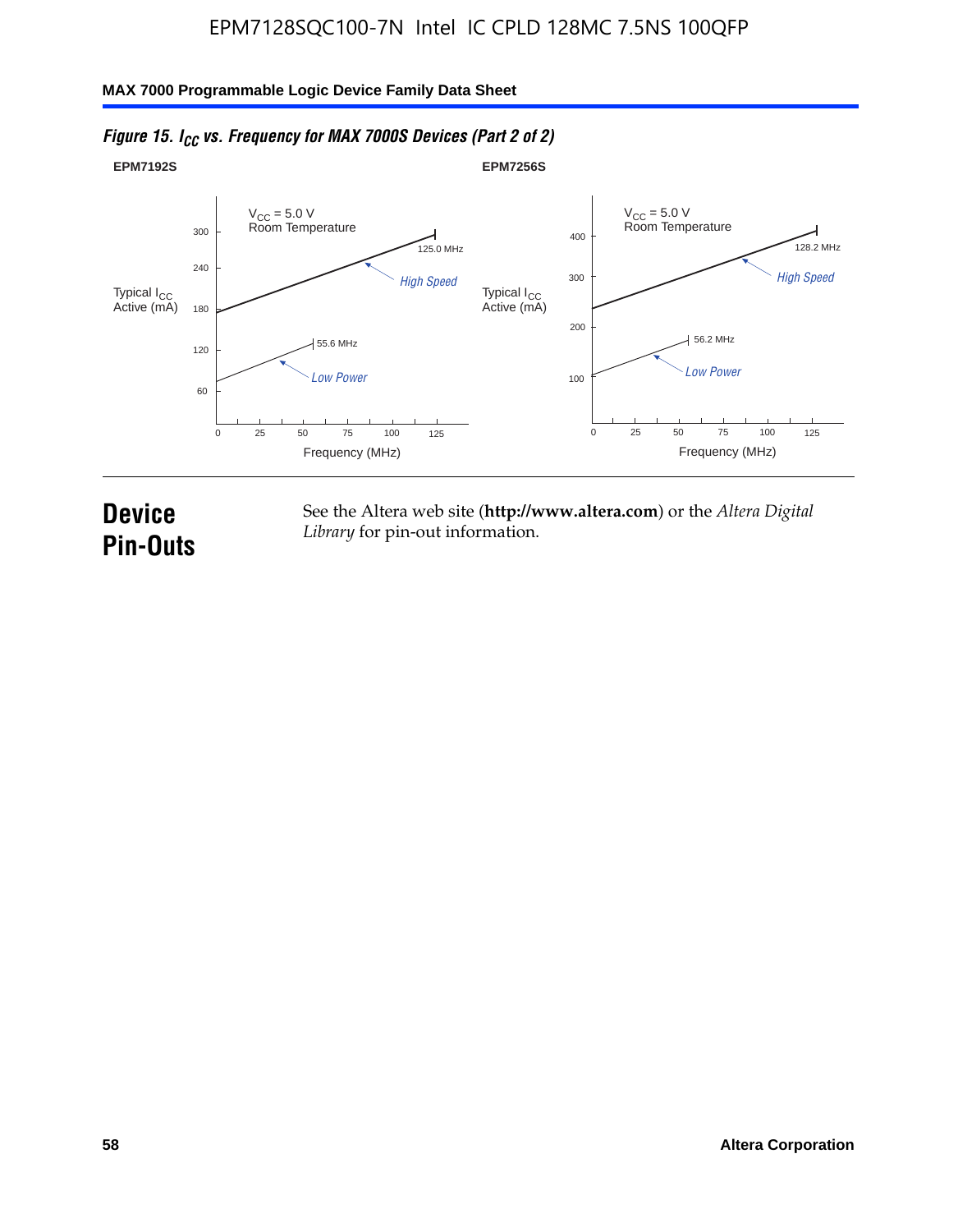#### **MAX 7000 Programmable Logic Device Family Data Sheet**

Figures 16 through 22 show the package pin-out diagrams for MAX 7000 devices.



- (1) The pin functions shown in parenthesis are only available in MAX 7000E and MAX 7000S devices.
- (2) JTAG ports are available in MAX 7000S devices only.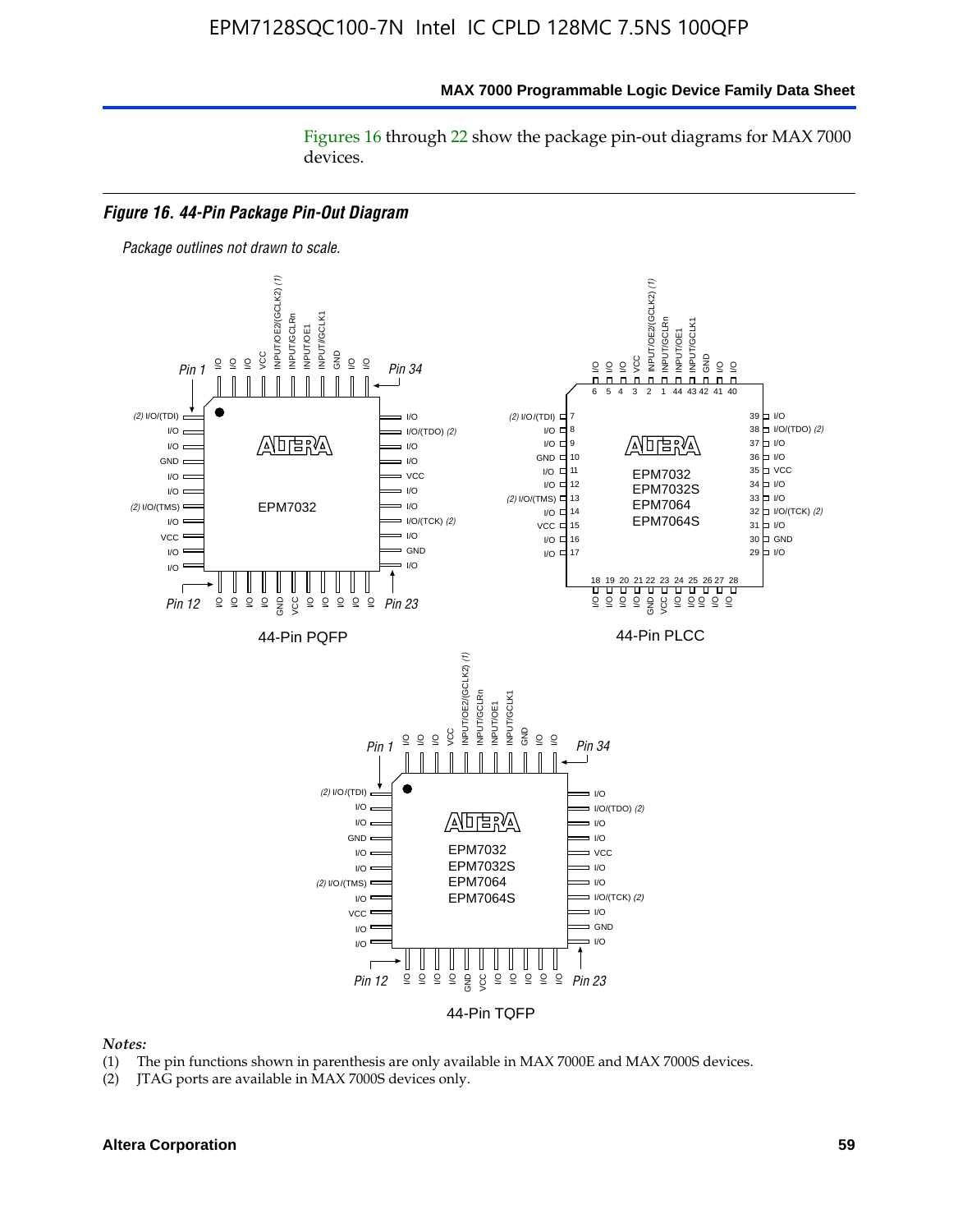#### *Figure 17. 68-Pin Package Pin-Out Diagram*

*Package outlines not drawn to scale.*



- (1) The pin functions shown in parenthesis are only available in MAX 7000E and MAX 7000S devices.
- (2) JTAG ports are available in MAX 7000S devices only.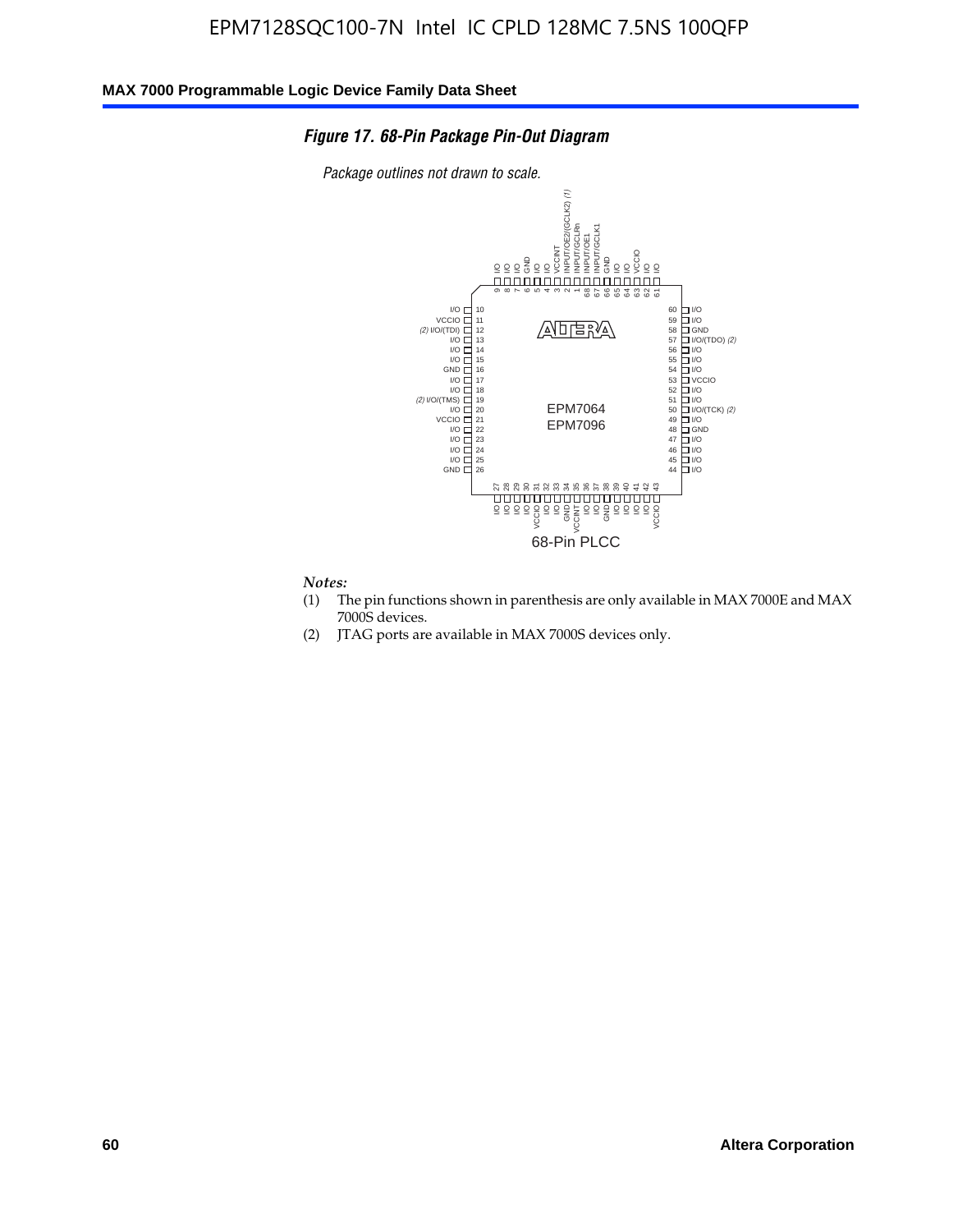#### *Figure 18. 84-Pin Package Pin-Out Diagram*

*Package outline not drawn to scale.*



84-Pin PLCC

- (1) Pins 6, 39, 46, and 79 are no-connect (N.C.) pins on EPM7096, EPM7160E, and EPM7160S devices.
- (2) The pin functions shown in parenthesis are only available in MAX 7000E and MAX 7000S devices.
-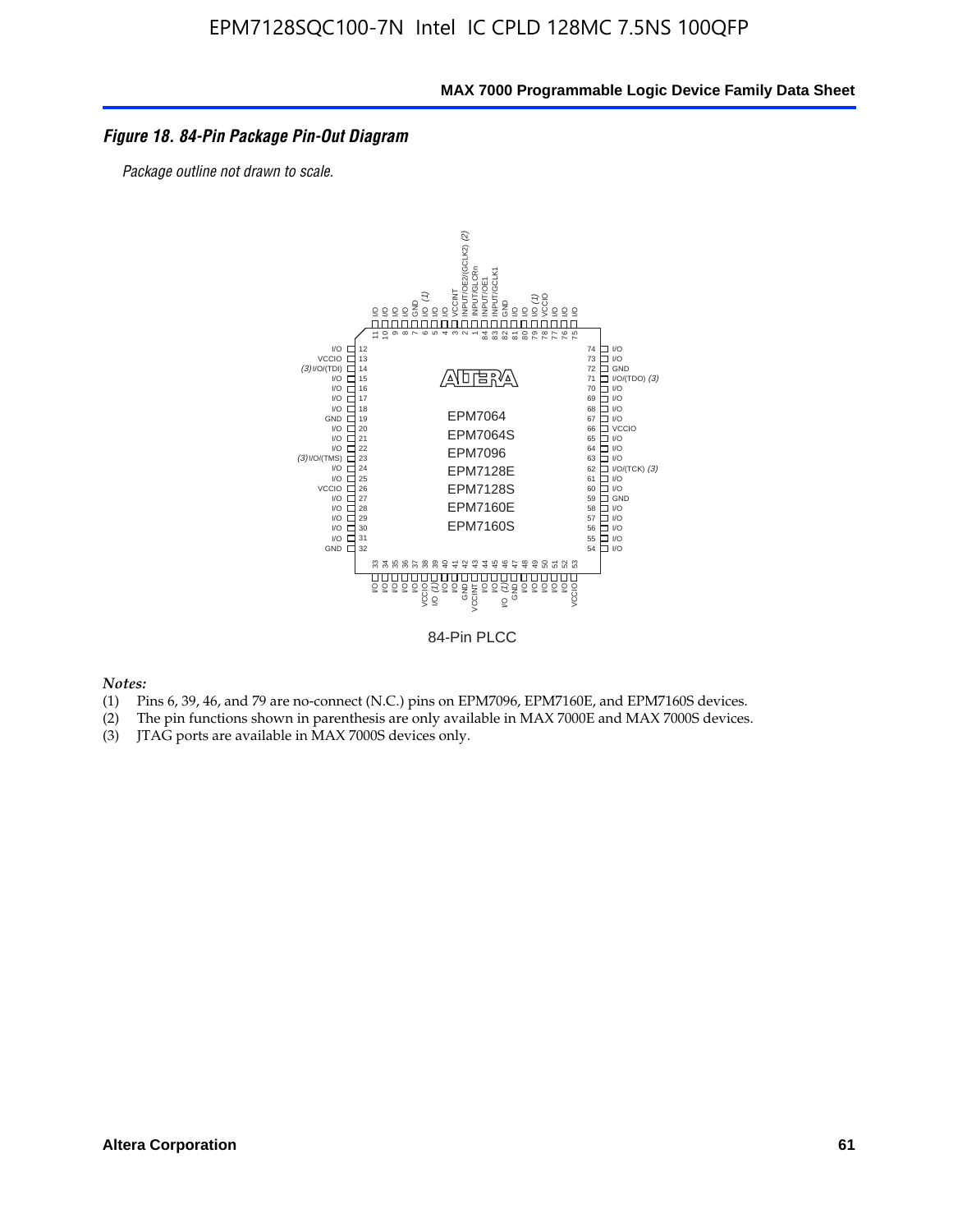### *Figure 19. 100-Pin Package Pin-Out Diagram*

*Package outline not drawn to scale.*



### *Figure 20. 160-Pin Package Pin-Out Diagram*

*Package outline not drawn to scale.*

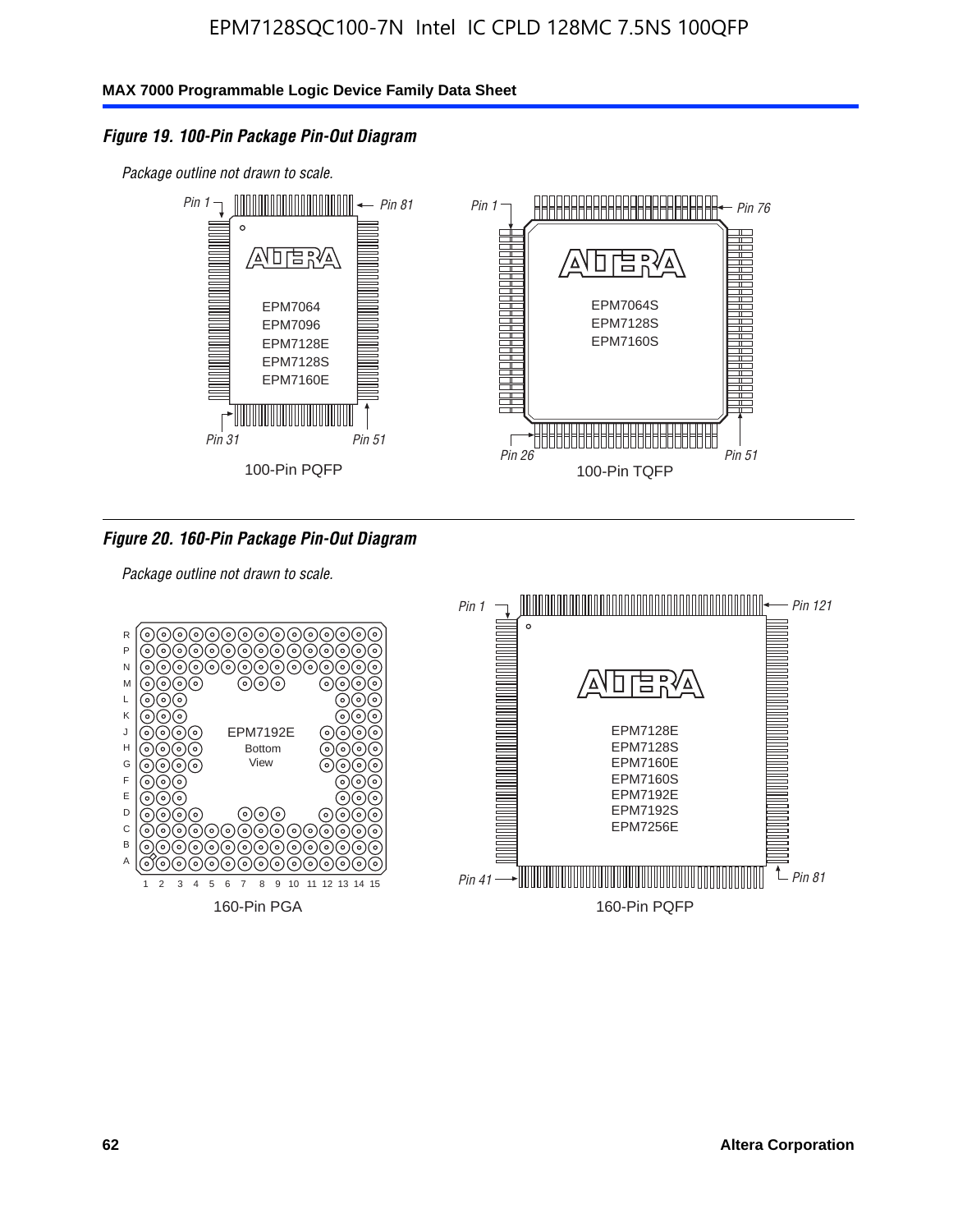### *Figure 21. 192-Pin Package Pin-Out Diagram*

*Package outline not drawn to scale.*



*Figure 22. 208-Pin Package Pin-Out Diagram*

*Package outline not drawn to scale.*

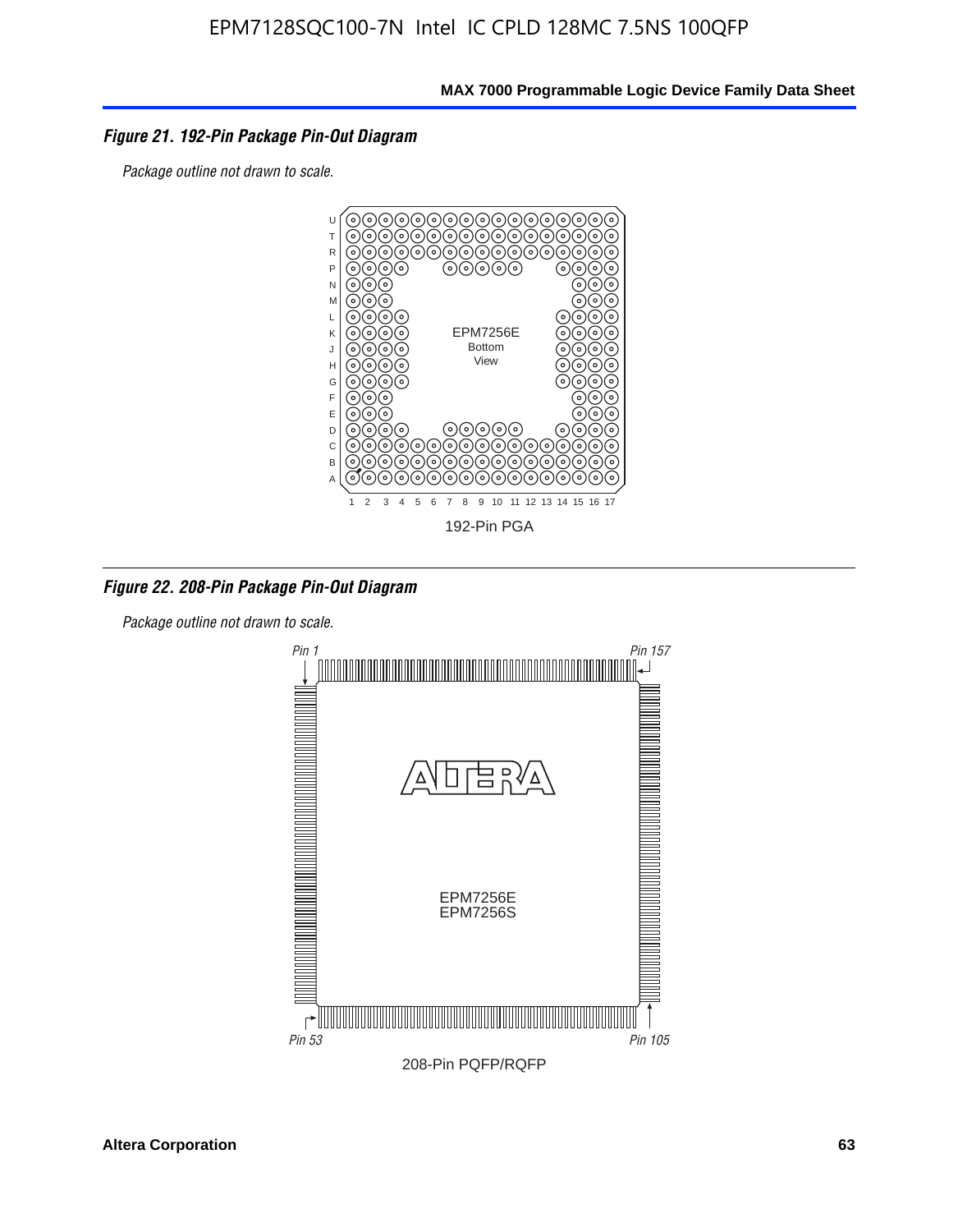#### **MAX 7000 Programmable Logic Device Family Data Sheet**

### **Revision History**

The information contained in the *MAX 7000 Programmable Logic Device Family Data Sheet* version 6.7 supersedes information published in previous versions. The following changes were made in the *MAX 7000 Programmable Logic Device Family Data Sheet* version 6.7:

### **Version 6.7**

The following changes were made in the *MAX 7000 Programmable Logic Device Family Data Sheet* version 6.7:

■ Reference to *AN 88: Using the Jam Language for ISP & ICR via an Embedded Processor* has been replaced by *AN 122: Using Jam STAPL for ISP & ICR via an Embedded Processor*.

### **Version 6.6**

The following changes were made in the *MAX 7000 Programmable Logic Device Family Data Sheet* version 6.6:

- Added Tables 6 through 8.
- Added "Programming Sequence" section on page 17 and "Programming Times" section on page 18.

### **Version 6.5**

The following changes were made in the *MAX 7000 Programmable Logic Device Family Data Sheet* version 6.5:

Updated text on page 16.

### **Version 6.4**

The following changes were made in the *MAX 7000 Programmable Logic Device Family Data Sheet* version 6.4:

■ Added *Note (5)* on page 28.

### **Version 6.3**

The following changes were made in the *MAX 7000 Programmable Logic Device Family Data Sheet* version 6.3:

■ Updated the "Open-Drain Output Option (MAX 7000S Devices Only)" section on page 20.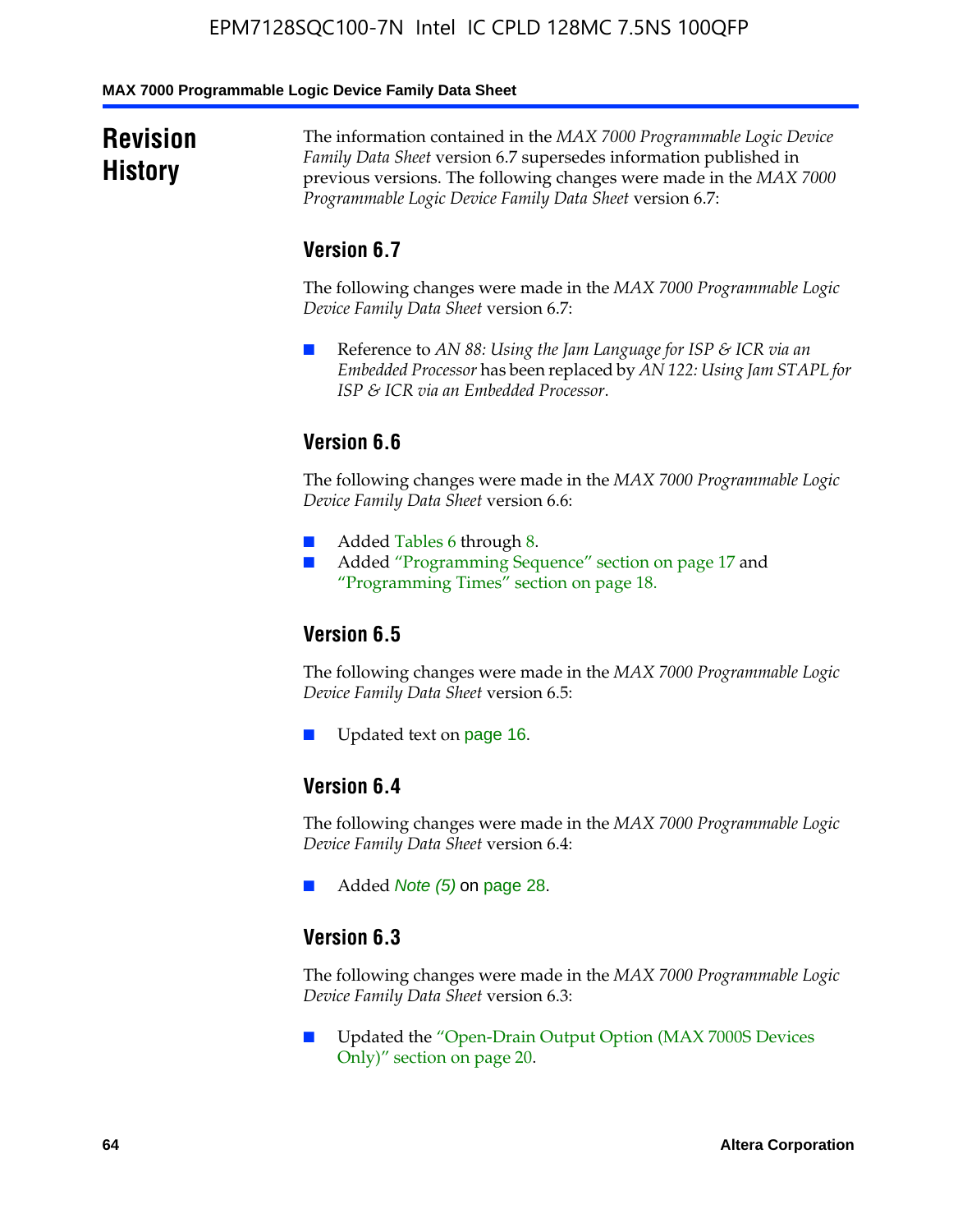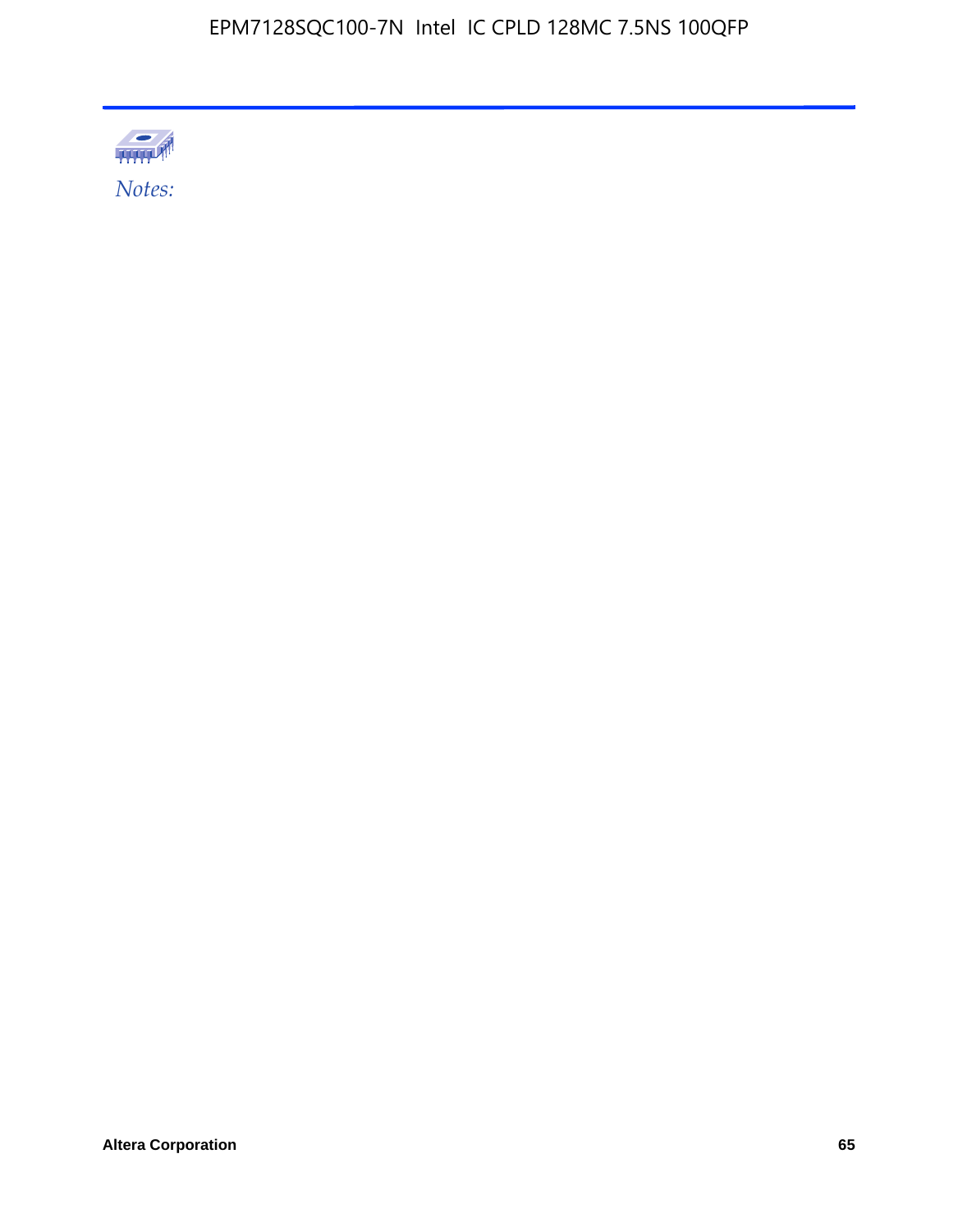

101 Innovation Drive San Jose, CA 95134 (408) 544-7000 www.altera.com Applications Hotline: (800) 800-EPLD Literature Services: literature@altera.com

Copyright © 2005 Altera Corporation. All rights reserved. Altera, The Programmable Solutions Company, the stylized Altera logo, specific device designations, and all other words and logos that are identified as trademarks and/or service marks are, unless noted otherwise, the trademarks and service marks of Altera Corporation in the U.S. and other countries. All other product or service names are the property of their respective holders. Altera products are protected under numerous U.S. and foreign patents and pending applications, maskwork rights, and copyrights. Altera warrants performance of its semiconductor products to current specifications in accordance with Altera's standard warranty, but reserves the right to make changes to any products and services at any time without notice. Altera assumes no responsibility or liability

arising out of the application or use of any information, product, or service described herein except as expressly agreed to in writing by Altera Corporation. Altera customers are advised to obtain the latest version of device specifications before relying on any published information and before placing orders for products or services.



**66 Altera Corporation**